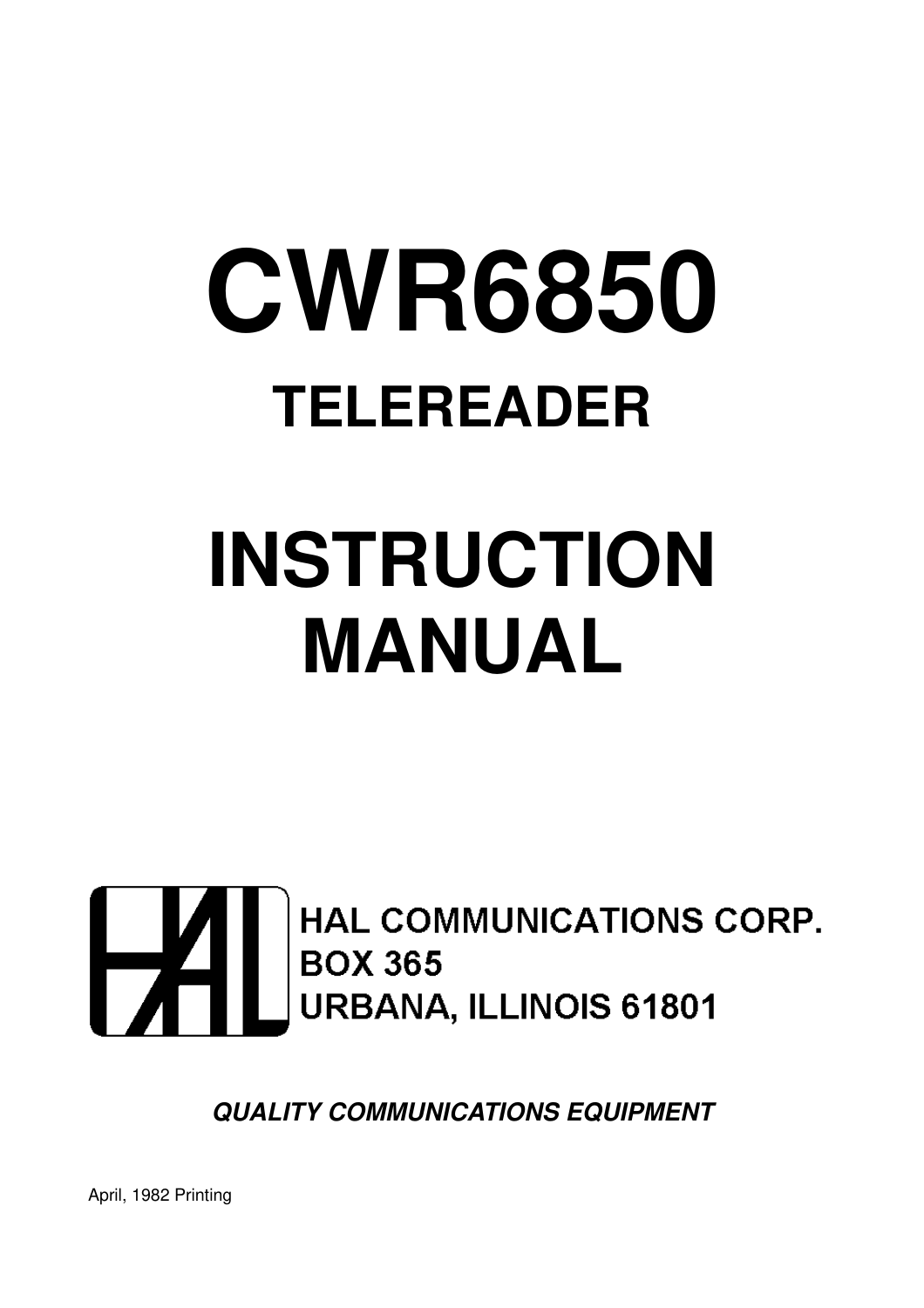#### **CONTENTS**

| <b>CHAPTER 1</b> |                                                                                                                                                                                                                                                                                                                                                           |  |
|------------------|-----------------------------------------------------------------------------------------------------------------------------------------------------------------------------------------------------------------------------------------------------------------------------------------------------------------------------------------------------------|--|
| <b>CHAPTER 2</b> | SIMPLE HOOK-UP AND OPERATION<br>2.1<br>2.2<br>Presetting CWR6850 controls  8<br>2.3<br>2.4<br>2.5                                                                                                                                                                                                                                                         |  |
| <b>CHAPTER 3</b> | RECEIVING WITH THE CWR6850<br>3.1<br>Connecting the CWR6850 to your Receiver  12<br>3.2<br>3.3<br>3.4                                                                                                                                                                                                                                                     |  |
| <b>CHAPTER 4</b> | TRANSMITTING WITH THE CWR6850<br>4.1<br>4.2<br>4.3<br>Special considerations when transmitting Morse  26<br>4.4<br>4.5<br>Special considerations when transmitting Baudot. 28<br>Special considerations when transmitting ASCII  30<br>4.6<br>4.7<br>4.8                                                                                                  |  |
| <b>CHAPTER 5</b> | 5.1<br>Normal Amateur Station connections  36<br>5.2<br>5.3<br>Use of the SW-OUT FSK connection  37<br>Use of a different keyboard  38<br>5.4<br>Connection of an ASCII Printer  38<br>5.5<br>Connection of an Audio Tape Recorder  39<br>5.6<br>RTTY tuning Oscilloscope connections  39<br>5.7<br>Using a Television Set as a monitor  40<br>5.8<br>5.9 |  |
| <b>CHAPTER 6</b> | IN CASE OF DIFFICULTY<br>Care and feeding of your CWR6850  47<br>6.1<br>Typical operational problems  48<br>6.2<br>6.3<br>6.4                                                                                                                                                                                                                             |  |
| CHAPTER 7        |                                                                                                                                                                                                                                                                                                                                                           |  |
| APPENDIX A       | CWR6850 KEYBOARD CONTROL COMMAND LIST  58                                                                                                                                                                                                                                                                                                                 |  |
|                  |                                                                                                                                                                                                                                                                                                                                                           |  |
|                  |                                                                                                                                                                                                                                                                                                                                                           |  |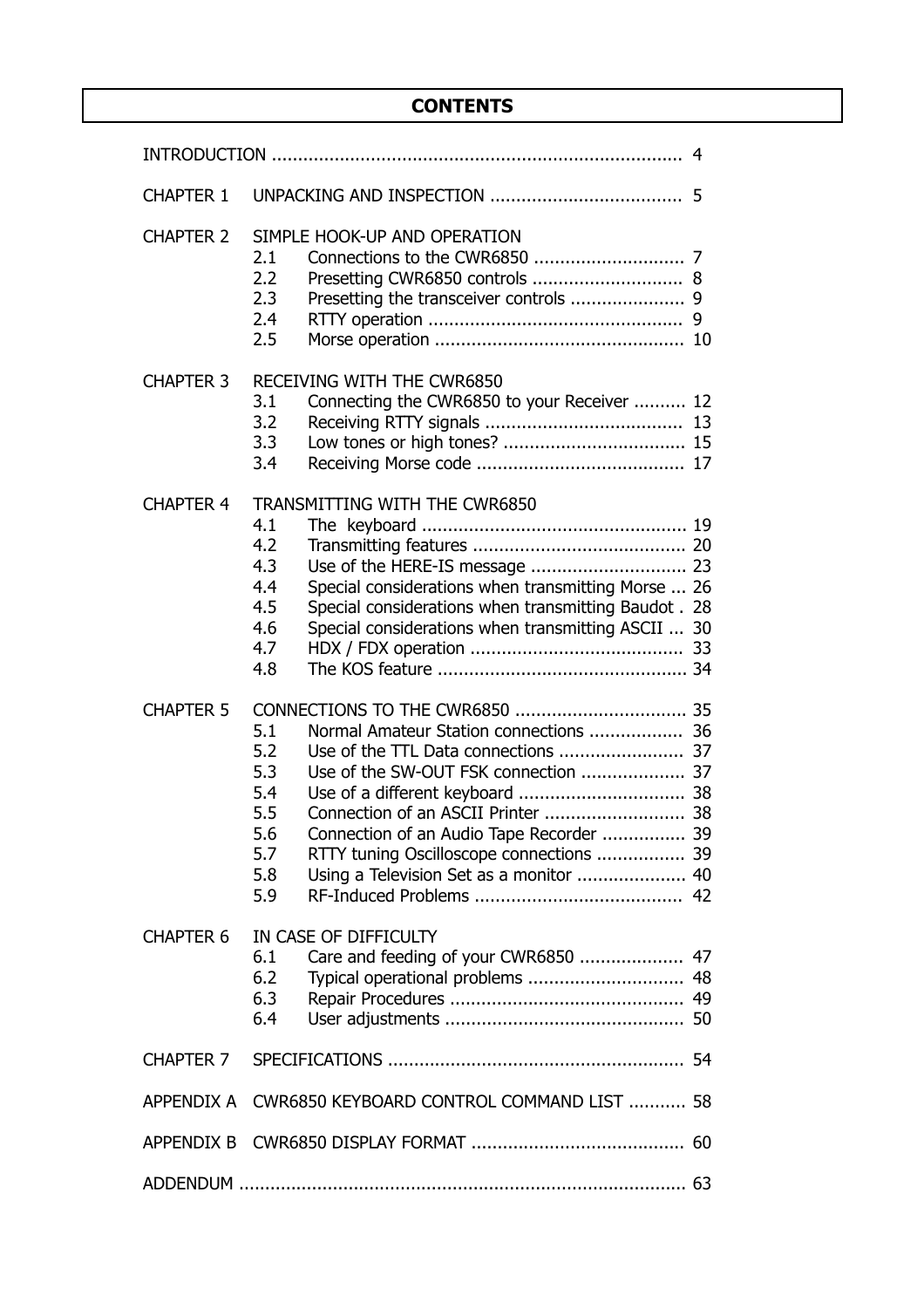#### ILLUSTRATIONS

| Figure 1  |                                              |  |
|-----------|----------------------------------------------|--|
| Figure 2  |                                              |  |
| Figure 3  |                                              |  |
| Figure 4  |                                              |  |
| Figure 5  |                                              |  |
| Figure 6  |                                              |  |
| Figure 7  |                                              |  |
| Figure 8  |                                              |  |
| Figure 9  |                                              |  |
| Figure 10 | Test points and user-adjustable controls  51 |  |

#### TABLES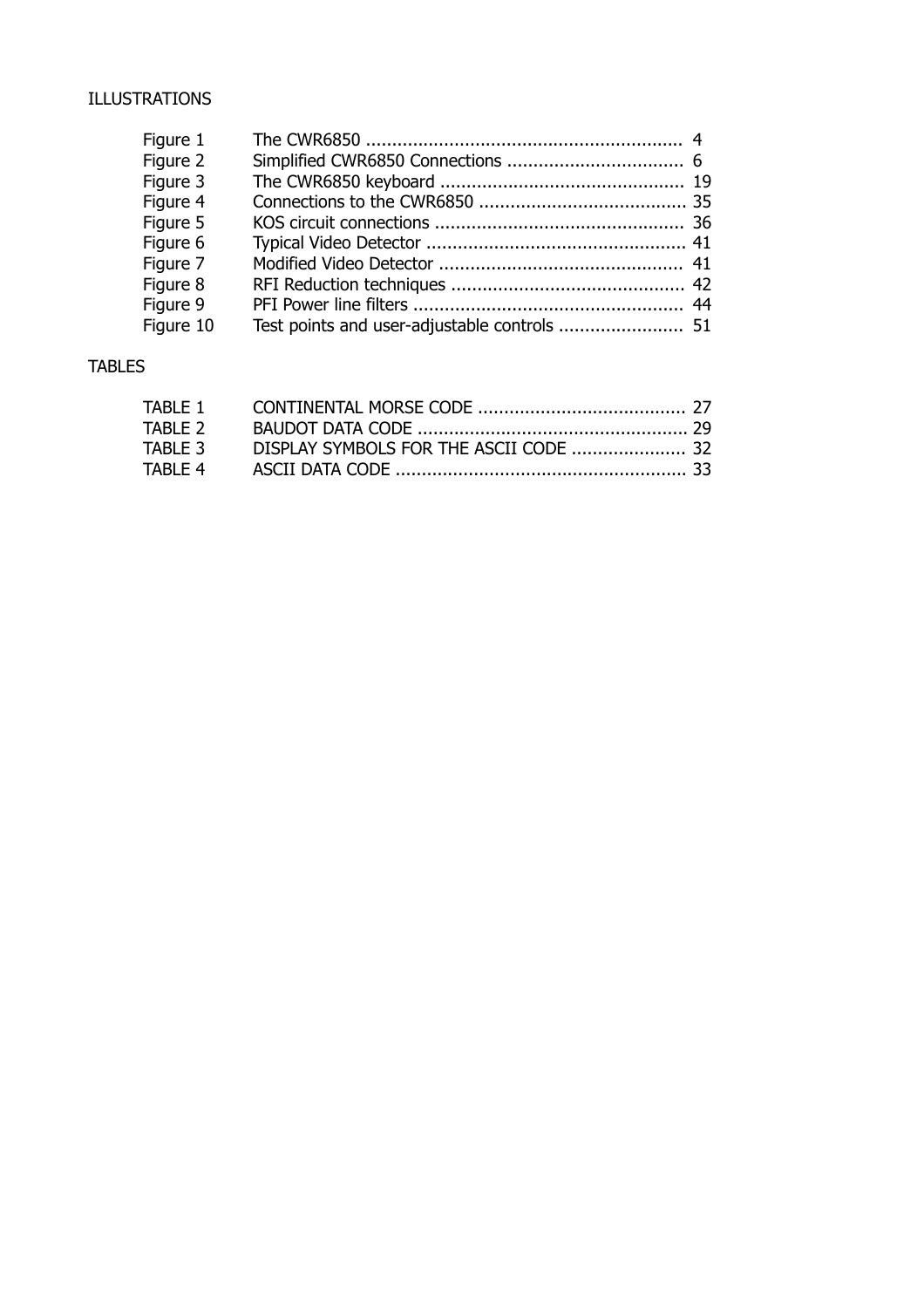#### **INTRODUCTION**

This manual describes the installation and operation of the HAL CWR6850 Telereader Portable RTTY/CW Terminal. The technical details with schematic diagrams are described in a second publication, the CWR6850 Customer Maintenance Manual, available separately from HAL Communications Corp. or its designated dealers and representatives.

The features of the CWR6850 have been designed for convenient and straightforward customer use; many features are self-explanatory from a close examination of the CWR6850 front panel, rear panel, screen display or the keytops. However, like many sophisticated electronic devices, there are some features and operator techniques which you may not understand until you have read this manual. You should plan to devote several hours to becoming familiar with your CWR6850.

However, there are many hobbyists, including the writer, who are eager to try the new "gadget" and lack the patience to plow through chapters of technical talk without at least turning it on and trying out something. Therefore, for the eager and impatient new owners, we offer Chapter 2 – SIMPLE HOOK-UP AND OPERATION. After you have your CWR6850 running as described in Chapter 2, please then sit down and read the rest of the manual; you'll find the CWR6850 will do a lot more things than can be outlined in the simplified instructions.

Please note the contents of APPENDIX A and APPENDIX B in particular. You will probably refer these pages often as you study this manual.



Figure 1 The CWR6850 (On this picture a newer keyboard is shown as described in this manual)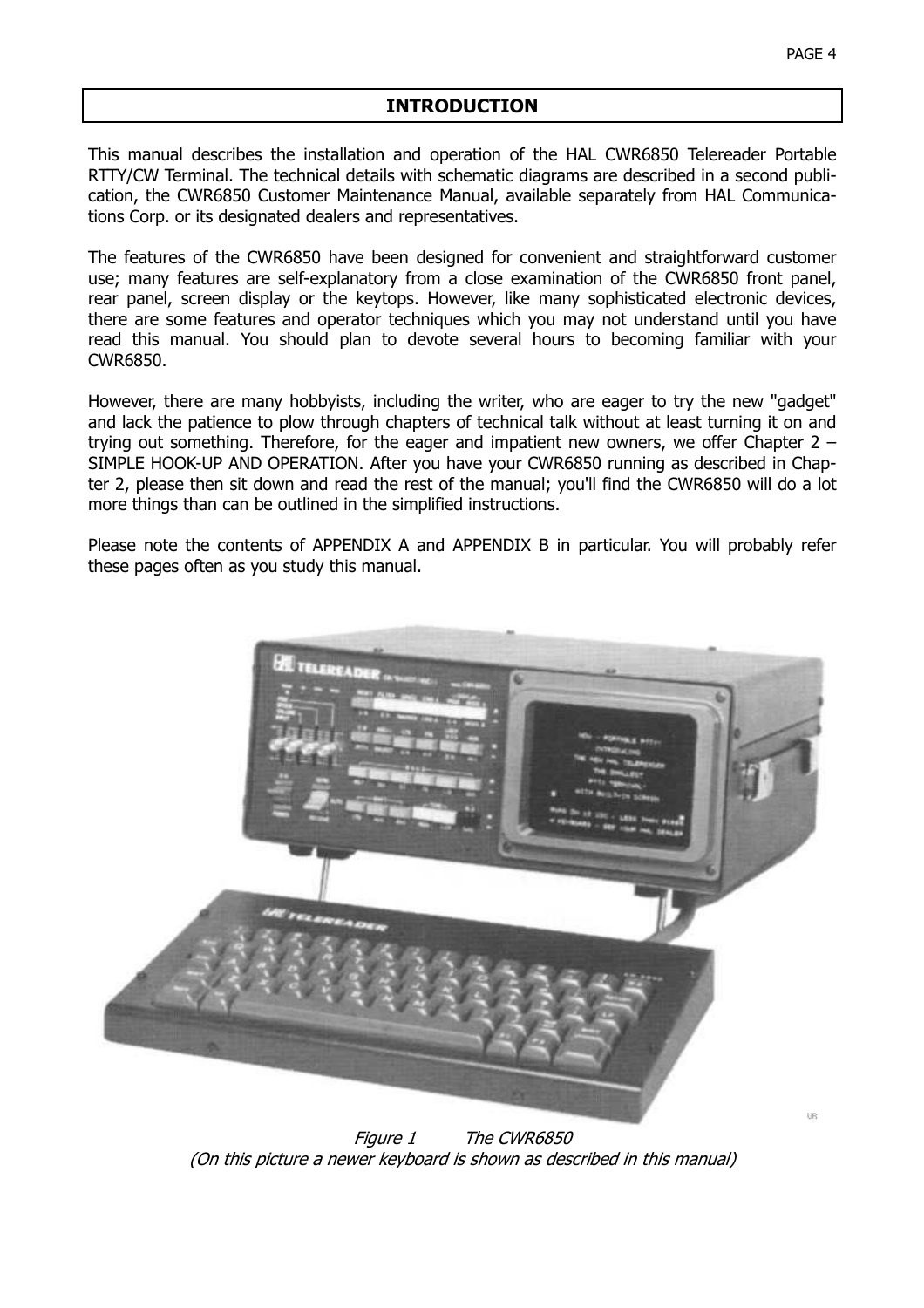#### **CHAPTER 1 UNPACKING AND INSPECTION**

When you unpack your CWR6850, carefully inspect the shipping carton and each cabinet for shipping damage. Any evidence of shipping damage should be immediately reported to your supplying dealer or shipping carrier. Be sure to save all packing materials if damage is found – the shipping carrier will want to inspect them for any insurance claim. Before discarding the packing materials check that all parts and accessories are accounted for. Check the accessories against the following list. If any are found missing, double-check the packing for loose parts and then notify either your dealer or HAL Communications Corp. of the shortage. Please specify the HAL part number!

Accessory parts:

| 1 - 333-10000 | DC Power Cord              |
|---------------|----------------------------|
| 4 - 310-35012 | Phono Pin Plug             |
| 1 - 770-20009 | 2 Ampere fuse              |
| 1 - 333-00030 | Mini-phone Plug            |
| 1 - 870-06850 | <b>CWR6850 USER MANUAL</b> |

In addition to the furnished accessories listed above, you may wish to purchase the mating printer connector, HAL No. 332-12000, for \$10.00 each.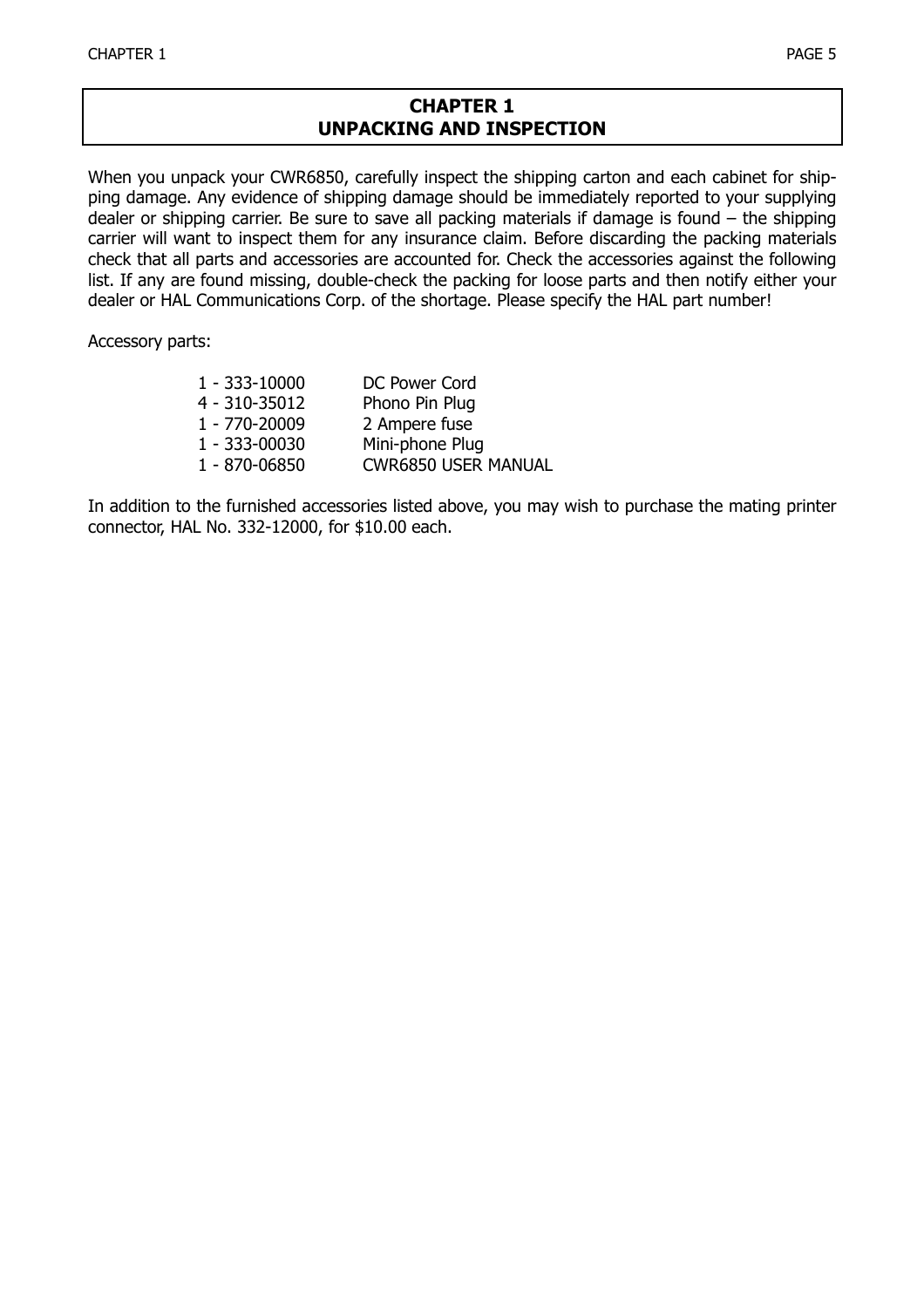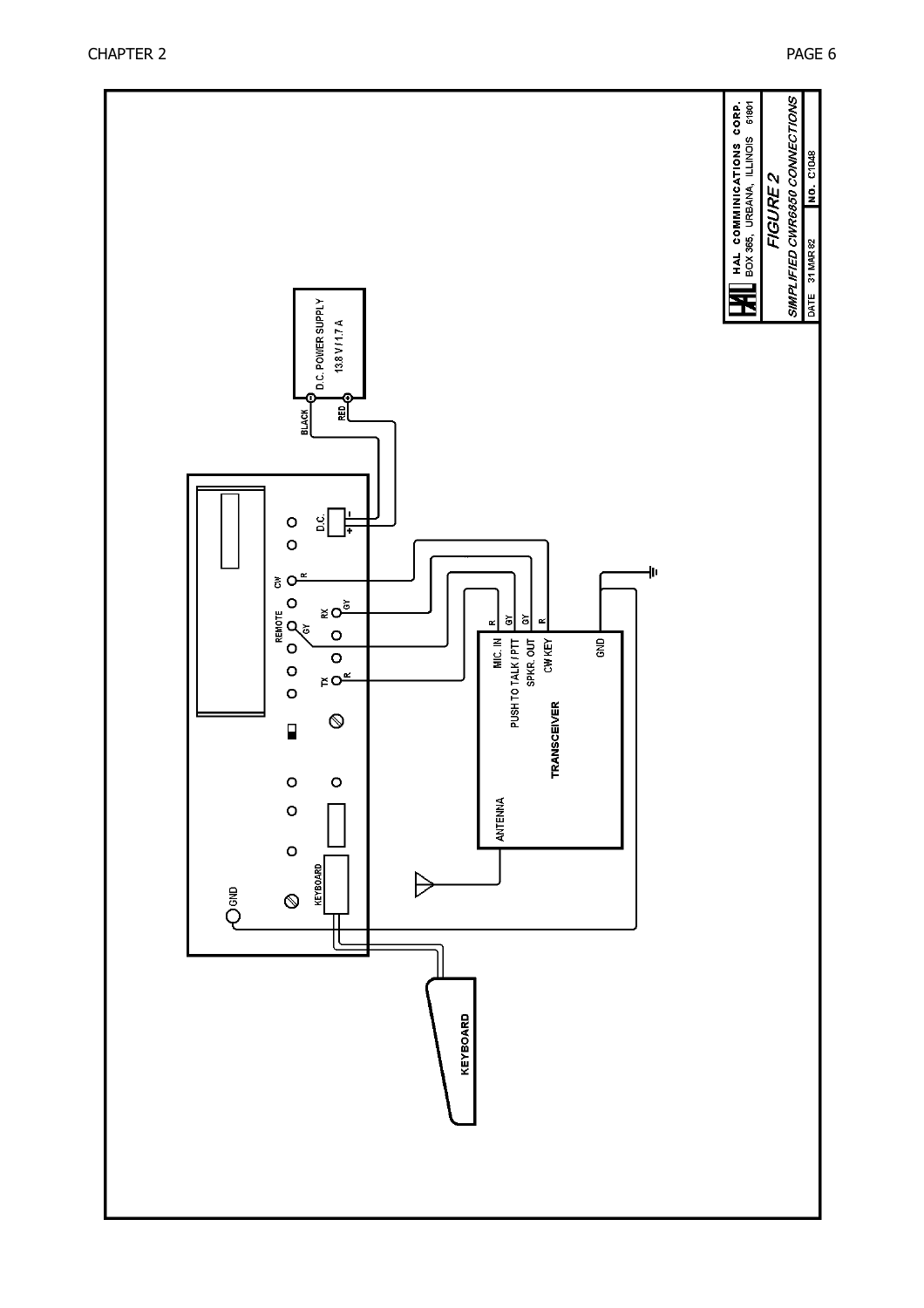#### **CHAPTER 2 SIMPLE HOOK-UP AND OPERATION**

Although there are many features of the CWR6850 explained in this manual, you may wish to first "plug-it-in" and "try-it-out" without reading the whole book. This section of the manual presents enough information to start using the CWR6850, but you will eventually need to read Chapters 3, 4 and 5 to take full advantage of the many conveniences included in your CWR6850.

#### **2.1 Connections to the CWR6850**

Refer to Figure 2 and notice the various connections you may make to and from the CWR6850. For a start, it is recommended that you make the following connections at the present and leave the other connections until after you have read Chapters 3, 4 and 5.

- 1. Connect a good ground wire (1/4" shield braid preferred) between the CWR6850 cabinet, transceiver cabinet and all other station equipment cabinets.
- 2. Connect a shielded audio cable between the receiver speaker (audio) output and the CWR6850 AF IN - RX connector.
- 3. Connect a shielded audio cable between the transmitter microphone audio input and the CWR6850 AFSK OUT - TX connector. Check your transmitter manual – some transmitters have  $+12$  VDC on the mike input lead to run remote controls; use a 1  $\mu$ F blocking capacitor at the mike connector to prevent damage to such a transmitter.
- 4. Connect a shielded audio cable between the transmitter push-to-talk input and the CWR6850 SW.OUT - REMOTE connector. (Steps 3 and 4 may be combined in a 2 conductor "stereo" cable with the transmitter end connected to a microphone connector; these steps are only necessary if you intend to transmit during these preliminary tests.)
- 5. Connect the keyboard to the CWR6850.
- 6. Connect the CWR6850 DC power cord to a source of well-filtered DC voltage between 12.0 and 14.5 Volts. The CWR6850 draws approximately 1.6 Amperes; the battery or DC supply should be capable of supplying this current CONTINUOUSLY.

#### **\*\*\* CAUTION \*\*\***

Be sure that you connect the RED wire to the POSITIVE terminal and the BLACK wire to the NEGA-TIVE terminal of the power source. Serious damage may be caused to both the CWR6850 and the power supply if the proper polarity is not observed! Do not turn on the power at this time.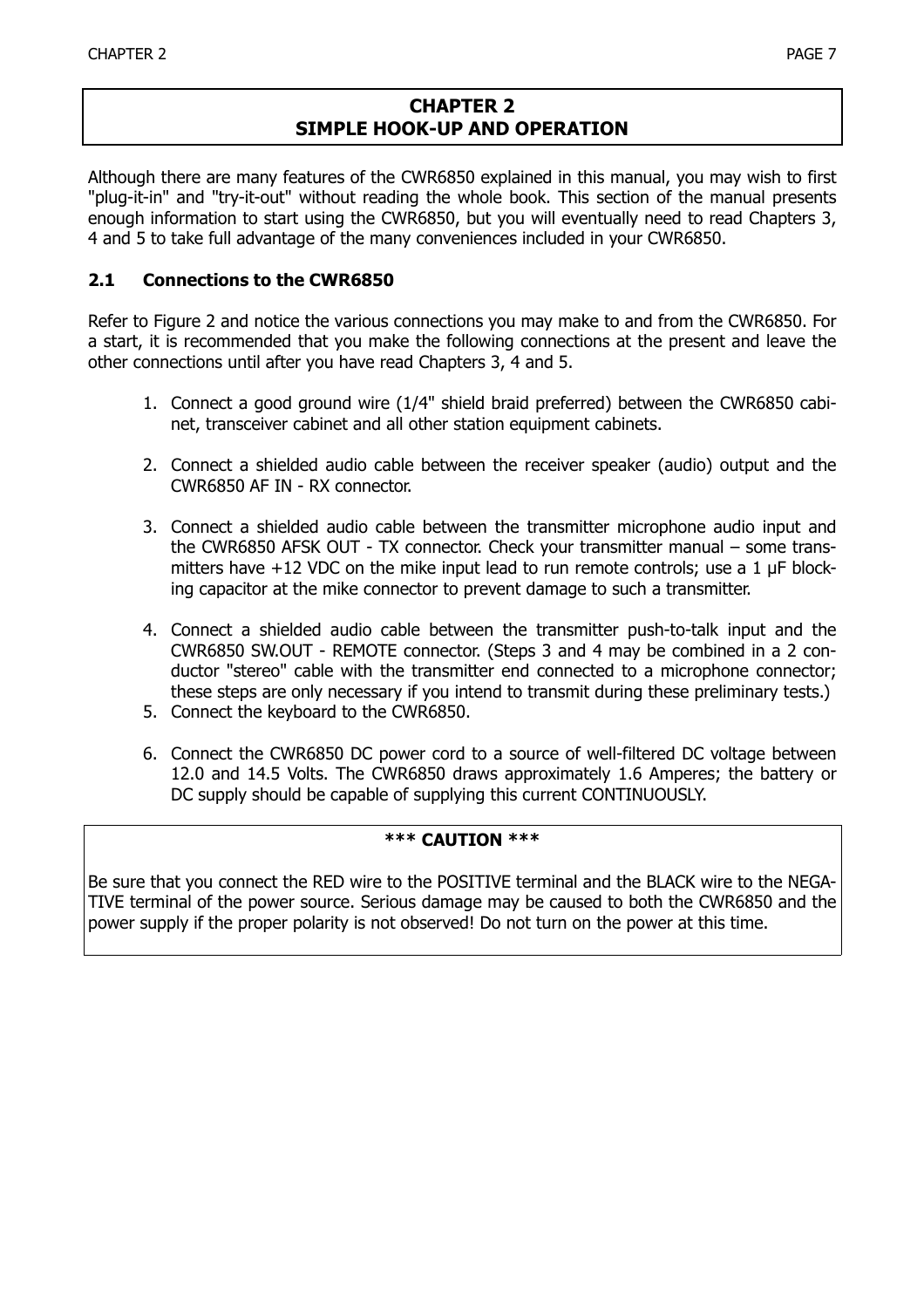#### **2.2 Presetting CWR6850 Controls**

Before applying any power to the transceiver or the CWR6850, preset its switches as follows:

| <b>RESET ON</b><br><b>FILTER ON</b><br>SPACE / NARROW<br>CWID A / CWID B<br>DISPLAY: PAGE ON     | MODE A / MODE B | $=$ Press and release<br>= Off (button out)<br>$=$ Off (button out)<br>= CWID B (button in)<br>= No action at present (button out)<br>$=$ MODE A (button out)            |
|--------------------------------------------------------------------------------------------------|-----------------|--------------------------------------------------------------------------------------------------------------------------------------------------------------------------|
| CW / RTTY<br><b>ASCII / BAUDOT</b><br><b>LTR ON</b><br>FIG ON<br>LOCK - U.O.S. ON<br>NOR / REV   |                 | $= RTTY$ (button in)<br>= BAUDOT (button in)<br>= No action at present (button out)<br>= No action at present (button out)<br>$= ON$ (button in)<br>$=$ NOR (button out) |
| <b>BAUD</b>                                                                                      |                 | $= 45.5$ (left button in; others out)                                                                                                                                    |
| <b>SHIFT</b><br><b>TONE</b><br>RX / TAPE                                                         |                 | $= 170$ (left button in; others out)<br>= LOW (right button in)<br>$= RX$ (button out)                                                                                   |
| INPUT (slide control)<br>VOLUME (slide control)<br>SPEED (slide control)<br>FINE (slide control) |                 | $= 5$ (mid-position)<br>$= 5$ (mid position)<br>$= 5$ (mid position)<br>$= 0$ (detent at mid-position)                                                                   |
| SEND / AUTO / RECEIVE                                                                            |                 | $=$ RECEIVE (lever down)                                                                                                                                                 |
| ON / POWER                                                                                       |                 | $= ON$ (lever up)                                                                                                                                                        |
| FSK DEMOD (rear panel)<br>AFSK GAIN (rear panel)<br>BRIGHT (rear panel)                          |                 | $= INT$<br>= Maximum clockwise rotation<br>$=$ Maximum clockwise rotation                                                                                                |

After the cathode ray tube (CRT) has "warmed-up" you should see the following features on the screen:

- 1. Top portion of the screen blank except for a solid green square on the left side about 8 lines up from the bottom. This is the receive cursor and will indicate where the received text will be displayed.
- 2. Three rows of dots at the bottom of the screen. This is the "top portion" of the transmit buffer. Each dot represents one character position. Type a few characters and notice how they are displayed; erase them with the BS (Back Space) key.
- 3. A reverse video number "1" 4 lines up from the bottom of the display. The number "1" on the extreme right-hand side indicates the page number presently being viewed. The page number (0 to 3) is always indicated in reverse video on the extreme right of the screen. Try pressing the DISPLAY - PAGE button on the CWR6850. The screen format will change and the reverse video character will change from "1" to "0". Each press of the PAGE button cycles the display between page 1 and page 0. Next, push the MODE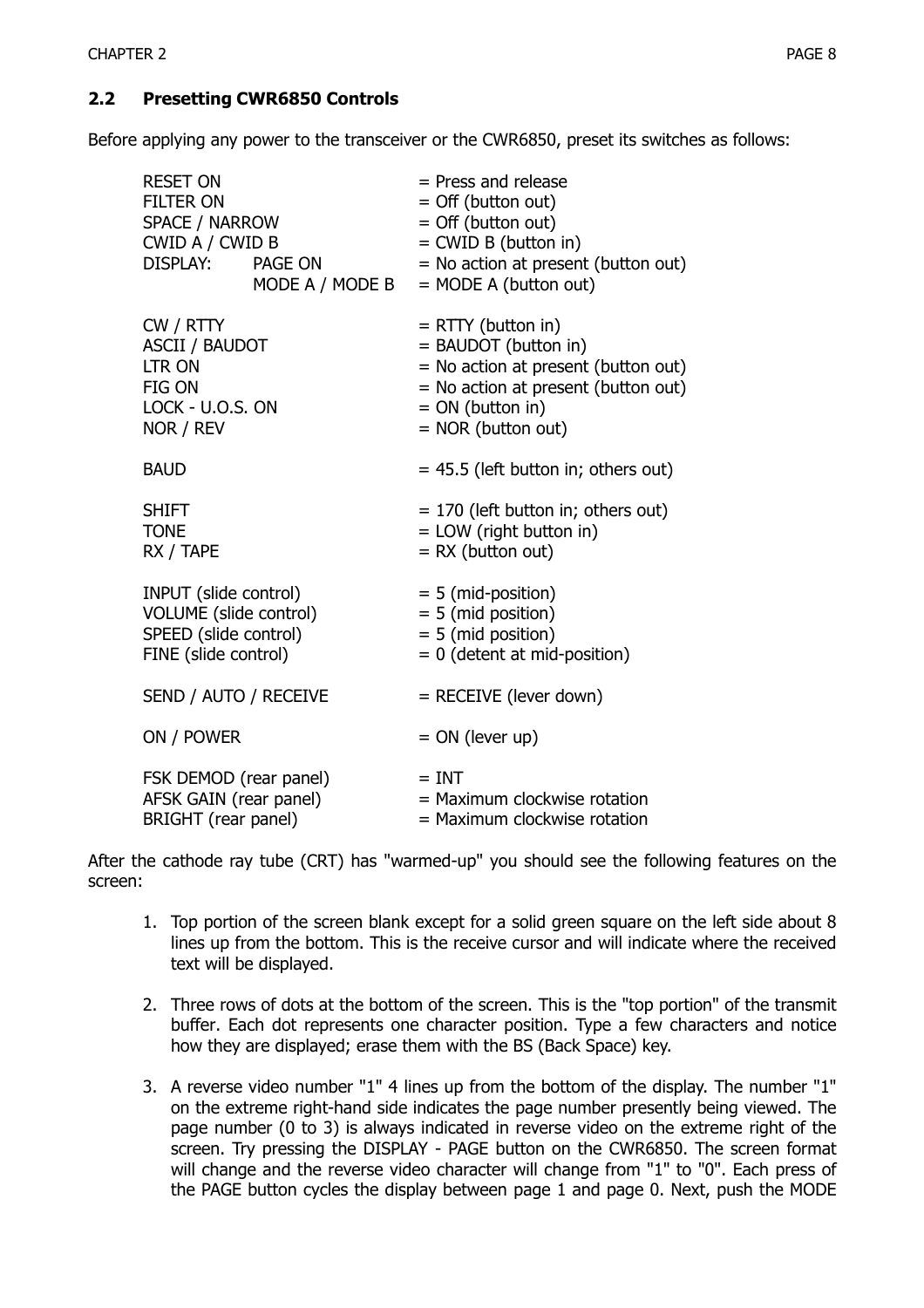A/MODE B button in (selecting MODE B) and try cycling the PAGE button several times. Now you can see all for pages of the display in sequence. The meaning of the different formats will be explained as we progress through receive and transmit applications of the CWR6850. After experimenting with the PAGE and MODE buttons, reset to MODE A (button out) and PAGE "1" on the screen. The screen and page format are explained in APPENDIX B.

4. A letter "P" appears on the same line as the reverse video page number. This letter is a status indicator, showing that the printer output has been turned on. You may turn the printer on and off by typing "CTRL-P" on the keyboard (press and hold CTRL key while pressing and releasing the P key – just like a SHIFT key on a typewriter). After experimenting with CTRL-P, set the printer back to the "ON" condition (letter "P" on screen). Special control features of the CWR6850 are indicated by appropriate letters placed on this line. These features will be explained in detail later in this manual; the commands are listed in APPENDIX A.

#### **2.3 Presetting the Transceiver Controls**

Preset your transceiver controls as follows:

| <b>FREQUENCY:</b>        | 14.075 to 14.100 MHz              |
|--------------------------|-----------------------------------|
| <b>ANTENNA:</b>          | Antenna for above frequency range |
| MODE:                    | LSB (lower sideband) $*$          |
| PASSBAND TUNING:         | <b>LSB</b>                        |
| <b>RECEIVER AGC:</b>     | ON - SLOW                         |
| <b>RCVR SELECTIVITY:</b> | 2 $kHz$ – voice bandwidth         |
| <b>RCVR RF GAIN:</b>     | Maximum                           |
| XMTR MIC. GAIN:          | Minimum                           |
| XMTR VOX:                | Off                               |
| POWER SWITCH:            | On                                |
| <b>RCVR AUDIO VOL:</b>   | Comfortable Level                 |

\* Use RTTY on Drake TR7; LSB on all other transceivers

You should now be able to tune signals on the receiver and hear them either on the receiver speaker or through the internal speaker of the CWR6850. If you are using the internal CWR6850 speaker, use the INPUT control on the CWR6850 to control the volume.

#### **2.4 RTTY Operation**

Tune the receiver for a RTTY signal ("deedle-deedle" noise). RTTY tuning is shown by the MARK and SPACE LEDs flash alternately as the RTTY signal tone changes back and forth between mark and space signal conditions. As you tune past the RTTY signal, you will notice that first one light and then the other flashes to the signal; optimum tuning is the setting that causes both to flash. With some practice, this is very easy to do. When the receiver tuning is correctly set, you should start seeing understandable text on the screen. If not, check that all CWR6850 and transceiver settings are correct; then try the NOR/REV switch and various speeds and shifts.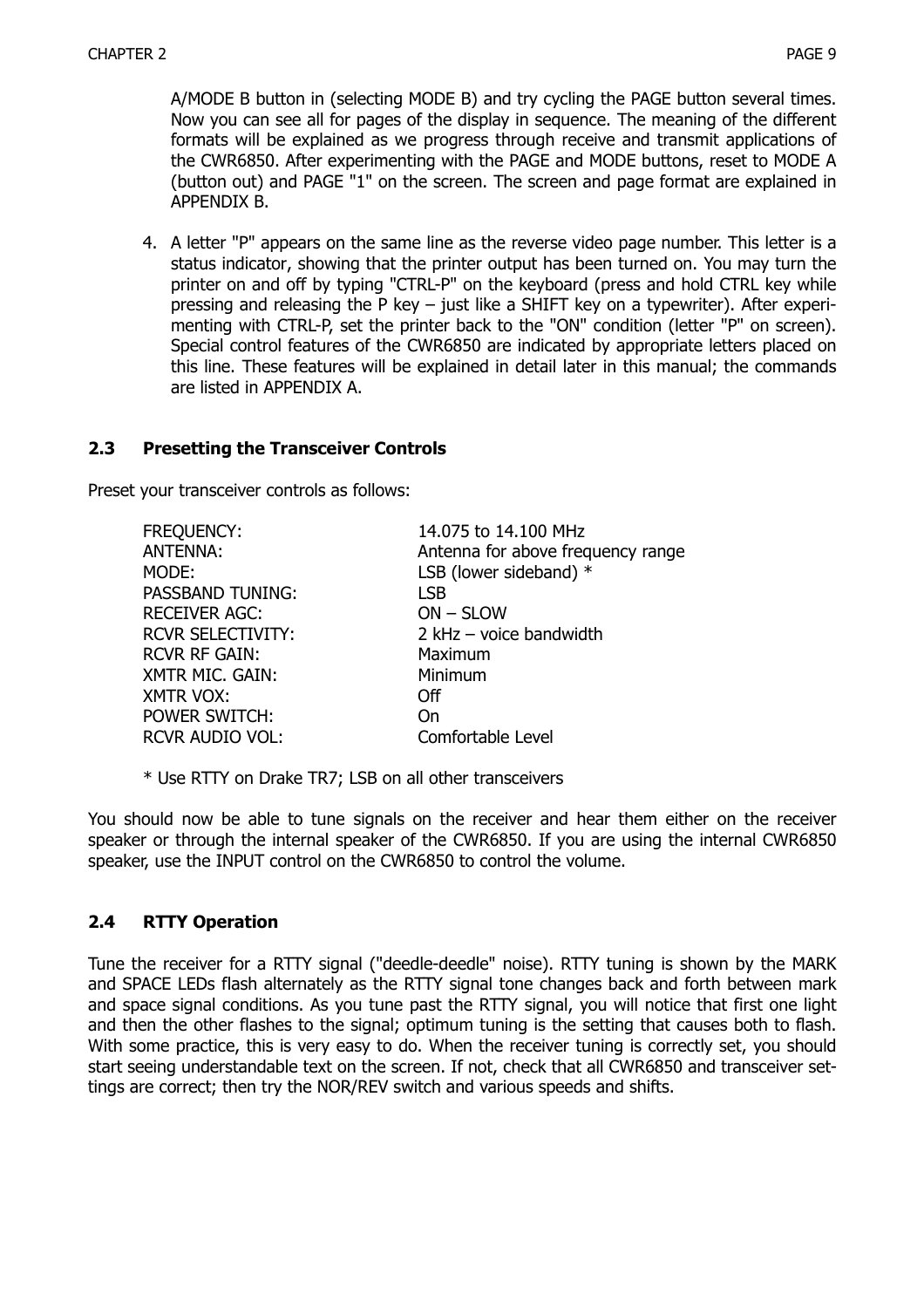To transmit RTTY, make sure that the XMIT AUDIO GAIN control (of the transmitter) is set to minimum, turn the transmitter on with either its TX ON control or use the CWR6850 SEND switch (lever up). Increase the XMIT AUDIO GAIN until some RF output is obtained, tune the transmitter if necessary and set the XMIT AUDIO GAIN to the recommended power level for RTTY (see your transmitter manual). After tuning and adjusting, turn off the transmitter with the transmitter switch or switch the CWR6850 to RECEIVE (lever down). Type the text to be transmitted on the CWR6850 keyboard – it will be displayed on the bottom three lines of the screen (dotted line area). When you are ready to transmit, move the CWR6850 switch to AUTO (lever middle position) and type "CTRL-A" ("A" character appears on status line with the "P" character). The KOS (Keyboard Operated Switch) circuit of the CWR6850 will turn the transmitter on and the text will be transmitted. The transmitter will turn off automatically when all of the text has been transmitted; additional typing of text will turn the transmitter back on and the new text will then be transmitted (after a short delay to allow transmitter relays to switch). You may listen to the output RTTY tones through the CWR6850 sidetone monitor system, controlled with the VOLUME slide control. The transmit text may be stopped at any time by switching to RECEIVE or by typing "CTRL-A" again (or with "CTRL-X").

The transmit section of the CWR6850 is placed in "continuous mode" when it is first turned on; that is, characters are transmitted one-at-a-time, as the are typed. Word mode can also be used by first typing "CTRL-Y" ("Y" character appears on the status line). Now, text is transmitted a word at a time, allowing you to back-up and correct spelling errors before they are transmitted. The last word typed is not released to be transmitted until after you have typed a space bar character. Word mode and other transmit features are discussed in detail in Chapter 4. Programming and use of the HERE IS and CWID memory features are discussed in section 4.3 of this manual.

#### **2.5 Morse Operation**

To use the CWR6850 for Morse code reception, change the CW / RTTY button to CW (button out). Leave the transceiver mode in LSB for the present and tune to a Morse code signal. When the receiver is correctly tuned, the audio beat note will be approximately 800 Hz and the CW LED on the CWR6850 front panel will flash in sync with the key-down condition of the signal You may monitor the code as processed by the CWR6850 by adjusting the VOLUME slide control; the Morse decoding circuit drives the internal sidetone oscillator. Since the sidetone oscillator is set to approximately 800 Hz, you may compare its frequency to that of the received signal by adjusting the two slide controls INPUT and VOLUME, and tuning the receiver until they match. The INPUT control adjusts the volume of the received signal and VOLUME adjust the volume of the regenerated sidetone output. This technique gives a very accurate way of optimizing the tuning. You should now see a display of the received Morse code signal.

If the CW signal you are listening to is weak or if interference is strong, try using the CW filter in the receiver, if one is available. Most transceivers couple the mode switch to the filter selection, so you may have to switch now to CW MODE on the transceiver. When switching to CW from LSB mode, you will probably have to return the receiver to maintain reception of the desired CW signal. Be sure that the CWR6850 switch is set to RECEIVE before switching to CW to avoid inadvertent operation of the transmitter. The CWR6850 itself has a narrow-bandwidth PLL (phase-lock-loop) filter that may be used in addition to that in the receiver. To use the CWR PLL CW filter, push the FILTER ON button in. This filter considerably narrows the audio bandwidth of the CWR6850 (to approximately 80 Hz) and the CW detection circuitry will no longer "track" the frequency of a drifting Morse code signal. Use the PLL filter only when noise and interference are causing poor "copy". The CWR6850 [ SPACE / NARROW ] button may be depressed to compensate for signals with incorrect letter and word spacing, reducing the space required between words for display of a space on the screen. This feature may cause interpretation errors in the display of Morse characters and should be used sparingly!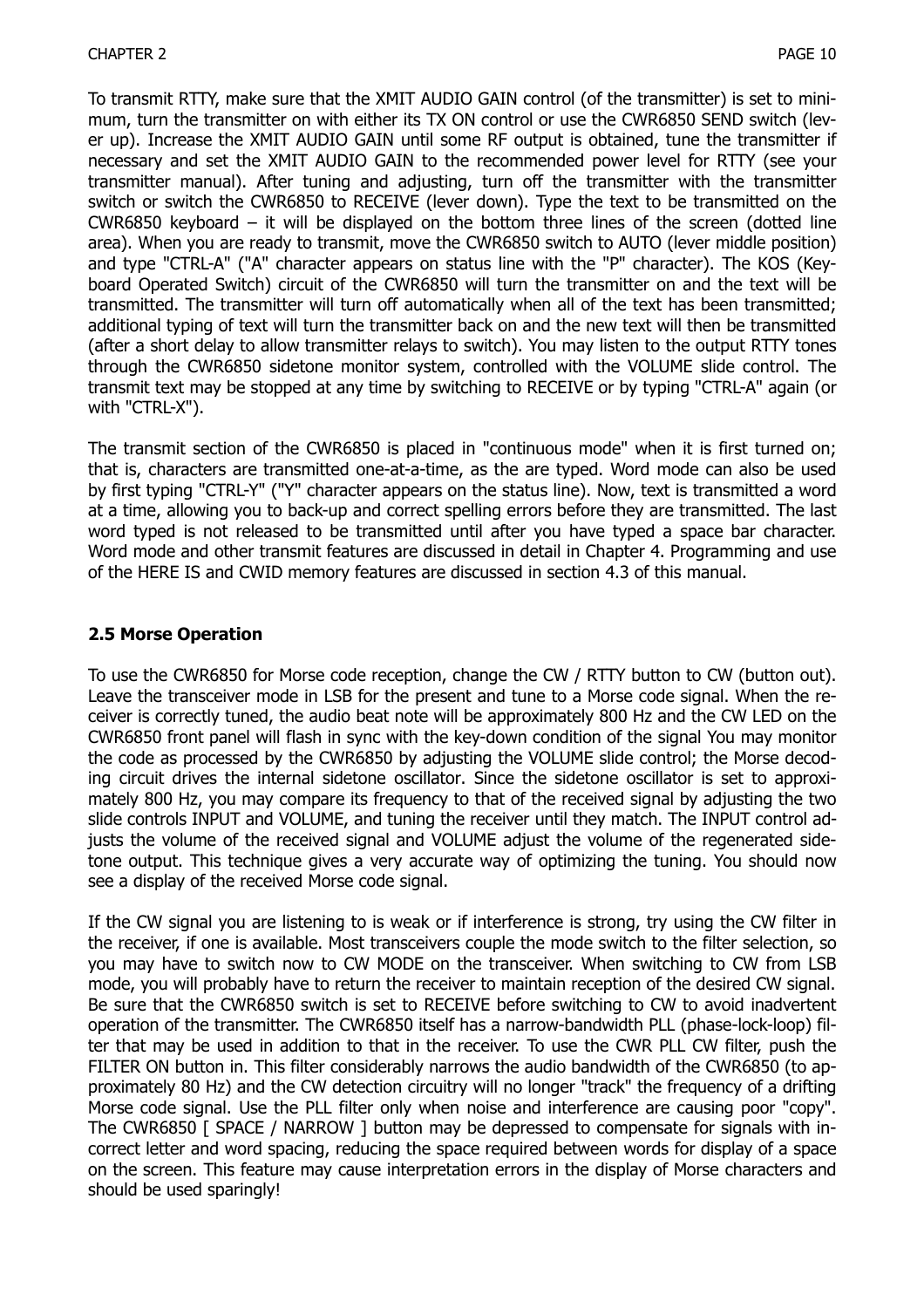To transmit Morse code, connect a shielded cable between the CWR6850 SW.OUT - CW jack and the CW KEY connection on the transmitter and set the CW level to the desired transmitter power output. Now, transmit Morse code in the same manner as explained above for RTTY, using the SEND or AUTO switch positions and "CTRL-A" or "CTRL-X" commands to turn the transmitted data on or off. The "CTRL-D" command may also be used when transmitting Morse code to give 25 % extension of the dash length, effectively decreasing the "weight" (and speed) of the transmitted signal. Set the CWID A / CWID B switch to "A" (button out) for CW identification.

Now that the basic operations of the CWR6850 have been explored, sit back and read the rest of this manual.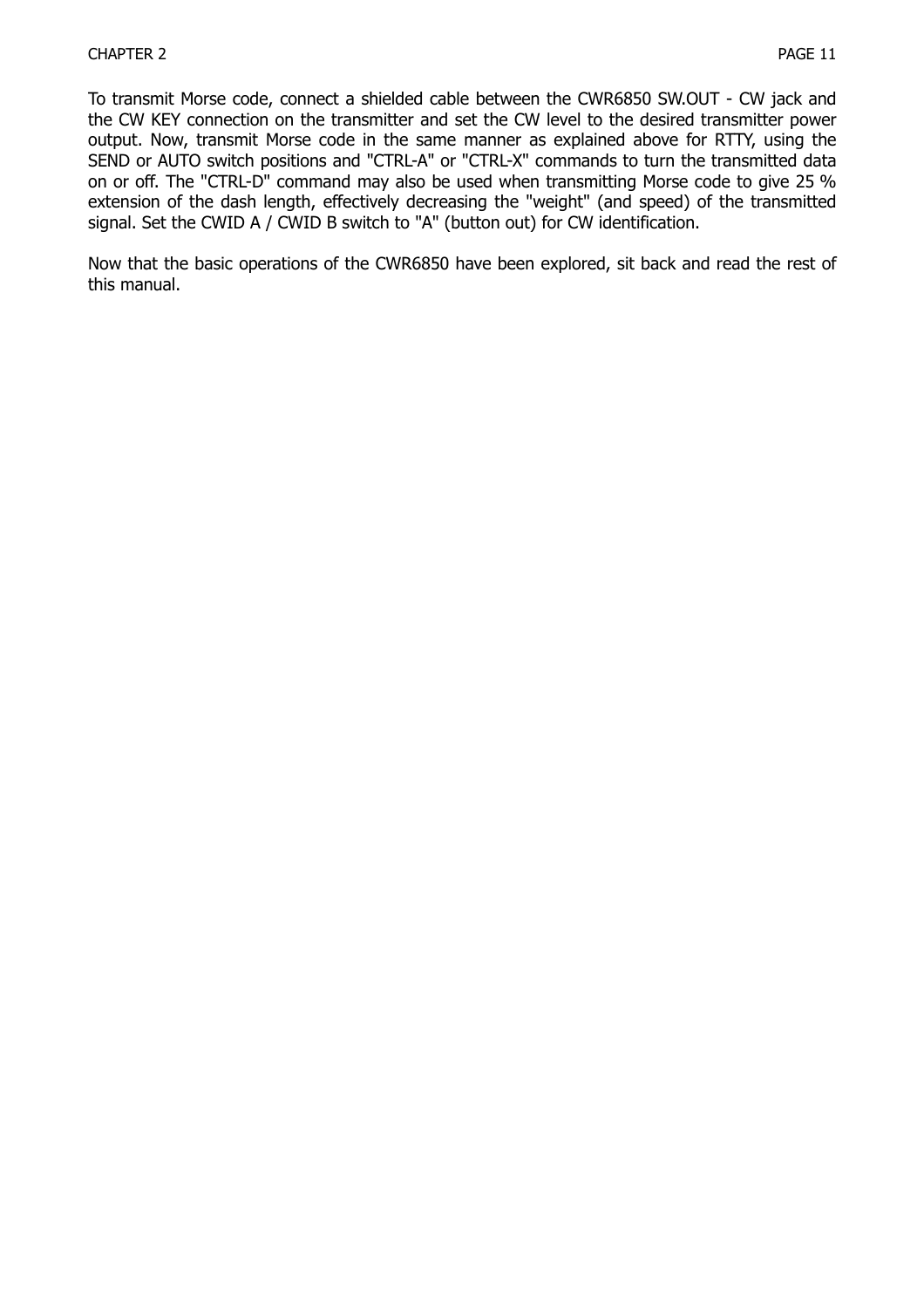#### **CHAPTER 3 RECEIVING WITH THE CWR6850**

#### **3.1 Connecting the CWR6850 to your receiver**

Connecting the CWR6850 to your receiver can be extremely simple – just hook a cable between the receiver audio output (external speaker or phone patch output jacks) and the "AF IN - RX" connector on the CWR6850 rear panel. Most receivers can be connected with a standard "high-fidelity" phono-to-phono cable, available at all "HI-FI" shops (some receiver external speaker jacks may require an adapter, so check out your receiver before you buy the cable). Or, if you like to make cables, use the phono plugs supplied in the CWR6850 accessories. By all means, use shielded cables – this will reduce the chances of RFI from the linear when you start transmitting! The CWR6850 has been designed to work well directly from the low-impedance speaker output. Refer to Figure 2 in the previous chapter for these simple CWR6850 connections; full connections are found in Figure 5 in Chapter 5.

The CWR6850 includes its own monitor speaker so that you may continue to listen to the receiver output even if the receiver's internal speaker is disconnected when you connect the CWR6850. The left-hand vertical slide control (INPUT) on the front panel controls this monitor volume level. If you wish, an external speaker may also be connected to the "EXT SP" jack on the CWR685 rear panel.

Even though we are just thinking about receiving at the present, this is a good time to put in a good ground between the receiver and CWR6850. Use a short, low-inductance wire, preferably a ¼" or wider piece of shield braid. Make the ground lead as short as convenient, direct from the CWR6850 cabinet to the receiver (or transceiver) ground terminal. Again, this is most important for transmitter RFI protection, but it may also prevent receive RFI problems. By all means, if you are using an AC power supply, USE GROUNDING TYPE AC OUTLETS – or add a ground wire between the power supply cabinet and good water-pipe ground – this is a safety measure that does not replace the need for a good RF ground.

Finally, connect power to the receiver and CWR6850 and turn-on the power switches to each. Proper settings for the CWR6880 front panel switches will discussed in the next section. You may also wish to refer to APPENDIX B at the rear of this manual for explanation of the display page arrangement of the CWR6850.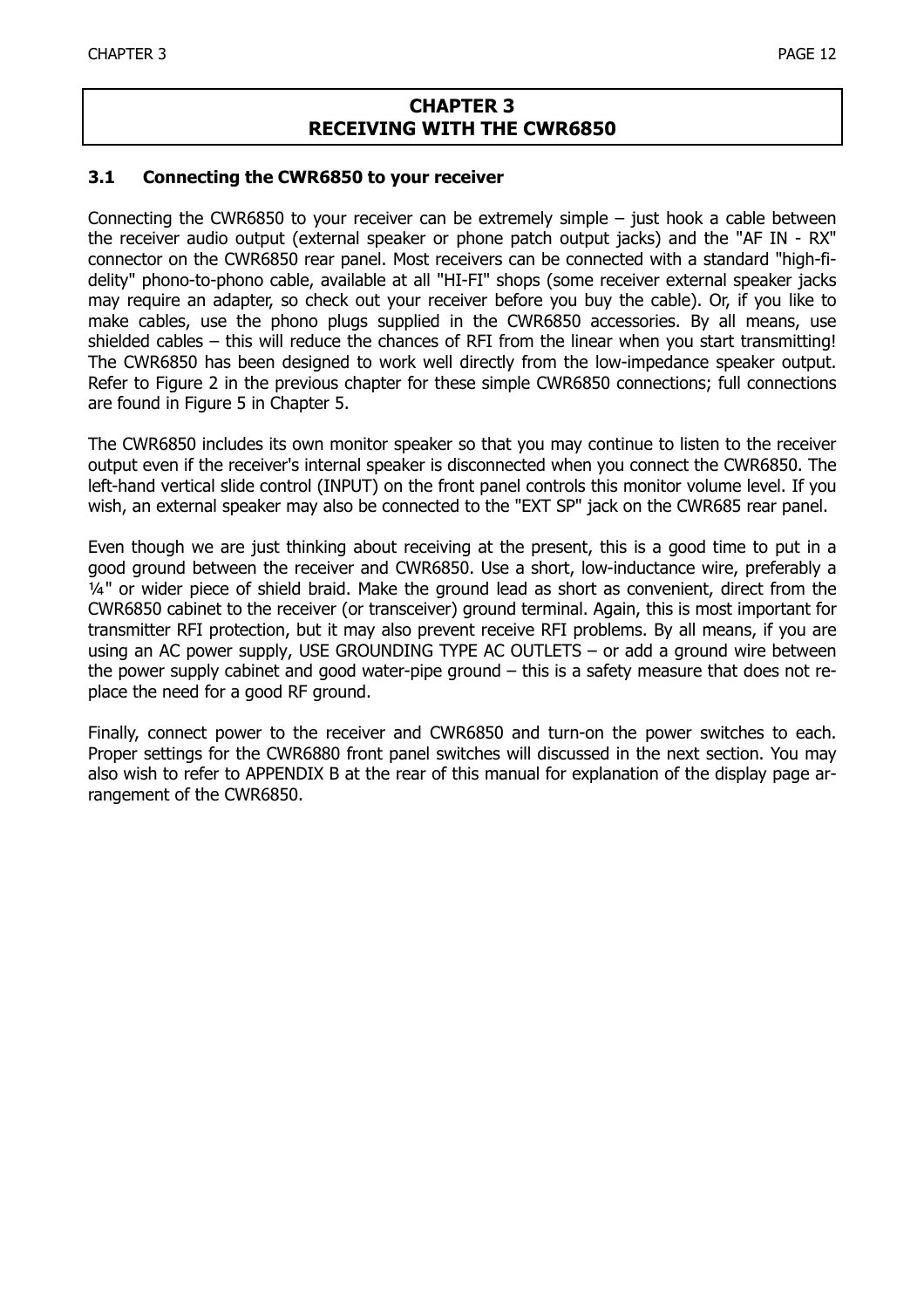As a first step, preset the CWR6850 front panel switches as follows:

| <b>RESET ON</b><br><b>FILTER ON</b><br>SPACE / NARROW<br>CWID A / CWID B                         | DISPLAY: PAGE ON<br>MODE A / MODE B | $=$ Press and release<br>= Off (button out)<br>$=$ Off (button out)<br>= CWID B (button in)<br>= No action at present (button out)<br>$=$ MODE A (button out)            |
|--------------------------------------------------------------------------------------------------|-------------------------------------|--------------------------------------------------------------------------------------------------------------------------------------------------------------------------|
| CW / RTTY<br><b>ASCII / BAUDOT</b><br><b>LTR ON</b><br>FIG ON<br>LOCK - U.O.S. ON<br>NOR / REV   |                                     | $=$ RTTY (button in)<br>= BAUDOT (button in)<br>= No action at present (button out)<br>$=$ No action at present (button out)<br>$= ON$ (button in)<br>= NOR (button out) |
| <b>BAUD</b>                                                                                      |                                     | $= 45.5$ (left button in; others out)                                                                                                                                    |
| <b>SHIFT</b><br><b>TONE</b><br>RX / TAPE                                                         |                                     | $= 850$ (right button in; others out)<br>= LOW (right button in)<br>$= RX$ (button out)                                                                                  |
| INPUT (slide control)<br>VOLUME (slide control)<br>SPEED (slide control)<br>FINE (slide control) |                                     | $= 5$ (mid-position)<br>= 5 (mid-position)<br>= 5 (mid-position)<br>$= 0$ (detent at mid-position)                                                                       |
| SEND / AUTO / RECEIVE                                                                            |                                     | = RECEIVE (lever down)                                                                                                                                                   |
| ON / POWER                                                                                       |                                     | $= ON$ (lever up)                                                                                                                                                        |
| FSK DEMOD (rear panel)<br>AFSK GAIN (rear panel)<br>BRIGHT (rear panel)                          |                                     | $= INT$<br>= Maximum clockwise rotation<br>= Maximum clockwise rotation                                                                                                  |

After the cathode ray tube (CRT) has "warmed-up" you should see the following features on the screen:

- 1. Blank upper section of screen except for receive cursor on left side approximately 8 lines up from bottom. The cursor is a solid green square, indicating the position at which received text will be first displayed.
- 2. Three rows of dots at the bottom of the screen representing part of the transmit buffer storage area. Transmit features are discussed in more detail in Chapter 4.
- 3. A reverse video number "1" in the lower right section of the screen, indicating display of page 1. Display pages will be discussed in greater detail in the following sections.
- 4. A letter "P" to the left of the reverse video page number. The "P" signifies that the printer output is enabled. Other status indicator letters will be displayed in this line as various options are invoked.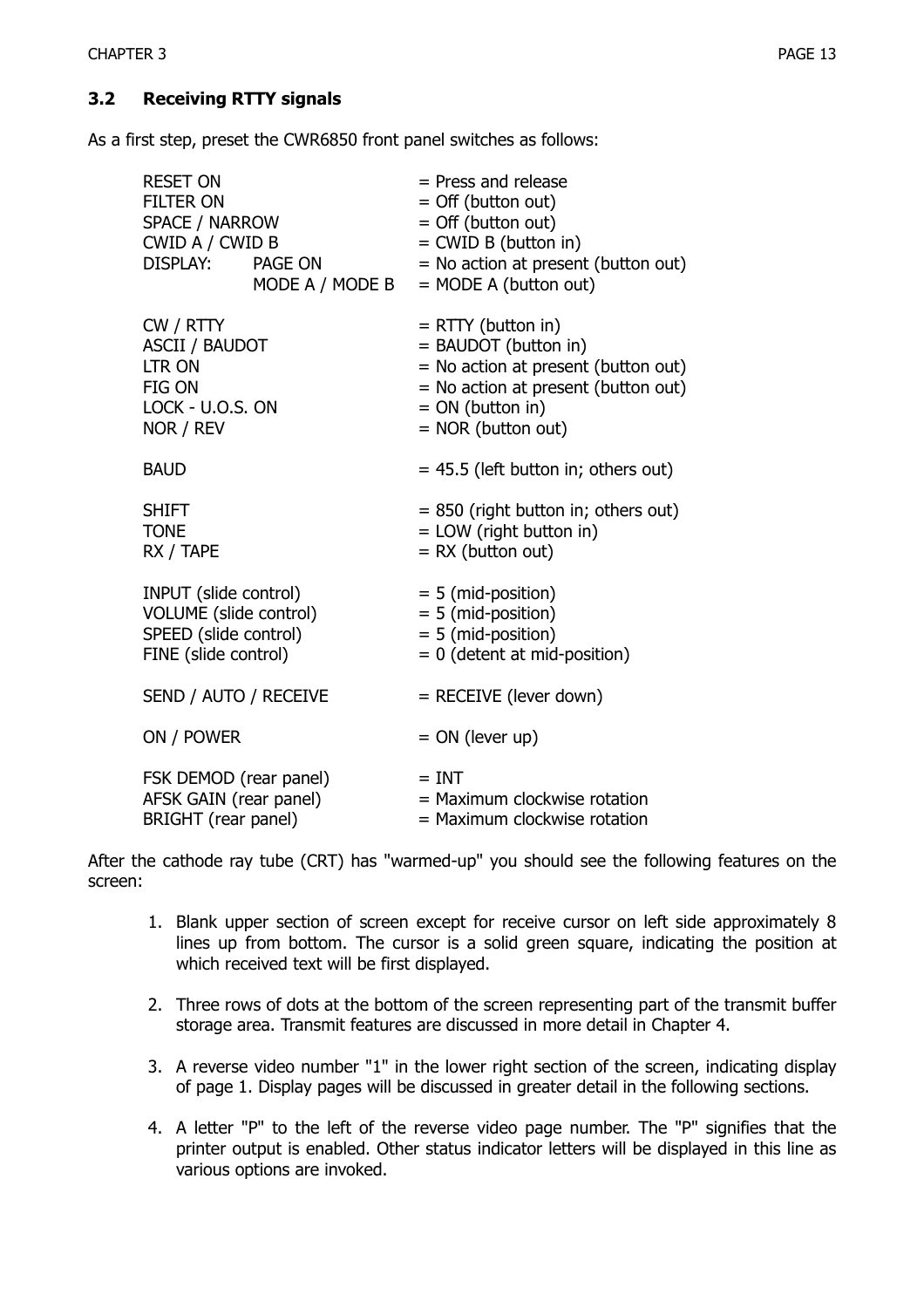If all these indicators are as described, your CWR6850 is functioning properly; if not, re-check your front panel switch settings.

Now, preset your receiver for the following conditions:

| FREQUENCY:       | 14.075 to 14.100 MHz                                     |
|------------------|----------------------------------------------------------|
| ANTENNA:         | Antenna for above frequency range                        |
| MODE:            | LSB (lower sideband) $*$                                 |
| PASSBAND TUNING: | LSB.                                                     |
| AGC:             | $ON - SLOW$                                              |
| SELECTIVITY:     | 2 kHz - normal SSB voice bandwidth                       |
| rf Gain:         | Maximum                                                  |
| AUDIO GAIN:      | Comfortable listening level $-$ see following discussion |

\* Use RTTY on Drake TR7; LSB on all other transceivers

Turn up the volume control of the receiver for a comfortable listening level from the CWR6850 internal monitor speaker. Leave the receiver set for this volume and use the INPUT slide control for further speaker volume adjustments.

If your receiver has an internal crystal calibrator, turn it on and tune the receiver to it so that you get a  $1 - 3$  kHz audio beat note. If you do not have a crystal calibrator, tune the frequency until you get a beat note on the carrier signal. There are two different types of tuning indicators you may use when tuning RTTY signals on the CWR860:

- 1. The MARK and SPACE LEDs on the front panel.
- 2. A crossed-ellipse indication on an external X-Y oscilloscope (connected to the OSCILLO - MARK and SPACE rear panel connectors).

We will experiment with the first technique at this time; the external scope can be tried at a later time (see Chapter 5).

Tune your receiver frequency and notice that, as the beat note frequency changes, the MARK and SPACE LEDs will alternately turn on as you tune through their filters. You will need to tune slowly and carefully since the mark and space filters differ in frequency by only 850 Hz. Note that the lower frequency audio tone (at 1275 Hz) turns on the MARK light; the higher frequency tone (2125 Hz) turns on the SPACE light. Therefore, a correctly tuned RTTY signal will be indicated by alternate flickering of MARK and SPACE LEDs.

Next, turn-off the receiver calibrator (or tune away from the carrier) and select 170 shift (170 SHIFT button in). Tune the receiver while listening through the CWR6850 monitor speaker until you find a moderately strong amateur RTTY signal (identified by the characteristic "deedle-deedle" tones). With careful tuning you should be able to tune so that the MARK and SPACE light flicker alternately. You should now see understandable text on the screen. If you don't, try the NORM / RE-VERSE switch – if this corrects the reception, double check your receiver settings to be sure you are really are receiving LSB and not USB. If this doesn't give you a good "print", try increasing the CWR6850 speed, trying both NORM and REV polarities for each speed. If you still can't make sense out of the display, try the ASCII code at 110 baud, either polarity. If all the combinations of MODE, SPEED and NORM / REV fail, tune to another station, you have probably tuned-in an encrypted signal! Tune around the 20 meter amateur band and get used to tuning-in RTTY signals. It's difficult at first, but becomes much easier with some practice.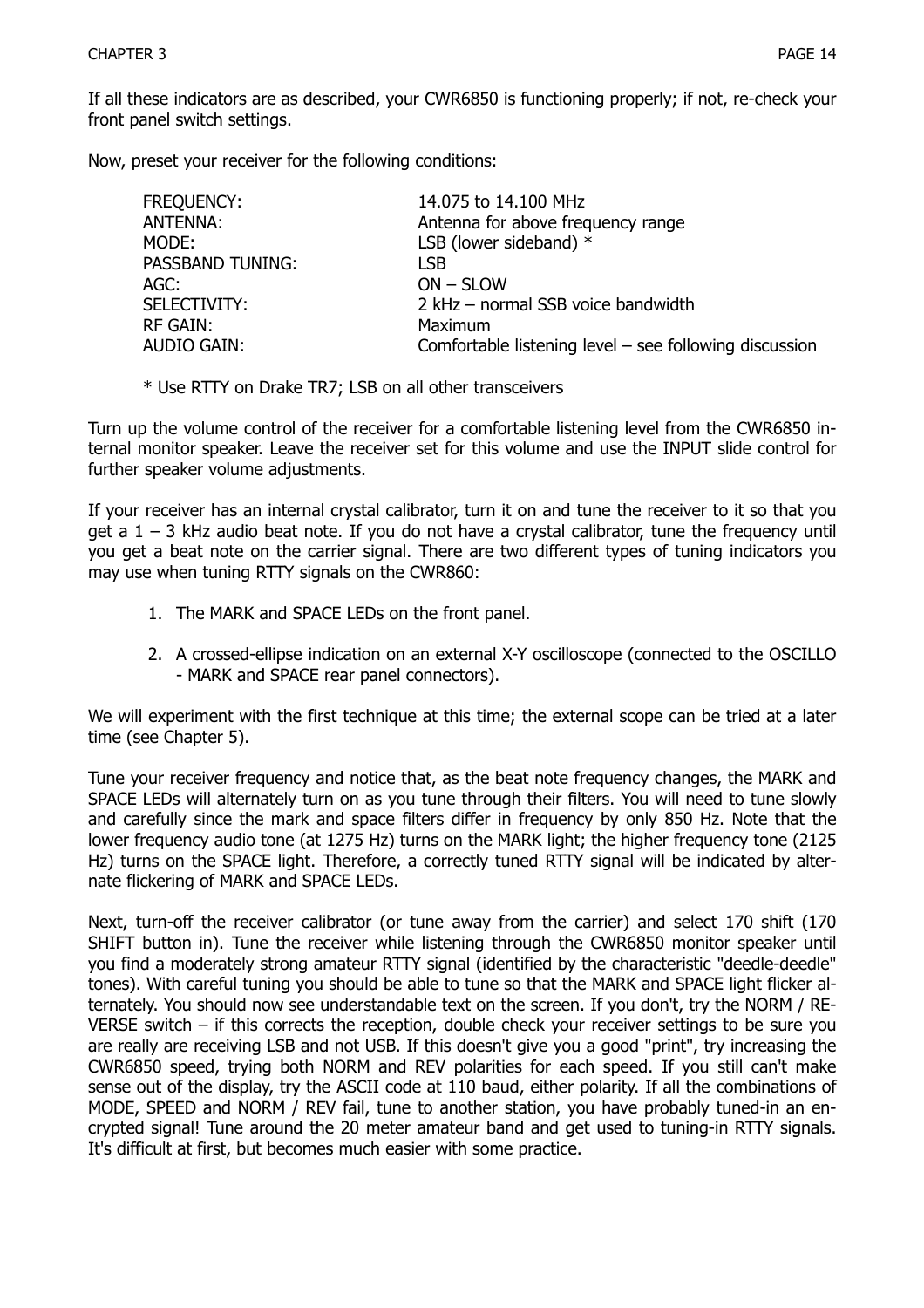If you have a general coverage receiver, you may now wish to try receiving short-wave press RTTY signals. Commercial press RTTY stations can often be found on frequencies around: 5.2 MHz, 5.4 MHz, 5.8 MHz, 6.8 MHz, 7.5 MHz, 7.8 MHz, 8.0 MHz, 9.0 MHz, 9.4 MHz, 9.8 MHz, 10.2 MHz, 10.5 MHz, 10.8 MHz, 11.1 MHz, 11.5 MHz, 12.2 MHz, 13.5 MHz, 14.5 MHz, 14.9 MHz, 15.5 MHz, 15.9 MHz, 16,2 MHz, 16.4 MHz, 17.3 MHz, 17.5 MHz, 18.2 MHz, 18.4 MHz, 18.7 MHz and 19.0 to 20.5 MHz (plus others!). Commercial RTTY stations will operate with either 850 or 425 Hz shift and may have speeds of 45 (60 wpm), 50 (67 wpm), 57 (75 wpm) or 74 (100 wpm) baud Baudot code. The signals may be of either signal polarity, so try both NORM and REV conditions. There may be a few commercial press stations operating at 110 baud ASCII also. Tuning these commercial stations will require some patience due to the wide variety of shifts, speeds and polarities used.

The receive non-overprint feature will automatically place characters on the next line of the screen if more than 32 characters are received between line feed characters. To further prevent overprint, the receive section ignores all received carriage return (CR) characters and always executes a carriage return and line feed (LF) whenever a LF character is received. A space may be displayed when the CR character only is received.

#### **3.3 Low tones or high tones?**

So far we have only used one of the two possible CWR6850 demodulator combinations. You may wish to switch to the RTTY "high-tone" option – push the HIGH / LOW button in. The "high tones" (for higher-frequency audio tones) are really the traditional standard U.S. RTTY tones, used since the early days of amateur RTTY. The "low tones" are the IARU international standard and are used extensively in most other countries of the world. When receiving (or transmitting) on the HF bands (3–30 MHz), either set of tones will work since you tune the receiver to produce the desired beat note frequency. However, when AFSK modulation is added to an FM or AM signal, you must be prepared to receive the same tone frequencies as those used by the transmitting station (the AM or FM receiver does not use a BFO to produce the audio tone). In the United States, the longstanding VHF AFSK tone standard has been to use the "high tones" (2125 Hz mark and 2295, 2550 or 2975 Hz space); you must use a high-tone demodulator to be compatible! In Europe, in particular, the reverse standard is developing – the IARU "low tone" (1275 Hz mark and 1445, 1700 or 2125 Hz space) is the standard to be observed. The two system are basically incompatible for VHF AFSK operation! Due to low-pass filter parameters, use of data rates greater than 110 BAUD is not recommended when "high" or "low" tone demodulator combinations are used; an external modem should be used for transmissions at 300 baud.

Each tone set has its advantages and disadvantages – the CWR6850 lets you choose the optimum combination for your station. Some of the considerations for each tone set are as follows:

HIGH TONES (Mark = 2125 Hz, Space = 2295, 2550 or 2975 Hz):

Advantages:

- 1. High tones are the U.S. VHF AFSK standard their use is required for compatibility when operating VHF AFSK in the U.S. A high tone demodulator may be used for both VHF and HF use in the United States.
- 2. When high tones are used on HF, using tones into a LSB transmitter audio input (microphone or phone patch input – see Chapter 4), there may be fewer problems with spurious signals (usually due to overdriving the transmitter audio stages). Since the tone frequencies are high, the harmonics and most distortion products occur at audio frequencies beyond the audio passband of the transmitter and should therefore not be transmitted.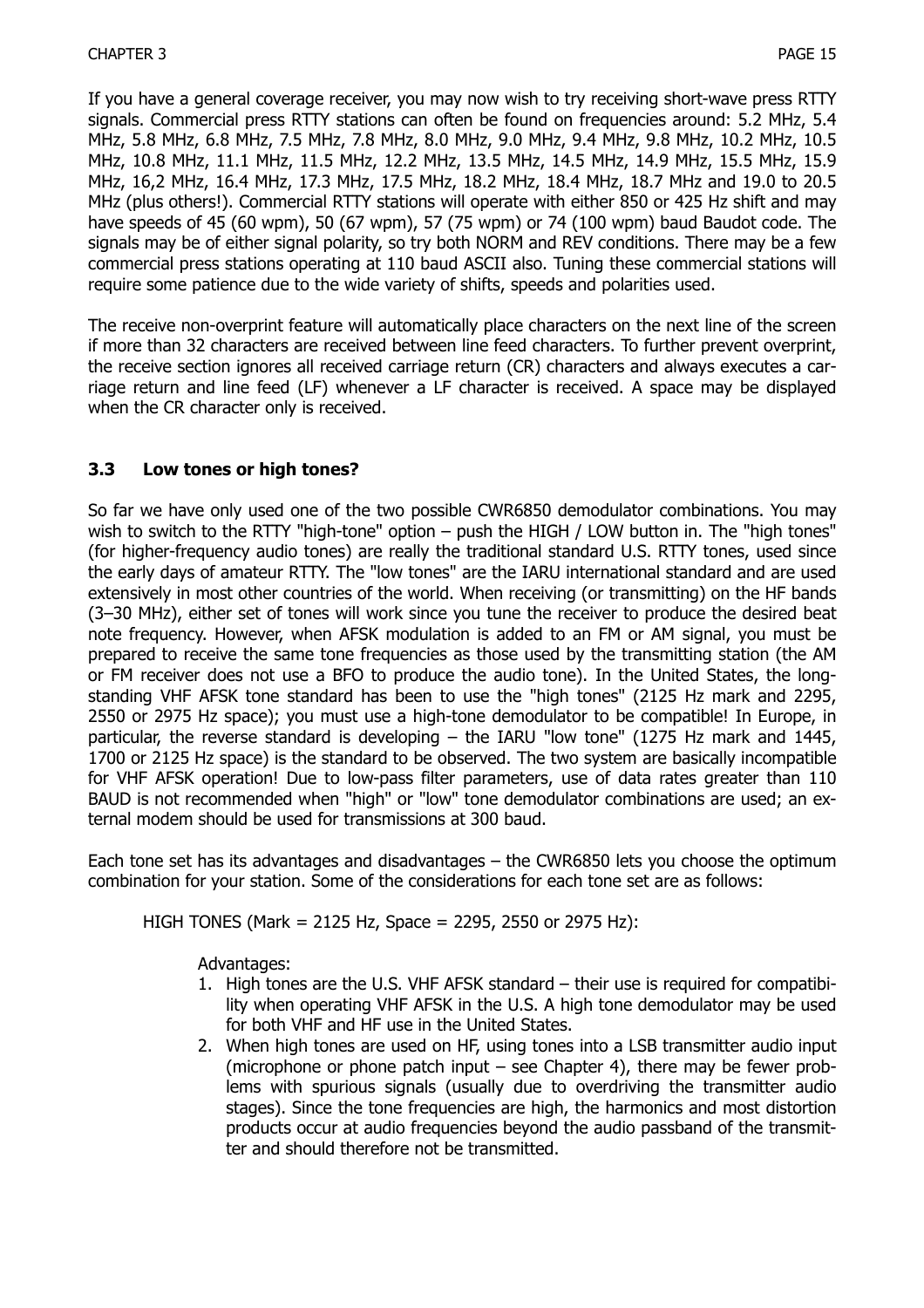Disadvantages:

- 1. The relatively high audio frequencies used in the high tone set may not fall within the audio frequency response of the receiver or transmitter. In general, the standard amateur shift, 170 Hz, will pass most current receivers and transmitters (the Collins S-Line is an exception). However, few pieces of equipment will pass the tones for both receiving and transmitting 425 or 850 shift with high tones (the Drake TR-7 is an exception). The use of high tone demodulators for HF RTTY is therefore restricted to transmission of just 170 shift and only receivers incorporating either a variable BFO or passband tuning will receive all three shifts.
- 2. High tones are not the IARU standard and will not be compatible with VHF AFSK in many countries of the world.

LOW TONES (Mark = 1275 Hz, Space = 1445, 1700 or 2125 Hz):

Advantages:

- 1. Low tones are the IARU international standard and their use assures compatibility with VHF AFSK operations in many areas of the world.
- 2. Low tones can be used with virtually all SSB receivers and transmitters for all three standard shifts. Variable BFO or passband tuning features are not required to assure good reception of 425 and 850 Hz shift stations.

Disadvantages:

- 1. Low tones are not compatible with existing U.S. VHF AFSK operations. Since there is a great deal of high tone AFSK equipment already in use in the United States and neighboring countries, it is unreasonable to expect that the U.S. standard will shift to low tones.
- 2. When low tones are used with a LSB transmitter to generate F1 RTTY emission (see Chapter 4), there is a strong probability that over-driving the transmitter audio and modulator stages will result in spurious harmonics and the mixer products that will be radiated. Of course, these problems will not occur if the audio drive level is properly set.

Although you may develop your own personal preferences, we recommend that you consider the following operating conditions as a starting point:

In the United States:

Use HIGH tones for all VHF AFSK amateur communications and for normal 170 Hz shift HF operation; use LOW tones when receiving HF commercial RTTY stations unless you have a receiver with a variable pitch BFO or with IF passband tuning. The exception applies to use of the older Collins S-Line equipment – use LOW tones for all HF operations, amateur or commercial.

In Europe (and all other areas where IARU standards apply):

Use LOW tones exclusively for both VHF AFSK and HF operations. The only exception would be when you communicate with another VHF AFSK station who is using HIGH tones.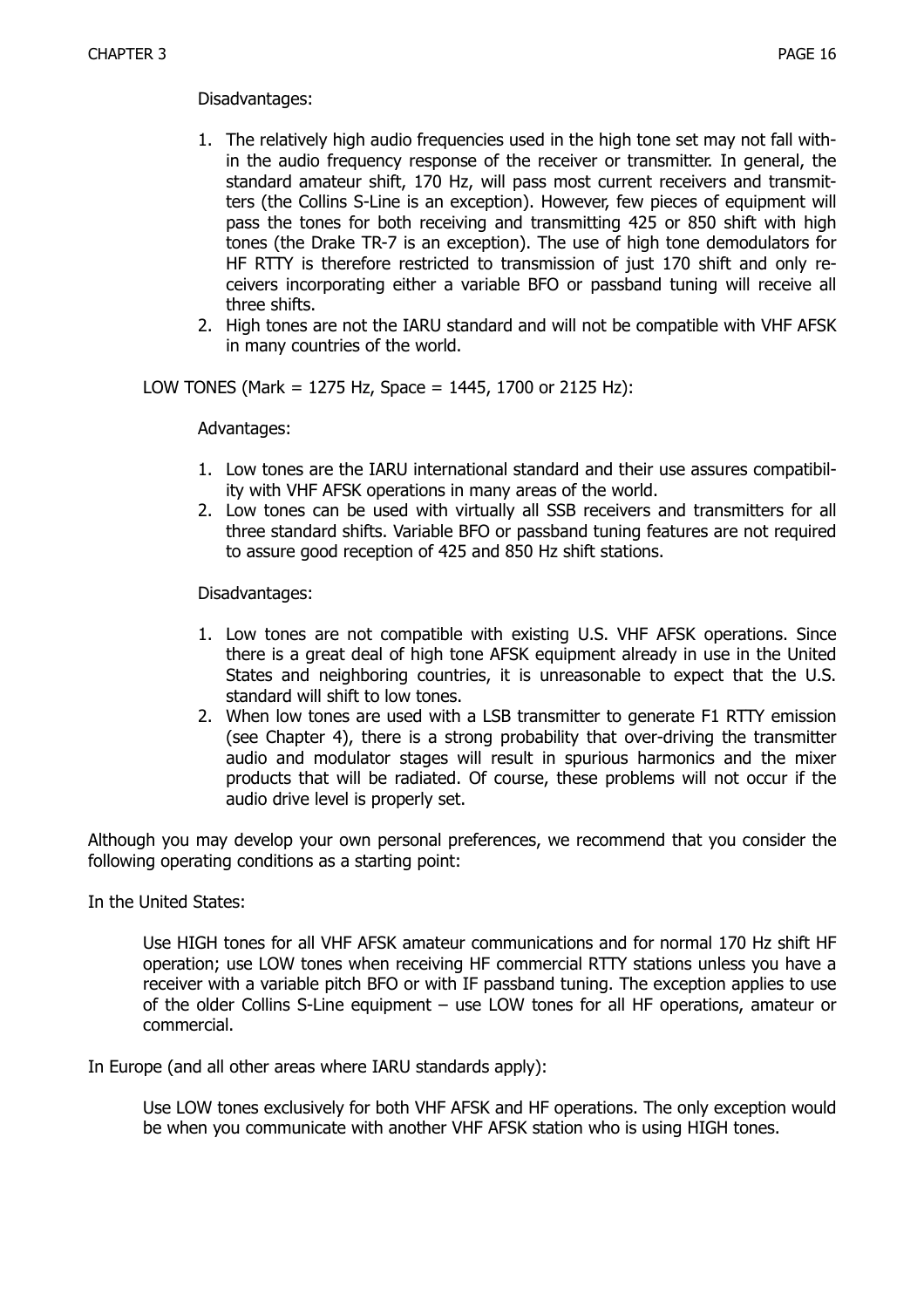#### **3.4 Receiving Morse Code**

Morse Code reception with the CWR6850 requires very little change in switch settings from those used for RTTY in section 3.2; just change the CW / RTTY to CW from RTTY and retune the receiver to a CW (Morse code) signal. Refer to the tables in section 3.2 for the rest of the switch settings. Use USB or LSB for CW reception now and do NOT select the narrow CW filter at this time. Tune the receiver to the CW segment of the 14 MHz band, 14.000 to 14.080 MHz.

There are two tuning monitors available to indicate correct receiver tuning for Morse reception – the CW LED on the CWR6850 front panel and audio tone frequency comparison using the internal audio monitor. The CWR6850 receive circuit is designed to lock onto an 800 Hz tone, so tune your receiver until the CW LED flashes in sync with the CW signal (key down = tone on = LED on). When the CWR6850 is receiving CW signals, the filtered and detected Morse data is connected to both the microprocessor for decoding and to the CW side-tone oscillator. Thus the received CW signal is regenerated in the CWR6850 and you may listen to the processed signal simply by adjusting the VOLUME slide control. Also, since the CW side-tone is set to 800 Hz, the desired receive CW tone, you can do a very accurate frequency comparison between the receiver signal and the regenerated signal by varying the two slide controls INPUT and VOLUME. Try this on a few signals – you will soon find out that Morse tuning can be very easy.

The CWR6850 includes two internal filtering systems that may be used for reception on Morse code. The first filter is an active bandpass filter, centered at 800 Hz with a -6 dB bandwidth of 150 Hz. Normally, this is all the filtering you will need to receive Morse code. A second PLL (phaselocked-loop) filter may be used that has a lock-range of  $\pm$  80 Hz, a "bandwidth" similar to that of the active filter. However, due to the fact the PLL will abruptly cease tracking a signal whose frequency exceeds the tracking range, the effective "skirts" of the CWR6850 with PLL in use are very steep; the PLL filter will provide any response to a signal frequency beyond its tracking range. Therefore, tuning a CW signal may be considerably more difficult when the PLL filter is used. The PLL filter does, however, offer a considerable improvement in received S/N (signal to noise) discrimination and will track the frequency of a drifting CW signal (within the lock range). The PLL filer may give false reproduction in the face of a strong interference since it will lock on the strongest signal within its lock frequency range. On the other hand, the PLL filter may provide a considerable improvement in the "copy" of a weak, noisy signal. The active CW filter stage is always used for CW reception; the PLL filter may be selected by pressing the SPACE FILTER button in. If a receiver with a narrow CW filter and passband IF tuning is used, a great number of signal selection and rejection techniques can be used to isolate your desired receive signal. Tuning indicators that are used for RTTY are not used in Morse reception; only the CW LED is used for CW tuning, although you may "match" the incoming signal tone with that of the CWR6850's internal sidetone monitor as explained above.

After you have mastered tuning of Morse code signal, you may notice that what shows up on the screen doesn't always make the best of sense at first glance! This is usually due to the fact that human operators often send imperfect code! When we copy Morse code with our ears and decode in our brains, we can be adaptive and translate what the sending operator "meant to send" instead of what actually was sent. The most blatant examples of this are run-together characters and incorrect spacing between letters an words. It is very easy for the transmitting operator to get in a hurry and run some letters together - particularly on something he's transmitted often like "CQ" or his own call. Since we are also good Morse operators who have sent "CQ" and call letters often, we adapt when receiving by ear and interpret what was intended. The microprocessor, on the other hand, is looking for some long CW character (like -------- for CQ) that doesn't exist: it therefore displays the underline character ( $\overline{\phantom{a}}$ ) to show that an unintelligible Morse combination has been received. The CWR6850 SPACE NARROW button may be depressed in such a case to attempt to recover the run-together code. When SPACE NARROW is used, the basis for judging character and word space is shorted to 1½ dot units, rather than 3. This feature may improve the "copy" of hand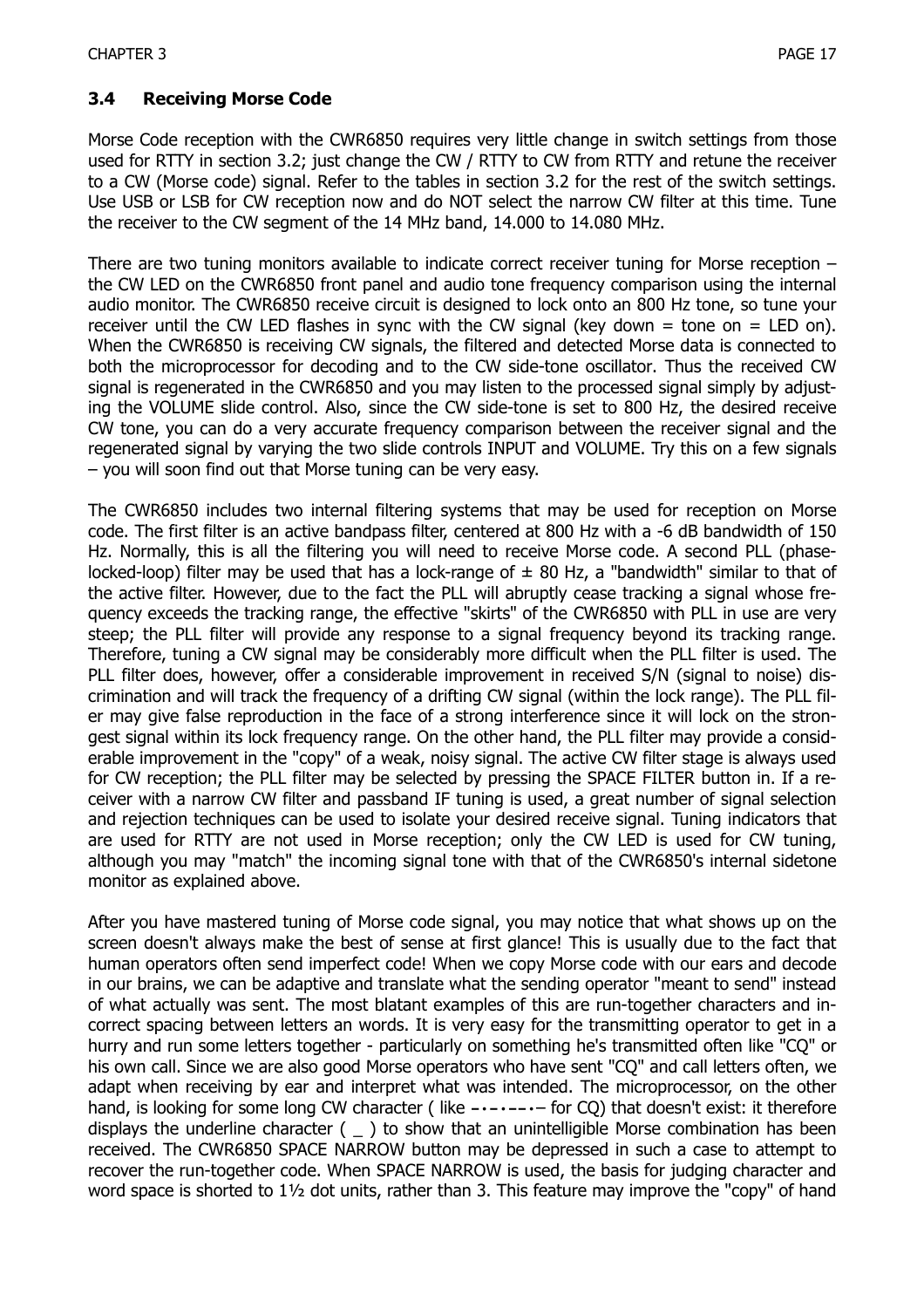sent CW but may also distort or garble copy of properly sent CW. When SPACE NARROW is selected, the CWR6850 also may not track sudden changes in received CW WPM rates, particularly if a decrease in speed of more than 12 % is encountered. Use the SPACE NARROW feature only if run-together characters are suspected as the cause of distorted reception.

Similarly, it is a very common thing to insert longer than normal pauses between letters, especially when using a hand key to send Morse. The computer interprets these pauses as spaces between words and puts a space on the screen. When receiving by ear, we tend to group the letters received into recognizable words, ignoring irregularities in spacing.

In these two cases in particular, the computer is a severe critic and "prints 'em as it hears 'em"! On the other hand, the Morse decoding programs are very tolerant of weight variations and will usually correctly decipher a heavy "swing fist" (sometimes called a "Lake Erie swing"), This type of "interface timing" problem will occur with all computer decoding of hand-sent Morse code, much as it will on RTTY if improper or irregular timing is used.

You may notice that sometimes the Morse reception appears to stop or be "locked-up". This is usually caused by reception of a carrier for some period of time. The automatic speed tracking program of the CWR6850 interprets the long carrier as very slow CW and adjust the speed tracking system for very very slow Morse code. The CWR6850 will readjust the speed tracking back up to the correct signal speed. You will now receive a few "T" and "E" characters as the speed readjusts.

Also, Morse code reception is particularly susceptible to interference when the transmitting station's key is up (between dots or between letters and words). comparing RTTY and Morse techniques for the moment, recall that the RTTY signal is sent by frequency shifting a signal (the RF signal for HF and audio tone for VHF AFSK), for either mark or space RTTY data conditions, there is a definite signal transmitted. On Morse code, the transmitter carrier is turned on when the key is down (mark), but when the key is up (space), there is no signal to be received; your receiver and particularly the automatic Morse detection circuits are now "wide-open" to reception of noise, other signals etc. This is a basic disadvantage of the on-off A1 type emission we use for Morse versus the F1 or F3 emission we use for RTTY. If we used F1, frequency shift keying, for Morse transmission (as do many commercial networks), automatic CW reception would be much improved. Here again, when we copy CW by ear, we are adaptive and "tune-out" interference and noise in the pauses between dots and dashes; the computer looks at all signals!

Therefore, it is not realistic to assume that the computer will do all the work of Morse reception for you, especially when receiving less than perfect CW! On the other hand, if you tune to another station using a keyboard or a professional CW operator (such as on the ship-to-shore frequencies), the CWR6850 will display received Morse with close to RTTY-like perfection.

If your receiver has a narrow-bandwidth CW filter, you may now wish to try it for CW reception. Tuning the signal will be a lot more critical, but you may improve the "copy" noticeably if interference has been a problem. Conversely, the narrow filter may actually degrade the copy, especially if the narrow filter "rings" on noise! The degree of problem caused by filter ringing varies with the filter, receiver and noise conditions, so you will want to experiment with your own equipment. Often, the effects of noise, both with or without a narrow filter, can be minimized be reducing the RF gain control until the AGS no longer controls the receiver gain, increasing the receiver volume control as required to maintain copy. This technique, of course, makes the receiver system more active participation on your part in adjustment of the RF gain control. Good Morse reception will require some patience and practice until you "get the hang of it".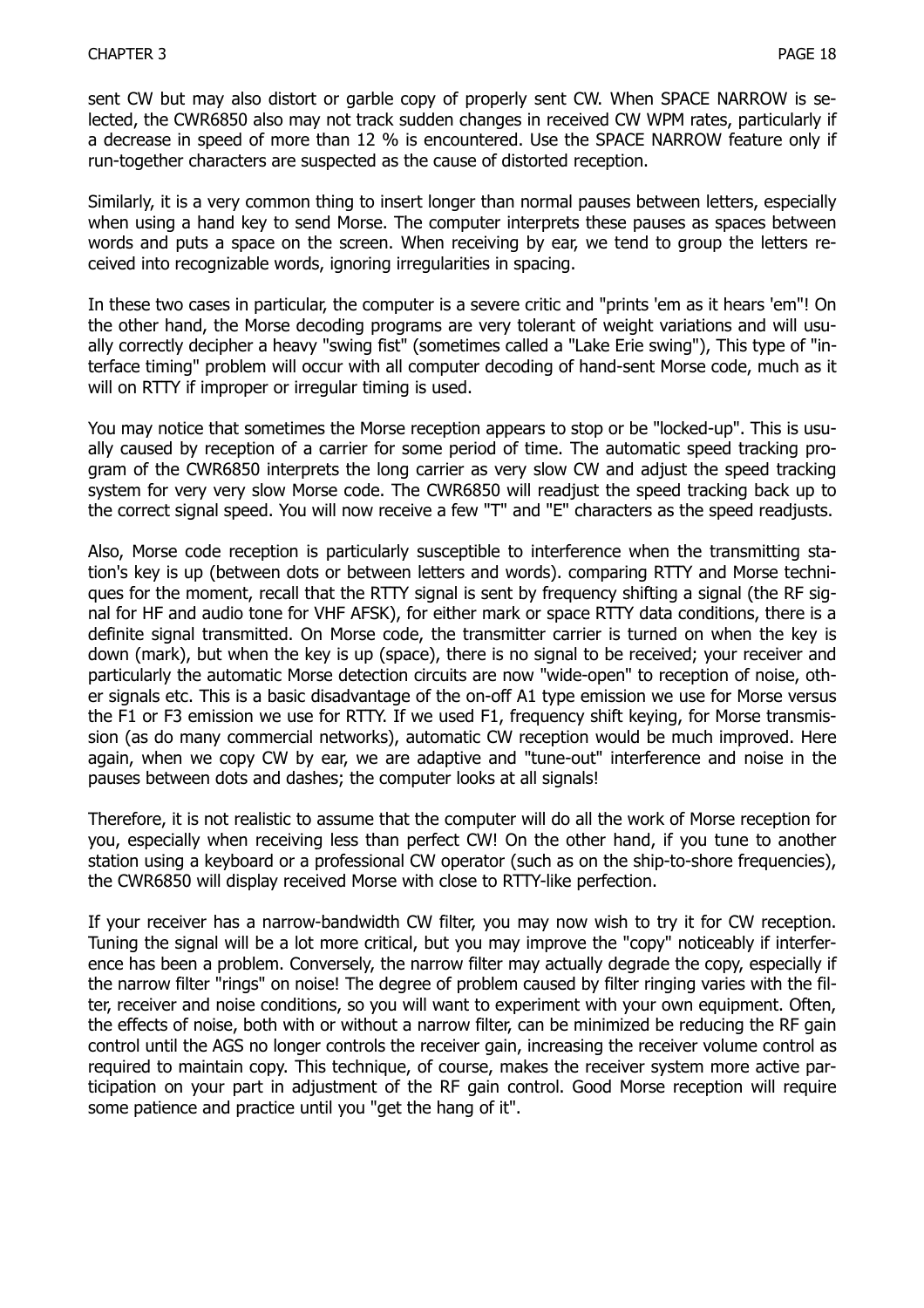#### **CHAPTER 4 TRANSMITTING WITH THE CWR6850**

This section of the manual will discuss the transmitting feature of the CWR6850. Extensive use will be made of transmitting using the Morse mode and the CWR6850's internal side-tone monitor to illustrate various transmit actions. Unless otherwise noted, all actions demonstrated while in Morse mode also apply to RTTY modes.

#### **4.1 The Keyboard**

The keyboard for the CWR6850 is a small separate unit, attached to the CWR6850 through a flexible cord. This keyboard can be placed on the operating table, or you may prefer to try the "easy chair" approach, holding the keyboard in your lap.



Figure 3 The CWR6850 Keyboard

As shown in Figure 3, the keyboard has 55 keys, arranged similar to those of a standard typewriter with "extra" control keys to the left and right of the alphanumeric group. Two, three or four different characters may be typed by using the SHIFT, CTRL (control) or SHIFT with CTRL keys in conjunction with the gray keys. The actual characters of functions generated with each combination varies to some degree with the code selected (ASCII, BAUDOT or MORSE); details of these special combinations will be explained more fully in later sections of this manual.

In general, use the keyboard as you would a typewriter, making use of the SHIFT key when required. For example, typing on just the "1" key will enter a number 1 for transmitting; SHIFT-"1" would enter an exclamation point "!". As on a typewriter, hold the SHIFT down while striking the second key. Similarly, when ASCII is used, striking "G" will enter a lower case "g", SHIFT-"G" an upper case "G" and CTRL-"G" will transmit the code for the bell signal. The double combination SHIFT- CTRL-"G" produces the same output as "CTRL-G" (bell). Note: upper and lower case letter are only available in ASCII code when the LOCK U.O.S. / ON button is OUT; only upper case letters are available in Baudot and CW.

The standard alphabet, numbers and punctuation symbols are all located on gray colored keytops; the blue keys are for control or special uses. The BS (Back Space) allows you to edit any errors you may have made while typing. Each operation of the BS key will back-up the keyboard cursor one space, removing any characters previously occupying that position. Note that the function of the BS key and the RUB OUT key is different. Use BS for editing; the RUB OUT key generates the ASCII RUB OUT (DELETE) command. Use of the RUB OUT key is discussed in more detail in section 4.3.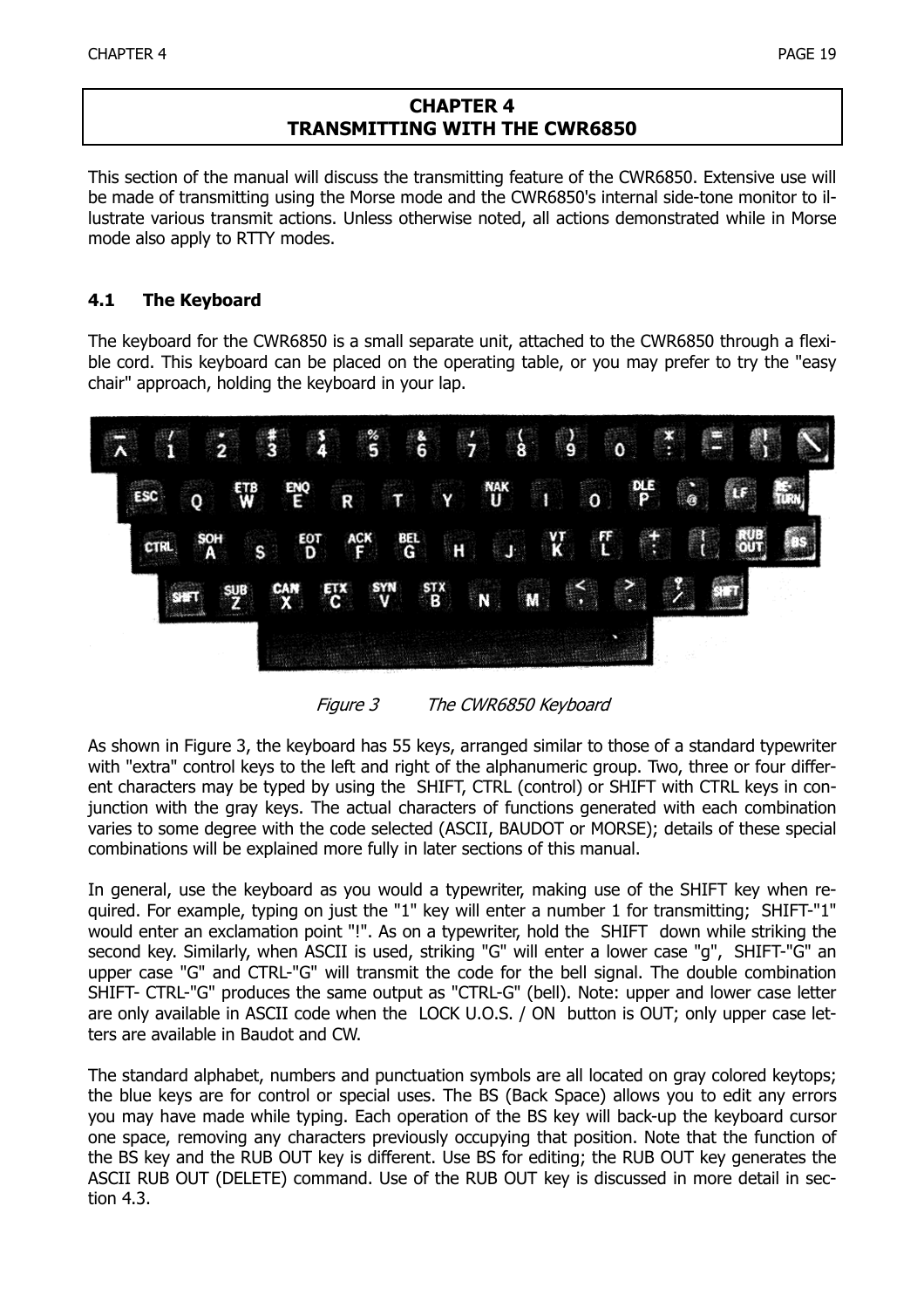#### **4.2 Transmit Features**

In addition to the features discussed above with regard to the keyboard, the CWR6850 with keyboard offers many transmit features, giving a great deal of operational flexibility. These features will be discussed in detail throughout this chapter, but here is a summary of the most important ones.

Text typed on the keyboard can be entered into the CWR6850 in a form of "split-screen" mode. Three lines of transmit text are shown on page 1 and all fifteen lines are shown on display page 2. Any or all of these lines of transmit "buffer" may be typed while receiving.

An automatic transmit-receive control circuit is provided so that the CWR6850 can control the transmit-receive operation of the station, turning the transmitter on when text is to be transmitted and off when transmission is complete. The KOS feature (for Keyboard Operated Switch) is discussed in Section 4.13.

The CWR6850 can Transmit (and receive) from various I/O (Input/Output) devices using several different I/O interfaces. For example, data can be interfaced from audio sources (receiver, transmitter, tape recorder) or with TTL data connections (computer, some machine and modems). Use these I/O connections is discussed in Chapter 5.

To demonstrate use of the transmit features, we will use the CW (Morse code) mode, listening to the CWR6850 sidetone monitor. For the present, a transmitter connection will not be required. Please set-up the CWR6850 front panel switches as shown on the following page.

You may notice that a switch setting is given for all switches, even though many have no effect in CW mode; these switch settings will be used for the RTTY explanations that follow this section.

Press and release the RESET button on the CWR6850 to clear-out any text that may remain on the screen. Now, type a line of text on the keyboard – such as "Now is the time for all good men" (do not use the RETURN or LF keys at this time). Notice how the text you've typed is displayed on the top lines of dots at the bottom of the screen. Also note that all the letters typed are capitalized – this is because there is no upper/lower case in Morse code; Baudot is the same. ASCII code, however, does have valid codes for both upper and lower case letters and either may be typed (LOCK button out). You may find it useful to refer to APPENDIX A and APPENDIX B at the end of this manual for a discussion of control commands and screen formats.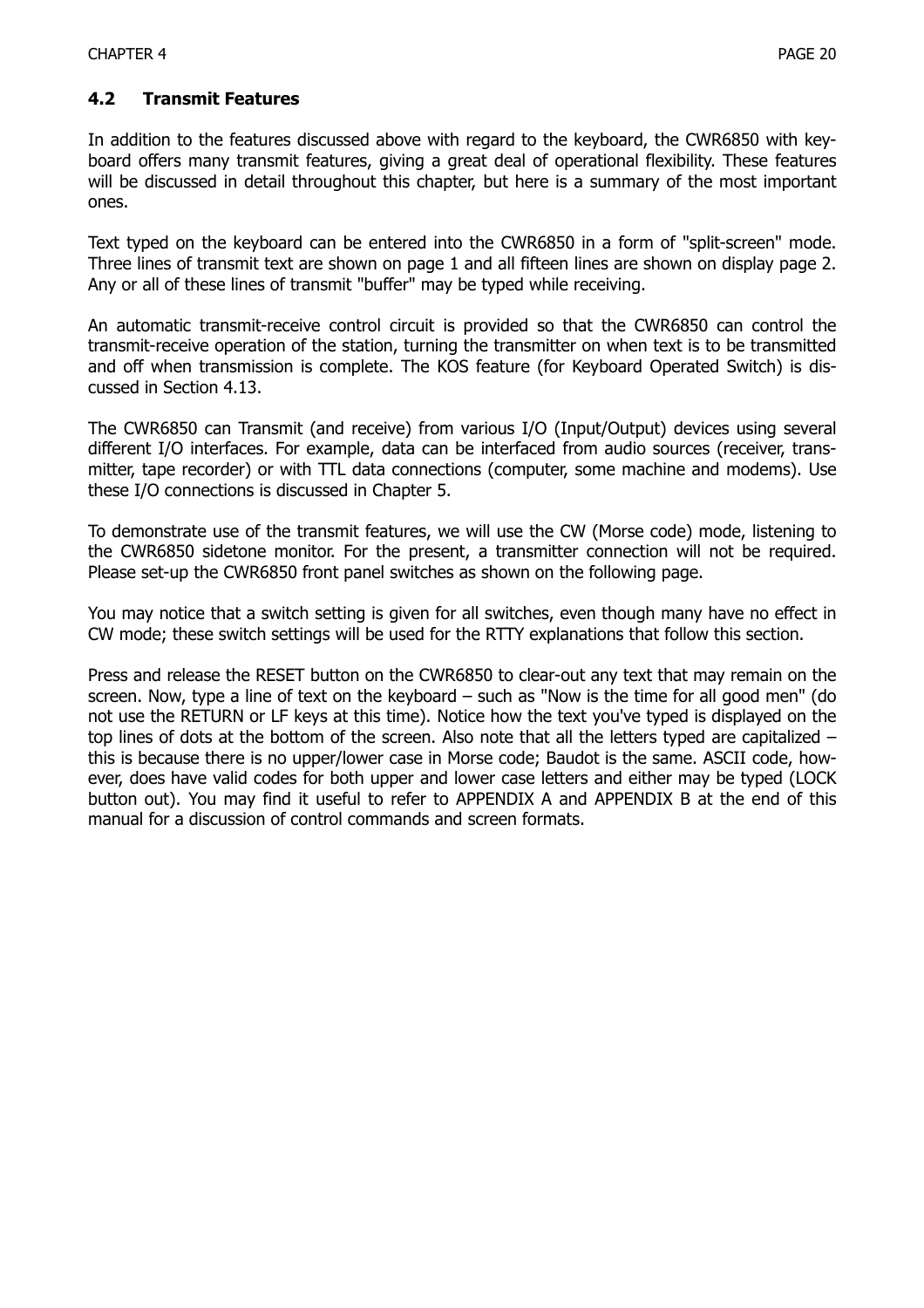#### CWR6850

| <b>RESET ON</b><br><b>FILTER ON</b><br>SPACE / NARROW<br>CWID A / CWID B                         | DISPLAY: PAGE ON<br>MODE A / MODE B | $=$ Press and release<br>$=$ Off (button out)<br>$=$ Off (button out)<br>= CWID A (button out)<br>$=$ No action at present<br>$=$ MODE B (button in)                                                           |
|--------------------------------------------------------------------------------------------------|-------------------------------------|----------------------------------------------------------------------------------------------------------------------------------------------------------------------------------------------------------------|
| CW / RTTY<br><b>ASCII / BAUDOT</b><br><b>LTR ON</b><br>FIG ON<br>LOCK - U.O.S. ON<br>NOR / REV   |                                     | $=$ CW (button out)<br>= BAUDOT (button in): No effect on CW<br>$=$ No action: No effect on CW<br>$=$ No action: No effect on CW<br>$= ON$ (button in): No effect on CW<br>= NOR (button out): No effect on CW |
| <b>BAUD</b>                                                                                      |                                     | $= 45.5$ (left button in): No effect on CW                                                                                                                                                                     |
| <b>SHIFT</b><br><b>TONE</b><br>RX / TAPE                                                         |                                     | $= 170$ (left button): No effect on CW<br>= HIGH (left button): No effect on CW<br>$= RX$ (button out)                                                                                                         |
| INPUT (slide control)<br>VOLUME (slide control)<br>SPEED (slide control)<br>FINE (slide control) |                                     | $= 5$ (mid-position)<br>$= 5$ (mid-position)<br>$= 5$ (mid-position)<br>$= 0$ (detent at mid-position): No effect on CW                                                                                        |
| SEND / AUTO / RECEIVE                                                                            |                                     | $=$ RECEIVE (lever down)                                                                                                                                                                                       |
| ON / POWER                                                                                       |                                     | $= ON$ (lever up)                                                                                                                                                                                              |
| FSK DEMOD (rear panel)<br>AFSK GAIN (rear panel)<br>BRIGHT (rear panel)                          |                                     | $=$ INT: No effect on CW<br>= Maximum CW: No effect on CW<br>$=$ Maximum CW                                                                                                                                    |

Now, transmit the text by using the SEND switch on the front panel. The words should now be transmitted in Morse code at approximately 20 words-per-minute (WPM) and you should hear the CW in the CWR6850 side-tone monitor output (re-adjust the [ VOLUME ] slide control if necessary). The CW transmit speed is adjusted with the [ SPEED ] slide control. Notice that as all of the pretyped characters are transmitted, the characters in the transmit buffer are shifted to the left. After all the pretyped characters have been transmitted, notice that any new characters are transmitted as typed. This is called "continuous mode" and is the normal method you will probably use to send CW. A "word mode" is also available for transmitting and will be discussed shortly.

Next, try typing several lines of text, letting the transmit output continue. At 20 WPM Morse speed, it is fairly easy to get several lines ahead of the transmitted data (if you wish, slow-down the transmit speed by adjusting the SPEED slide control). Try using the BS (Back Space) key now and note that you can back-up several words for corrections. In fact, you may back-up clear to the transmit output if you choose. Notice that the RUB OUT key is NOT used to correct typing errors in the transmit buffer. It is only used to send the ASCII RUB OUT character (DEL =  $111$  1111) or end HERE IS message programming as discussed in section 4.3.

The "word mode" may be actually more convenient for editing since it transmits a word at a time instead of a character at a time. To turn on "word mode", type "CTRL-Y" (hold CTRL while pressing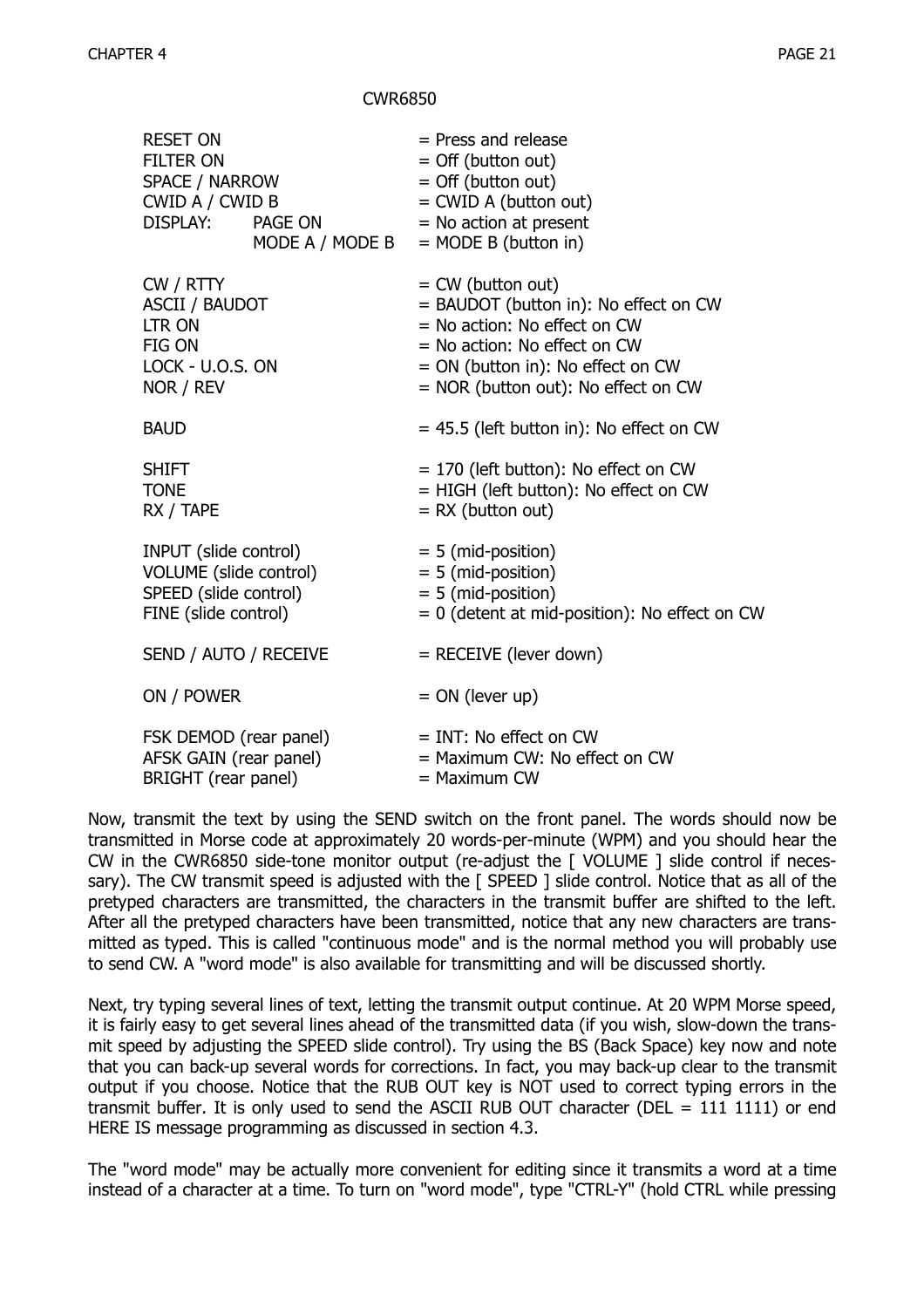and releasing the "Y" key). A letter "Y" will appear on the status line indicating that the "word mode" is active (between the "P" for printer on and the page number "1"). Now, type several more words on the keyboard, separating each word with the space bar. Stop typing and notice that all but the last word typed. Use the "BS" (Back Space) key to delete one letter at a time, up to the first character position. Retype another word (no space bar yet); the word is displayed but not transmitted. Now, hit the space bar; the whole word is now transmitted. Therefore, in "word mode", the last word typed will be held until the space bar is hit.

Now, set the CWR6850 back to "continuous mode" be typing CTRL Y again ("Y" on status line disappears) and set the lever switch to RECEIVE . Type four or five lines of text. Notice how only the first three lines of text are shown on the screen. Switch to page 2 of the display using the [ PAGE ] button (one press). Now all lines typed show on a much larger dotted area of the screen. Page two shows all fifteen lines available for pretyped text plus the last three received lines of text and the status line. You will probably use page 2 often if you precompose much transmit text. Cycle the [ PAGE ] button four times and notice that other display pages, 0 and 3 may also be viewed. Switch from [ MODE B ] to [ MODE A ] and notice that only pages 0 and 1 may be viewed. MODE A is intended primarily for receive applications and MODE B will be used when you desire to both transmit and receive. The extra lines on page 3 show the contents of the "HERE IS" memory channels and will be discussed in Section 4.3. The formatting of all four display pages is explained in APPENDIX B. For the present, put the switch back to MODE B and select page 2 for display. Transmit the text by selecting the SEND switch position. After the text has been transmitted, select RECEIVE.

There are two ways in which the transmit-receive control of both the CWR6850 and the transceiver can be done automatically. These are most easily demonstrated by using the RTTY mode. Set the CW / RTTY switch to RTTY (button in). When transmitting, the RTTY tones will be heard through the CWR6850 internal monitor (adjust volume with the VOLUME slide control). Leave "word mode" turned off for now (CTRL-Y; no "Y" character on the status line).

The first of these techniques involves the CTRL-X key command (indicated by "X" on the status line). To test the CTRL-X automatic operation, set the switch to RECEIVE and type several lines of text. Now, put the SEND / AUTO / RECEIVE switch in the AUTO position and type CTRL-X. The pretyped text will now start transmitting. While the text is being transmitted, type CTRL-X again. The "X" will disappear from the status line, transmitting will stop and the RTTY tone will turn off. Restart transmission with the command and let all the text be transmitted. Now, type more text; notice that all letters are transmitted as you type them and that the RTTY tone continues. The CWR6850 will remain in transmit mode for as long as CTRL-X is active ("X" on status line); you will NOT receive text if CTRL-X is active. Also, the SW OUT - REMOTE control signal remains in transmitter-on condition for as long as CTRL-X is active.

The second transmit-receive control uses the CTRL-A key command (letter "A" shown on status line). To test this mode, make sure that all text is transmitted out of the transmit buffer using the CTRL-X command or SEND switch position as explained above. Now, put the switch in the AUTO position again and type CTRL-A ("A" appears on status line). Type a word and stop. Notice that the RTTY tone turns on when you first start typing, the RTTY characters are transmitted after a short delay and the single mark turns off after another short delay. Start typing again and the tone will turn back on and transmit data for as long as there is text to be transmitted. The SW OUT - RE-MOTE control signal is in transmit condition whenever you her the tone; a transmitter controlled by this signal would be "on-the-air" during this time. The short delay of constant tone at the start of transmission allows the transmitter and antenna control circuits and relays to "settle" to transmit condition before data is released. This also allows the receiving station's autostart receive circuit to activate. The delay at the end of the RTTY transmission helps to "smooth-out" variations in typing speed, preventing multiple on-off transmitter operations as your typing speed varies. You will probably prefer to use "word mode" (CTRL-Y) when using the CTRL-A automatic control to assure that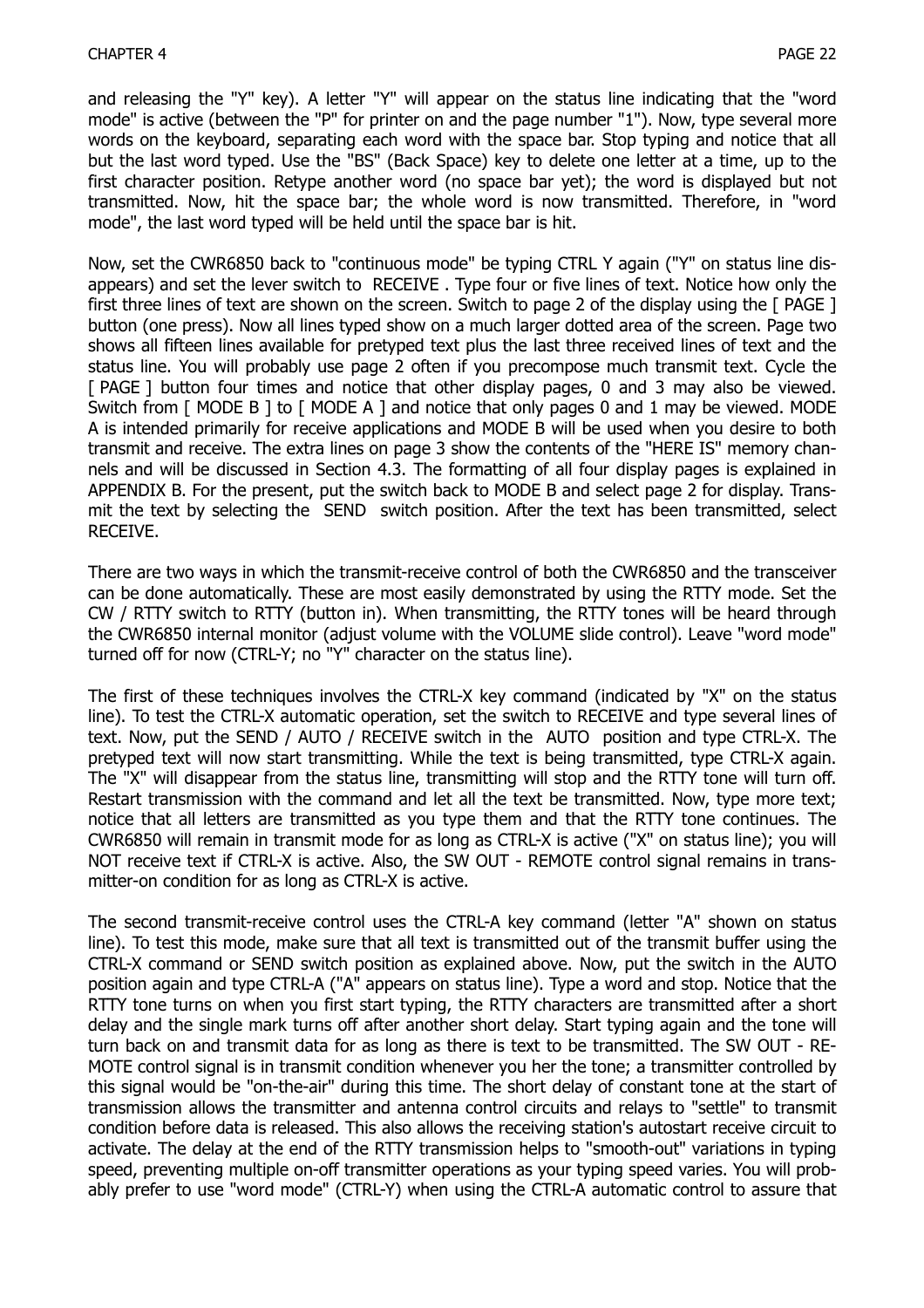the transmitter doesn't turn on and off during typing pause. Remember that a word will not be transmitted in "word mode" until AFTER the following space is typed. You may return to a receive only condition by simply typing CTRL-A again.

The CTRL-X and CTRL-A commands interact in the following manner:

- 1. If CTRL-X is active and CTRL-A is typed, the CWR6850 switches to CTRL-A automatic mode. A second CTRL-A turns off BOTH CTRL-X and CTRL-A features.
- 2. If CTRL-A is active and CTRL-X is typed, the CWR6850 switches to the CTRL-X mode and the transmitter remains on. A second CTRL-X command turns off both CTRL-X and CTRL-A features.

A somewhat confusing condition can arise if CTRL-X is used to stop transmission midway in the pretyped text when "word-mode" (CTRL-Y) is also being used. In this case, a CTRL-X will stop transmission, but a second transmission may not restart transmission until AFTER a space bar operation is performed – the CWR6850 "word-mode" "looks" for the space bar to resume transmission.

Other useful key combinations for use when composing transmit text are (see APPENDIX A for full list of available commands):

| COMMAND        |     | <b>ACTION</b>                                                                       |
|----------------|-----|-------------------------------------------------------------------------------------|
| -BS            | $=$ | Back Space: back-up cursor one space and remove the cha-<br>racter from that space. |
| CTRL-Z BS      | $=$ | Delete the final line of data in the transmitting buffer area.                      |
| CTRL-A SHIFT - |     | Delete all text in the transmitter buffer.                                          |

Reviewing the previous commands:

| <b>CTRL-Y</b> | $=$ | Turn on/off "word mode" (indicated by "Y" on status line).                                                                                                                    |
|---------------|-----|-------------------------------------------------------------------------------------------------------------------------------------------------------------------------------|
| <b>CTRL-X</b> | $=$ | Turn on/off transmitter; transmitter is on whenever-"X" appe-<br>ars on status line.                                                                                          |
| <b>CTRL-A</b> | $=$ | Turn on/off automatic transmitter control; transmitter is on<br>when "A" appears on status line AND there is text to be trans-<br>mitted. Only works in AUTO switch position. |

#### **4.3 Use of the HERE IS Messages**

The CWR6850 has six 64 character message storage areas in which you may sore station call letters, name, location, etc. These storage areas are shown on the upper section of page 3 of the display. The HERE IS memories are designated by the reverse-video numbers 0 through 5 in the left-column. Use the following procedure to write messages to the HERE IS message memories:

To store "DE BERND, DC7XJ, BERLIN, GERMANY" in HERE IS #1:

| Type: | "CTRL W" "1"                                                       |
|-------|--------------------------------------------------------------------|
| See:  | Page 3 displayed                                                   |
|       | Type and see: "CR CR LF DE BERND, DC7XJ, BERLIN, GERMANY CR CR LF" |
| Type: | "RUB OUT"                                                          |
| See:  | Original page you where viewing before programming.                |

Notice that the sequence "CTRL-W":"1" (hold "CTRL" while hitting "W"; type "1" after releasing both "CTRL" and "W") starts the programming and automatically changes the display to page 3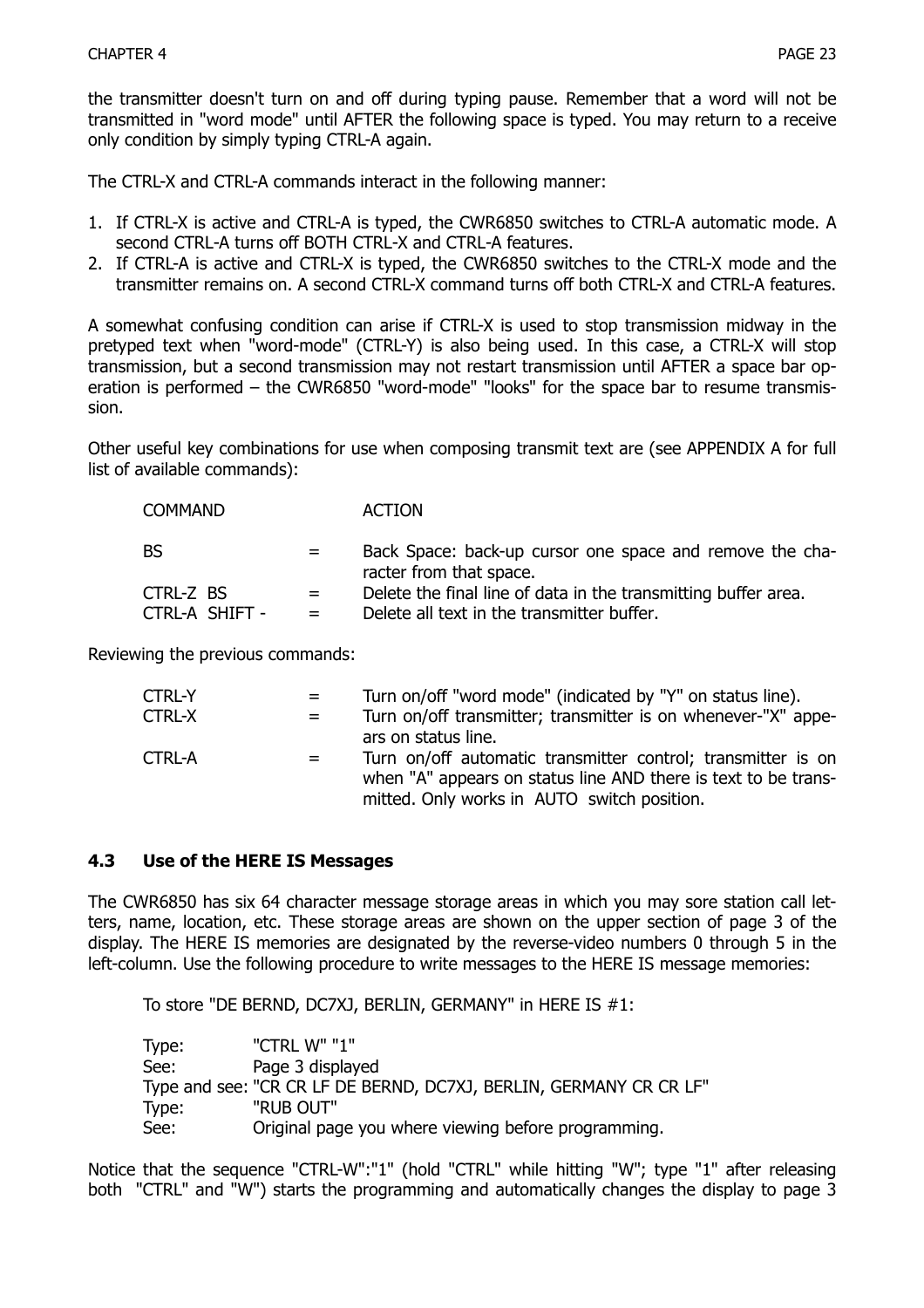and the "RUB OUT" ends the programming and changes the display back to your original page. The "CR CR LF" sequence at the beginning and end of the text is optional – it will help assure that the other station's RTTY equipment prints your ID on a separate line.

Next, transmit the HERE IS #1 message with the "CTRL-R":"1" key sequence. A reverse video "1" is shown in the transmit buffer area; when transmitting is enabled (with SEND switch or with AU-TO - CTRL-A or CTRL-X as explained in the previous section), the text of HERE IS #1 message is placed on the blank line of the screen above the status letters and then transmitted. If the "call" to the HERE IS message were included in other keyboard typed text, the reverse video number will be entered at the appropriate place and be transmitted only after proceeding text has been transmitted. For example, suspend transmission temporarily and type three or four words, then "call" the message (with CTRL-R:1), and type several more words. Now, enable transmission and watch how the HERE IS message is expanded and transmitted when its turn comes.

The same procedure works for programming and reading all 6 HERE IS messages. HERE IS #0 is special in that a CW ID may be included within its program. An example of a HERE IS #0 program is:

| Type: | "CTRL-W":"0"                                                                |
|-------|-----------------------------------------------------------------------------|
| See:  | Page 3 of display                                                           |
|       | Type and see: "CR CR LF DE JOHN, WQ9XYZ CR CR LF $*$ DE WQ9XYZ $*$ CR CR LF |
|       | $(*$ in reverse video)                                                      |
| Type: | "RUB OUT"                                                                   |
| See:  | Original display page.                                                      |

This example will send both an ID in RTTY and then switch to CW at the reverse video star  $(*)$ , send the "DE WQ9XYZ" in CW, and switch back to RTTY for the final "CR CR LF" sequence. The CWID A/CWID B front panel switch makes a difference here: in CWID B position, the CW ID is transmitted using mark-space AFSK; in CWID A position, the CW ID section is transmitted on the CW key output line as well as the FSK data output line. Host RTTY operations where AFSK tones are used on the microphone input jack should use the CWID B position; you may use CWID A for CW or when you are using direct FSK of a transmitter oscillator. Notice that the phrase "CW ID FOLLOWS" was NOT included in the above example - it isn't necessary, especially if the CR/LF commands are used to prevent garble overprint on the other station's printer. Try "calling" this HERE IS 0 message while transmitting text. Listen to the output tones and try both CWID A and CWID B switch positions.

The switch between RTTY and CW AFSK can be made anytime in the typing of transmit text and does not necessarily have to be included within the HERE IS 0 message. If you wish to insert a CW AFSK section within a typed RTTY text, type a "CTRL-Z":"SHIFT-\*" command before and after the CW section of text. The stars will be written into the transmit buffer and the CWR6850 will automatically switch to AFSK CW when it encounters the starred section. Another command, "CTRL-I" will switch the transmitted output immediately from RTTY to CW for whatever text remains in the transmit buffer. A second "CTRL-I" will switch back to RTTY. The switch is indicated by a reverse video star ( \* ) in the echoed text in the receive buffer.

The contents of all six HERE IS memories may be transferred to tape and be reloaded from tape, thus saving them during times that the power to the CWR6850 is turned off. To save the HERE IS messages, use the following procedure: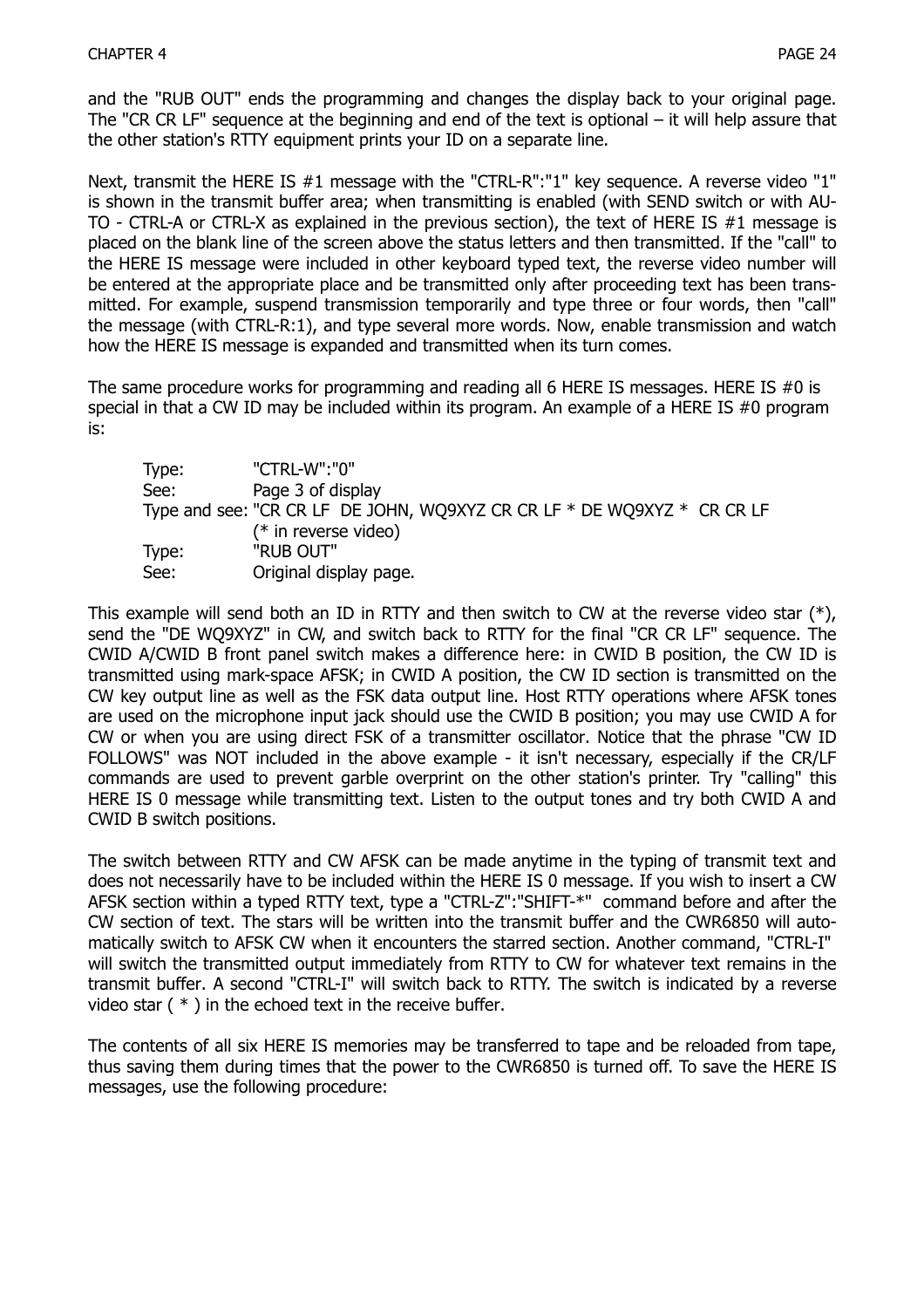- 1. Connect the tape recorder audio input (microphone or auxiliary input) to the AFSK OUT TAPE connector on the CWR6850.
- 2. Select ASCII and 110 BAUD on the CWR6850.
- 3. Make sure that your desired messages are stored in all 6 HERE IS memories.
- 4. Put tape in the recorder and start recording.
- 5. Type CTRL-S and RETURN.
- 6. Tones will be transmitted to the tape recorder (listen to them by adjusting the VOLUME slide control).
- 7. When the "deedle-deedle" stops and you hear a steady tone, stop the tape recorder; the HERE IS memory contents are now stored on your tape.

To load the HERE IS memories from a tape you have made previously, use the following procedure (for a demonstration, turn the CWR6850 off and back on to erase the previous text):

- 1. Connect the tape recorder audio output (speaker jack, usually) to the AF IN TAPE rear panel jack.
- 2. Select ASCII, 110 BAUD, and TAPE (on RX/TAPE switch) on the CWR6850.
- 3. Rewind the tape to the beginning of the previously recorded section.
- 4. Type CTRL-L and RETURN (see reverse video "L" on status line).
- 5. Play the tape into the CWR6850 (listen to tones using INPUT slide control to adjust the volume).
- 6. The reverse video "L" will go out and the tone frequency will be constant when the loading is complete.
- 7. Select page 3 to be sure that the messages have all been loaded.

#### **\*\*\* CAUTION \*\*\***

Do NOT use the CTRL-L RETURN command sequence unless you are intending to load the HERE IS memories from tape. Control of the CWR6850 is passed to the tape input data until loading is completed (indicated with an ASCII STX character placed on the tape during the save recording). The CWR6850 will appear to be "locked-up" when expecting a memory load from tape and NO further operations may be made until the proper end command is received!

To review, these are the commands to remember when using the HERE memories:

| <b>COMMAND</b>                | ACTION                                                                                                                                                                   |
|-------------------------------|--------------------------------------------------------------------------------------------------------------------------------------------------------------------------|
| $CTRL-W: n$                   | Start programming HERE IS message $\#n$<br>$(n 5 = \text{cancel CTRL W command})$                                                                                        |
| <b>RUB OUT</b><br>$CTRL-R: n$ | Stop programming of current HERE IS message<br>Read HERE IS program $\#n$ for transmitting<br>(See reverse video $\#n$ in transmit area; n 5 = cancel CTRL-R<br>command) |
| $*$ (HERE IS 0)               | Start and end CW ID section                                                                                                                                              |
| CTRL-Z:SHIFT-*                | Start and end CW section of RTTY text in normal transmit text buffer<br>area.                                                                                            |
| CTRL-I                        | Change transmit mode of entire buffer from RTTY to CW; second<br>CTRL-I changes back to RTTY.                                                                            |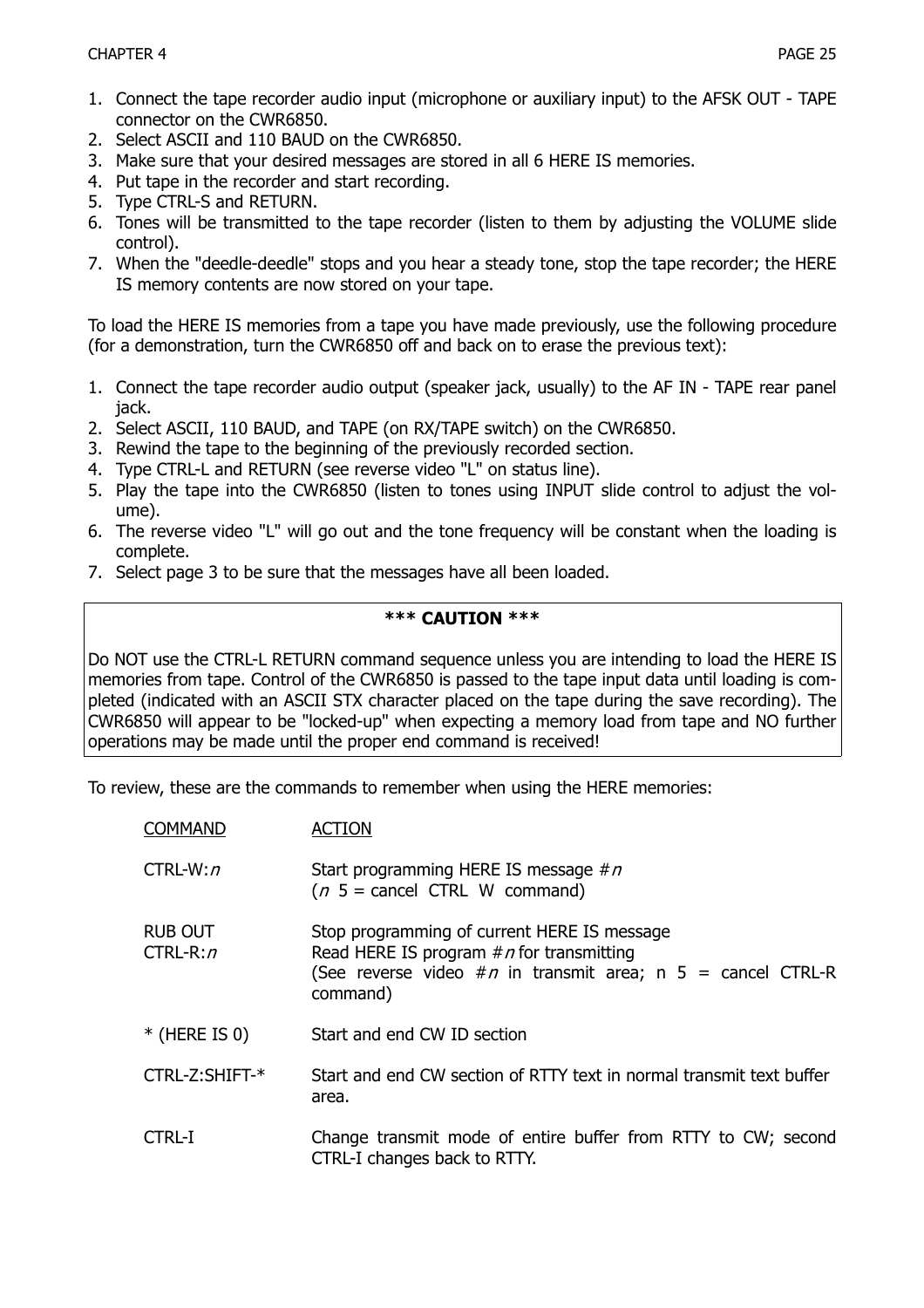| <b>CTRL-S:RETURN</b> | Save the contents of all 6 HERE IS messages on tape (use ASCII,<br>110 BAUD).        |
|----------------------|--------------------------------------------------------------------------------------|
| CTRL-L:RETURN        | Load the contents of all 6 HERE IS messages from tape (ASCII,<br>110 BAUD, TAPE IN). |

#### **4.4 Special Considerations When Transmitting Morse**

Morse code may be transmitted with the CWR6850 by selecting MORSE with the CW switch button in the "out" position. The CW receive speed automatically adjusts to variations in the speed of the received signal; to change the Morse transmit speed, use the slide SPEED control (up for faster speeds and down for slower speeds). Select CWID A (button out) for CW transmissions.

The CWR6850 also includes the capability of transmitting several common Morse code prosigns. These special characters are transmitted as run- together characters as you would send them by hand. The following key combinations are used to transmit the prosigns:

| <b>PROSIGN</b> | <b>KEYBOARD SYMBOL</b> | <b>KEY OPERATION</b> |
|----------------|------------------------|----------------------|
| AA             | @                      | (a)                  |
| <b>AR</b>      | $\div$                 | $+$ (SHIFT ; )       |
| AS             | Λ                      | $\lambda$            |
| BK             |                        |                      |
| ВT             |                        | $=$ (SHIFT $\_$ )    |
| <b>CL</b>      | ℅                      | % (SHIFT 5)          |
| KA             |                        |                      |
| <b>SK</b>      | LF                     | ΙF                   |
| <b>SX</b>      |                        | $$$ (SHIFT 4)        |
| VE             |                        | $>$ (SHIFT .)        |
| error (HH)     |                        | $\langle$ (SHIFT,)   |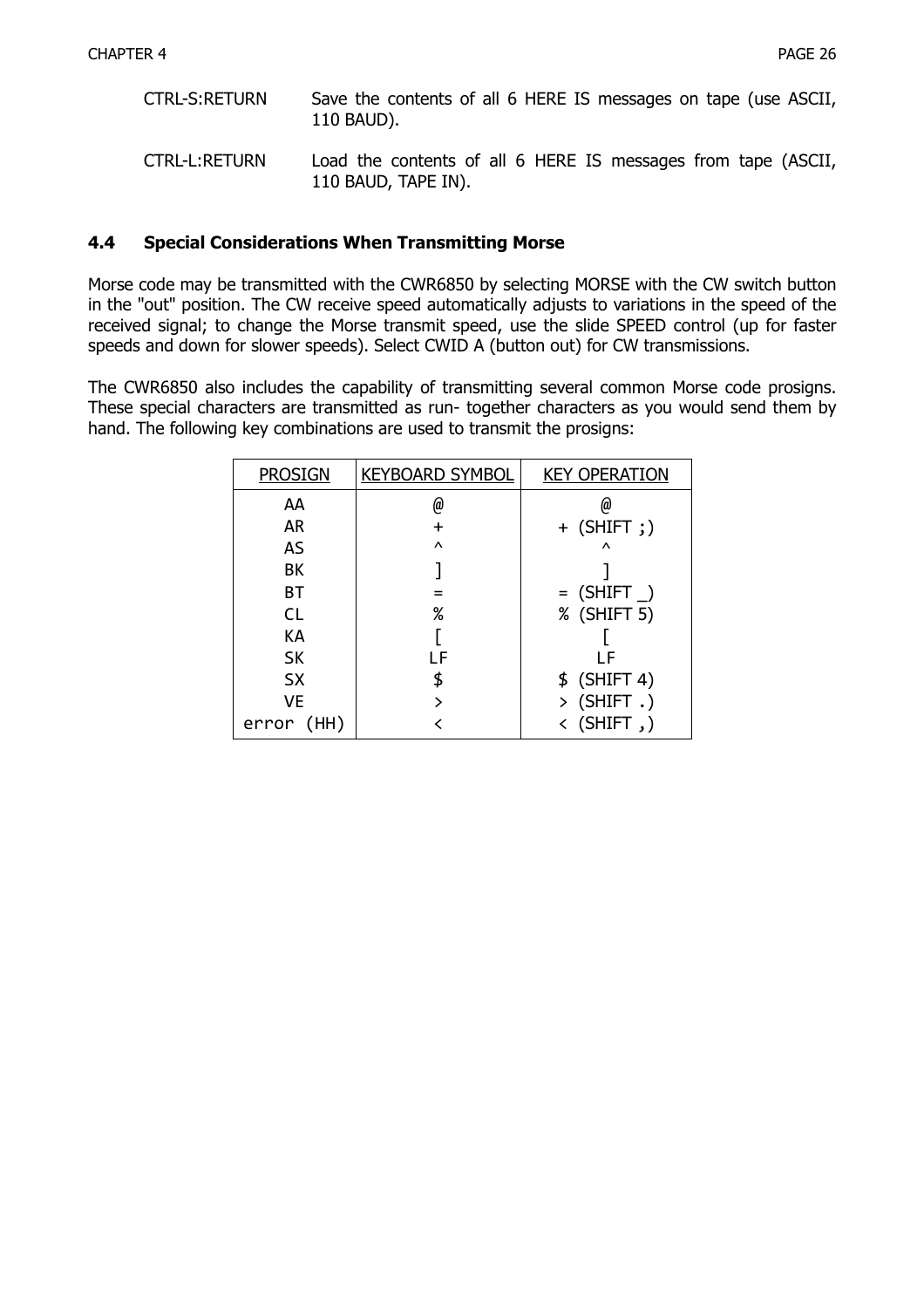The Continental Morse Code used in the CWR6850 is shown in Table 1.

| A |          | 1              | NOTES:                                             |
|---|----------|----------------|----------------------------------------------------|
| В |          | $\overline{2}$ |                                                    |
| C |          | 3              | $\cdot$ = one dot unit of key down time            |
| D |          | 4              | $-$ = one dash unit of key down time               |
| Ε |          | 5              | $(space) = three dot units$                        |
| F |          | 6              |                                                    |
| G |          | $\overline{7}$ | Element space $=$ one dot unit                     |
| Η |          | 8              | Letter space $=$ three dot units                   |
| I |          | 9              | Word space<br>$=$ seven dot units                  |
| J |          | 0              |                                                    |
| К |          | (period)       | Speed in WPM = $(dots/min)/25$<br>$= 2.4$ dots/sec |
| L |          | (comma)        | = no. of 0's repeated in 26 seconds                |
| M |          | (colon)        | $(1.5 %$ accuracy).                                |
| N |          | (dash)         |                                                    |
| 0 |          | ٠<br>(apos)    |                                                    |
| P |          | $(s$ lash $)$  |                                                    |
| Q |          | Ш<br>(quote)   |                                                    |
| R |          | (query)<br>?   |                                                    |
| S | $\cdots$ | AA             | AA<br>$= 0$                                        |
| T |          | <b>AR</b>      | $= + (SHIFT ; )$<br>AR                             |
| U |          | AS             | AS<br>$\lambda$<br>$=$                             |
| v |          | <b>BK</b>      | BK<br>$\mathbf{I}$<br>$\qquad \qquad =$            |
| W |          | <b>BT</b>      | $=$ = (SHIFT)<br>BT                                |
| X |          | CL             | $=$ % (SHIFT 5)<br><b>CL</b>                       |
| Υ |          | <b>HR</b>      | = space bar<br>HR                                  |
| Z |          | KА             | КA<br>$=$                                          |
|   |          | <b>SK</b>      | SK<br>$=$ LF                                       |
|   |          | <b>SX</b>      | $=$ \$ (SHIFT 4)<br>SX.                            |
|   |          | <b>VE</b>      | $=$ > (SHIFT.)<br>VE                               |
|   |          | error          | error = $\langle$ (SHIFT ,)                        |
|   |          |                |                                                    |

Transmitted Morse code may be monitored using the internal side-tone oscillator of the CWR6850, adjustable with the [ VOLUME ] slide control. On the other hand, if your transmitter includes a side-tone oscillator that you prefer to listen to, reduce the VOLUME control.

The CWR6850 has Morse key output circuits to drive either a positive or negative voltage keying circuit. Most older tube-type transmitter circuits used grid-block or negative voltage circuits; most solid-state transmitters use a positive voltage key circuit. Either polarity circuit may be connected to the SW OUT - CW jack on the rear panel. A hand key or Morse code keyer (positive voltage) may be connected to the Telegraph Key rear panel jack to manually transmit CW.

Although most modern transceivers automatically switch between receive and transmit when the "key is pressed" (CW key line switched to ground), the SW OUT - REMOTE control signal also functions in CW mode and may be used to control those transceivers requiring such a signal.

The relative "weight" of the CW transmission may be decreased with the CTRL-D command. The normal Morse code transmitted by the CWR6850 agrees with the international standards for dot and dash length; the time length of the dash is 3 times the time length of a dot. For most applications, this is the correct "weighting" and should be used. However, when sending high speed Morse code, some transmitter keying circuits tend to distort the CW timing by "stretching" the time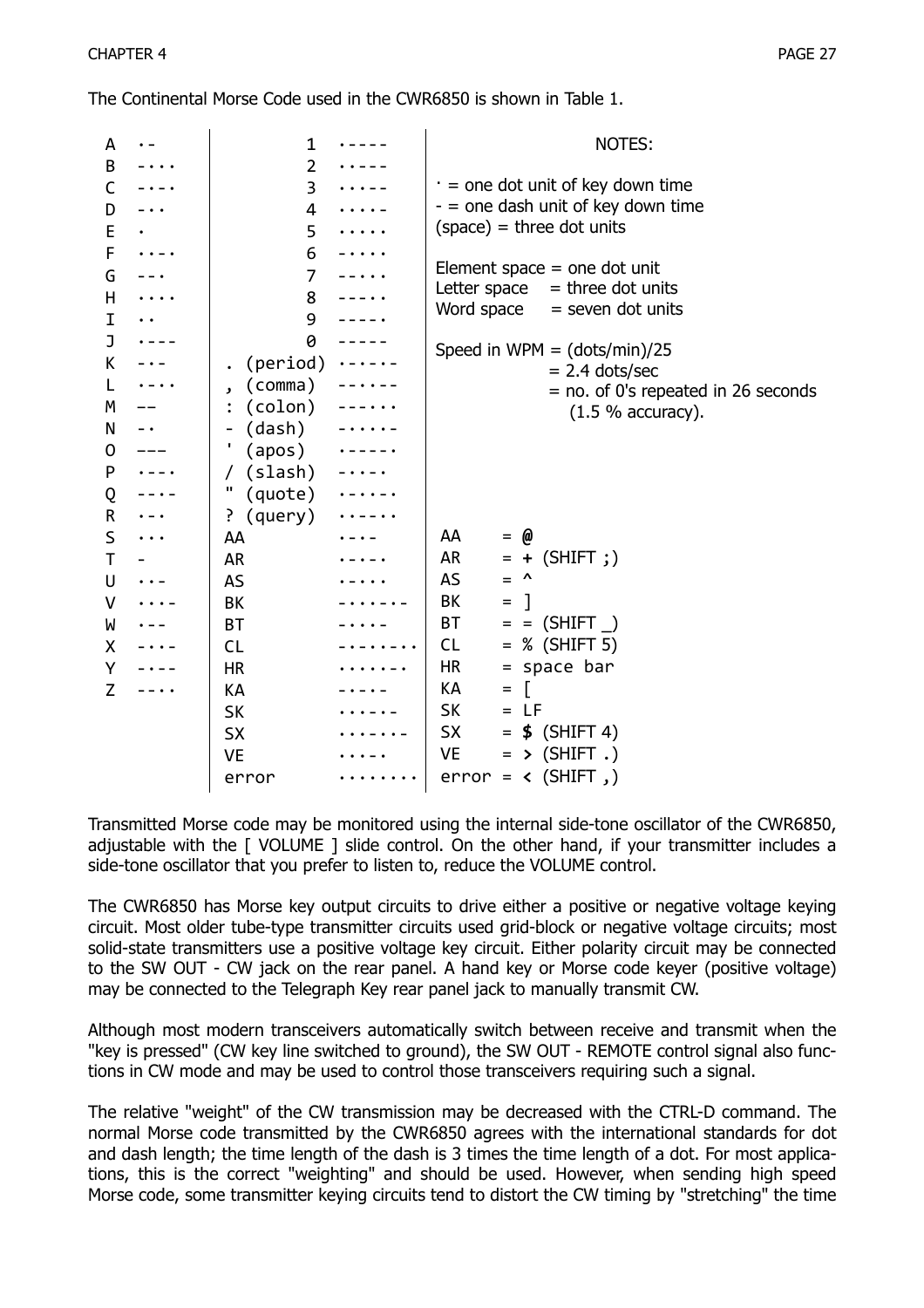length of the dots and dashes (usually caused by keying circuit shaping networks and RFI by-pass capacitors). The distorted code can be particularly difficult to "copy". If the CTRL-S command is invoked, the dash length is increased by 33 %, giving a dot:dash ratio of 1:4 instead of the standard 1:3. Since the dash time is therefore increased, the net word-per minute rate is decreased for a constant transmit speed setting. If the transmit speed is now increased (with the [ SPEED ] slide control) to the former CW speed (when CTRL-D was not invoked), the net effect is that the DOT time length in a character transmission is LESS; the "weight" has been decreased. It is recommended that you use the CTRL-D command only when sending CW at higher speeds.

#### **4.5 Special Considerations When Transmitting Baudot**

Baudot RTTY code may be transmitted with the CWR6850 by pressing both the CW / RTTY and ASCII / BAUDOT switch buttons IN. Baudot data rates are selected with the BAUD switches, 45 through 300 baud. Note that 110 baud and 300 baud data rates may be selected for Baudot use, although these rates are not currently allowed for U.S. amateur applications. At present, only the following Baudot data rates are authorized for U.S. amateur use by the FCC:

| <b>PANEL</b> | <b>ACTUAL</b>    | APPROXIMATE     |
|--------------|------------------|-----------------|
| <b>LABEL</b> | <b>BAUD RATE</b> | <b>WPM RATE</b> |
|              |                  |                 |
| 45.5         | 45.45            | 60              |
| 50           | 50.00            | 66              |
| 57           | 56.88            | 75              |
| 75           | 74.20            | 100             |
|              |                  |                 |

Other data rates should not be used for on-the-air U.S. amateur Baudot transmissions but may be used for local use, such as writing letters to the printer, etc.

The Baudot RTTY code uses 5 data bits to specify a given character. Since the 32 possible combinations are insufficient to represent all 26 letters, 10 numbers, and punctuation plus control codes, all 5 bit Baudot coded are used twice. Case shift characters are sent to the printer to signal whether a following character will be a letter case (LTRS) or number/punctuation (FIGS). When using a manual Baudot RTTY machine, special keys are provided for these shift codes, LTRS and FIGS; you must type these extra keys as they are required by the text. The CWR6850 automatically keeps track of the Baudot case code required for a given character and inserts the proper code in the transmitted data as required. Thus a standard typewriter keyboard arrangement is used for Baudot and there is no difference in typing required between Morse, Baudot, or ASCII codes. However, the Baudot code itself does not distinguish between upper and lower case letters and the same code is transmitted whether you type a capital or small letter. The LTRS and FIGS may be manually transmitted if desired, using the CTRL O key combination for LTRS and CTRL N key combination for FIGS.

The transmit features of the CWR6850 include non-overprint, word mode, and continuous mode. The non-overprint feature automatically inserts the printer carriage control codes, two carriage returns (CR), and a line feed (LF) at the end of each 72 character line. Also, the CR, CR, LF sequence is inserted if a space bar is typed after 58 or more characters are typed since the previous CR, CR, LF operation. Thus, you need not be concerned with line lengths and insertion of the proper printer controls - the CWR6850 does it for you! Just start typing! Even though the display screen of the CWR6850 itself is only 32 characters long, your transmitted text will be formatted for a standard 72 (or less) character line. If you wish to transmit shorter lines, such as in a table, etc., use the CR and LF keys.

The actual character transmission rate may be slowed down with the CTRL-U command. When CTRL-U is used, the characters are transmitted at a slower rate than would normally correspond to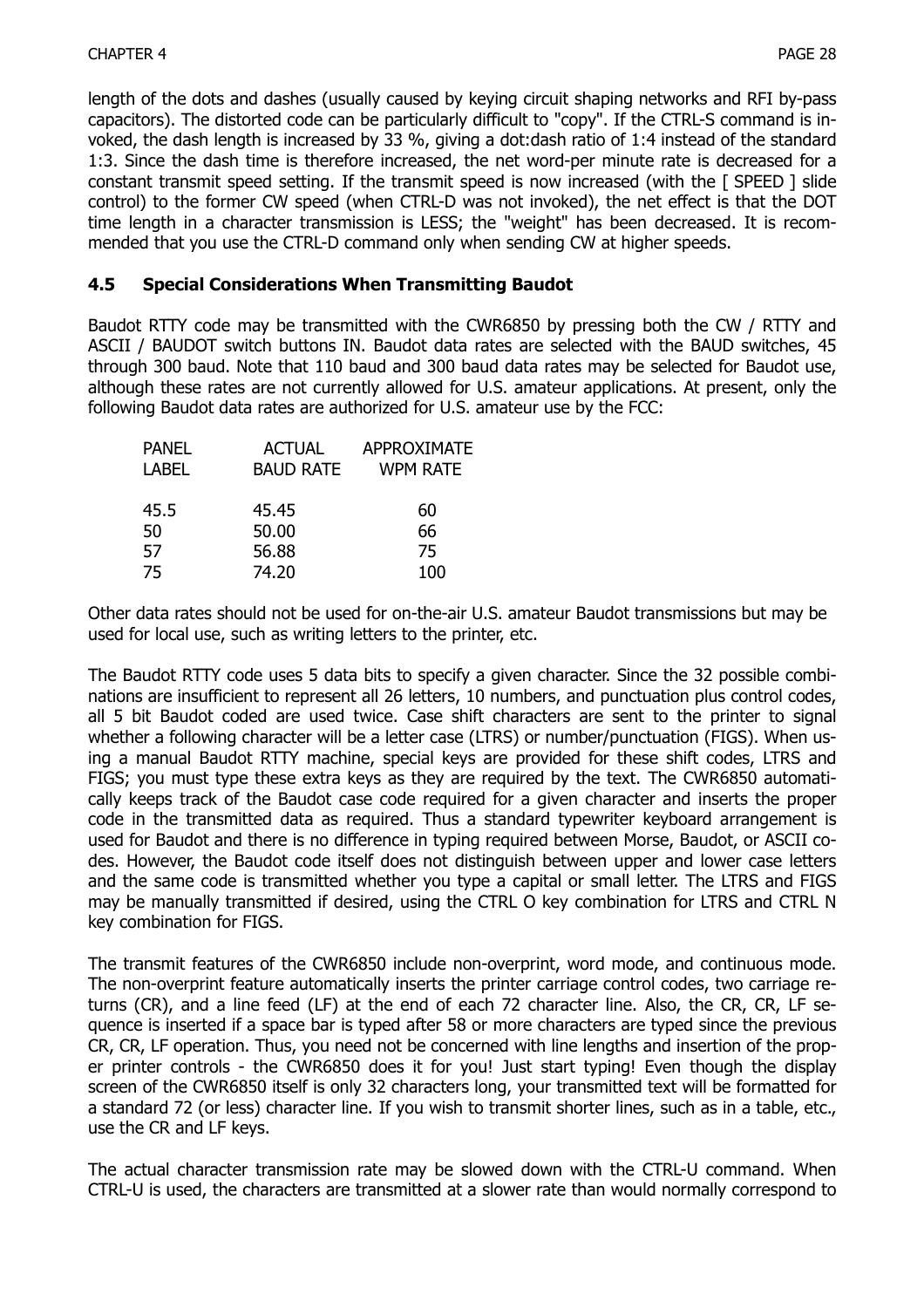the data rate selected, equivalent to the approximate rate that a 25 baud signal would be transmitted. However, the actual baud rate of the data remains at the panel selected 15, 50, etc. baud rate. This is sometimes called the "ker-plunk" mode for RTTY transmission.

A continuous stream of LTRS characters (11111) may be transmitted with the CTRL-^ command. When used, all further transmission of text from the transmit buffer is stopped until a second CTRL-^ turns the feature off. In ASCII, the NUL character (000 0000) is transmitted.

|             |                                   | <b>BIT NUMBER</b> |                                 | <b>CASE</b>                                        | NOTES:                                                                                                                                                                                                                                                                                                                                                            |
|-------------|-----------------------------------|-------------------|---------------------------------|----------------------------------------------------|-------------------------------------------------------------------------------------------------------------------------------------------------------------------------------------------------------------------------------------------------------------------------------------------------------------------------------------------------------------------|
|             | 5 4 3 2 1                         |                   | Letters Figures                 |                                                    |                                                                                                                                                                                                                                                                                                                                                                   |
|             | 00000<br>00001<br>00010<br>00011  |                   | <b>BLANK</b><br>E<br>LF<br>A    | <b>BLANK</b><br>3<br>LF                            | Mark $= "1" = "low"$ AFSK tone<br>= "low" TTL condition<br>Space = $"0" = "high"$ AFSK tone<br>= "high" TTL condition                                                                                                                                                                                                                                             |
|             | 00100<br>00101<br>00110<br>00111  |                   | <b>SPACE</b><br>S<br>I<br>U     | <b>SPACE</b><br><b>BELL</b><br>8<br>$\overline{7}$ | $=$ Line Feed<br>LF -<br>$= CTRL-J$<br>$= CTRL-M$<br>CR and the control of the control of the control of the control of the control of the control of the control of the control of the control of the control of the control of the control of the control of the control of the c<br>= Carriage Return<br><b>BELL</b><br>$= CTRL-G$<br>$STOP = # (FIGS case H)$ |
| 0           | 01000<br>1001<br>01010<br>01011   |                   | <b>CR</b><br>D<br>R<br>J        | <b>CR</b><br>\$<br>4<br>$\blacksquare$             | Transmission order = Bit 1 to Bit 5<br>Start Pulse = $1$ unit space<br>Stop Pulse = $1.5$ unit mark                                                                                                                                                                                                                                                               |
|             | 01100<br>01101                    |                   | N<br>F                          | و<br>i                                             | <b>BAUD</b><br><b>AVERAGE</b><br><b>SELECT</b><br><b>RATE</b><br><b>WPM</b><br><b>PULSE</b>                                                                                                                                                                                                                                                                       |
| 0           | 1110<br>0 1 1 1 1                 |                   | $\mathsf C$<br>K                | $\overline{\zeta}$                                 | 45.45<br>60.61<br>22.00 ms<br>50.00<br>66.67<br>20.00 ms<br>56.92<br>17.57 ms<br>75.89                                                                                                                                                                                                                                                                            |
|             | 10000<br>10001<br>10010<br>10011  |                   | T<br>Z<br>L<br>W                | 5<br>п<br>⟩<br>$\overline{2}$                      | 74.20<br>98.99<br>13.47 ms<br>110.0<br>146.7<br>$9.09$ ms<br>400.0<br>3.33 ms<br>300.0                                                                                                                                                                                                                                                                            |
| 1           | 10100<br>0101<br>10110<br>10111   |                   | Н<br>Υ<br>P<br>Q                | #<br>6<br>0<br>$\mathbf 1$                         | <b>Special Baudot Features:</b><br>Automatic LTRS/FIGS generation when<br>transmitting<br>USOS (Unshift On Space) selectable for<br>reception of noisy signals                                                                                                                                                                                                    |
| 1           | 11000<br>11001<br>1010<br>11011   |                   | 0<br>B<br>G<br><b>FIGS</b>      | 9<br>?<br>8<br><b>FIGS</b>                         | $LTRS = CTRL-O$<br>$FIGS = CTRL-N$                                                                                                                                                                                                                                                                                                                                |
| 1<br>1<br>1 | 1100<br>1101<br>1110<br>1 1 1 1 1 |                   | M<br>X<br>$\vee$<br><b>LTRS</b> | <b>LTRS</b>                                        |                                                                                                                                                                                                                                                                                                                                                                   |

The Baudot Code used in the CWR6850 is shown in Table 2.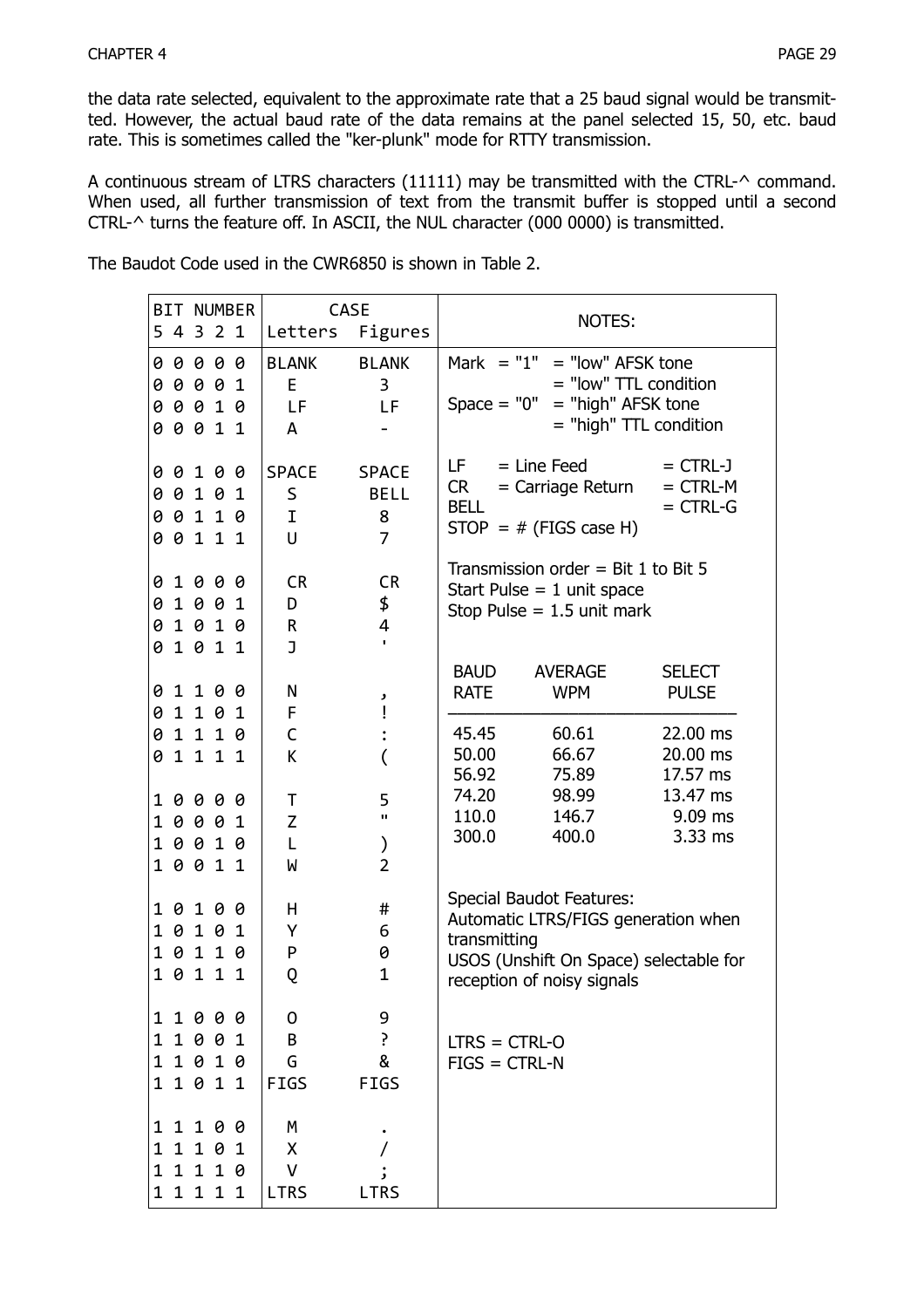As discussed in section 4.3, a CW identification feature is included in the CWR6850. Current U.S. amateur RTTY regulations (and those of most other countries) require the transmission of the station call letters in Morse code before and after each major transmission. The CW ID can be conveniently included in the program for the HERE IS 0 memory. The following procedure is recommended for use in formatting a typical amateur RTTY exchange:

WQ9XYZ (your station) conversing with WQ6ZZZ:

Program HERE IS #0 for: "CR CR LF DE WQ9XYZ DE WQ9XYZ CR CR LF" Program HERE IS #1 for: "WQ6ZZZ DE WQ9XYZ" (see section 4.3 for programming)

Typical transmission:

"CTRL-R:0" (call HERE IS #0) "CTRL-R:1" (call HERE IS #1) "CR CR LF GOOD MORNING, DAVE. HOW ARE YOU TODAY? .......... ...........(text) ..................(text) ...............................(text) ................(text) .......... SO, BACK TO YOU, DAVE. "CTRL-R:1" (call HERE IS #0) "CTRL-R:0" (call HERE IS #1)

Notice that the "CR CR LF" carriage control characters and both a RTTY and CW ID are included in the HERE IS #0 program; one call to HERE IS #0 satisfies the stations ID requirement. As mentioned in section 4.3, a message such as "CW ID FOLLOWS" is not included since it is not necessary; the "CR CR LF" sequences "isolate" the CW ID section, preventing garbled overprint at the other station.

Baudot RTTY may be transmitted and received in several formats with the CWR6850. Two different demodulator/modulator audio tone sets may be used as explained in Sections 3.3 and 3.4. The transmit tones match the receive demodulator filters to assure true transceive frequency matching. These same tones may also be used to record and play back messages with an audio tape recorder as explained in Section 5.4. Simultaneous with the selected transmit tone output, the data is also available to the SW OUT - FSK connector. The NOR/REV switch effects ONLY the receive demodulator and does not reverse the mark-space sense of the tone frequencies; mark is always the lower audio frequency transmitted.

The KOS (Keyboard Operated Switch) feature is very convenient for RTTY operation of an amateur station. The KOS circuit functions much the same as a VOX - voice controlled break-in - circuit of a SSB transmitter, automatically controlling the transmit-receive switching of the station. To use KOS, select the AUTO switch position and start typing your message. When you are ready to start transmitting, use the "CTRL-A" command (explained in detail in section 4.2). The SW OUT - REMOTE transistor will turn-on the transmitter and, after a short pause (to let the transmitter, amplifier, and antenna relays settle), the first of the typed text will start transmitting. When all of the text has been transmitted, the KOS turns off the transmitter and you may receive. The "CTRL-X" command may also be used for semi-automatic control.

#### **4.6 Special Considerations When Transmitting ASCII**

ASCII RTTY code may be transmitted with the CWR6850 by selecting the RTTY and ASCII switch positions. ASCII may be transmitted or received at any of the data rates, 45 baud through 300 baud. Current U.S. amateur FCC regulations do not stipulate specific ASCII data rates that must be used. However, the following are the maximum data rates that may be used for particular frequency ranges: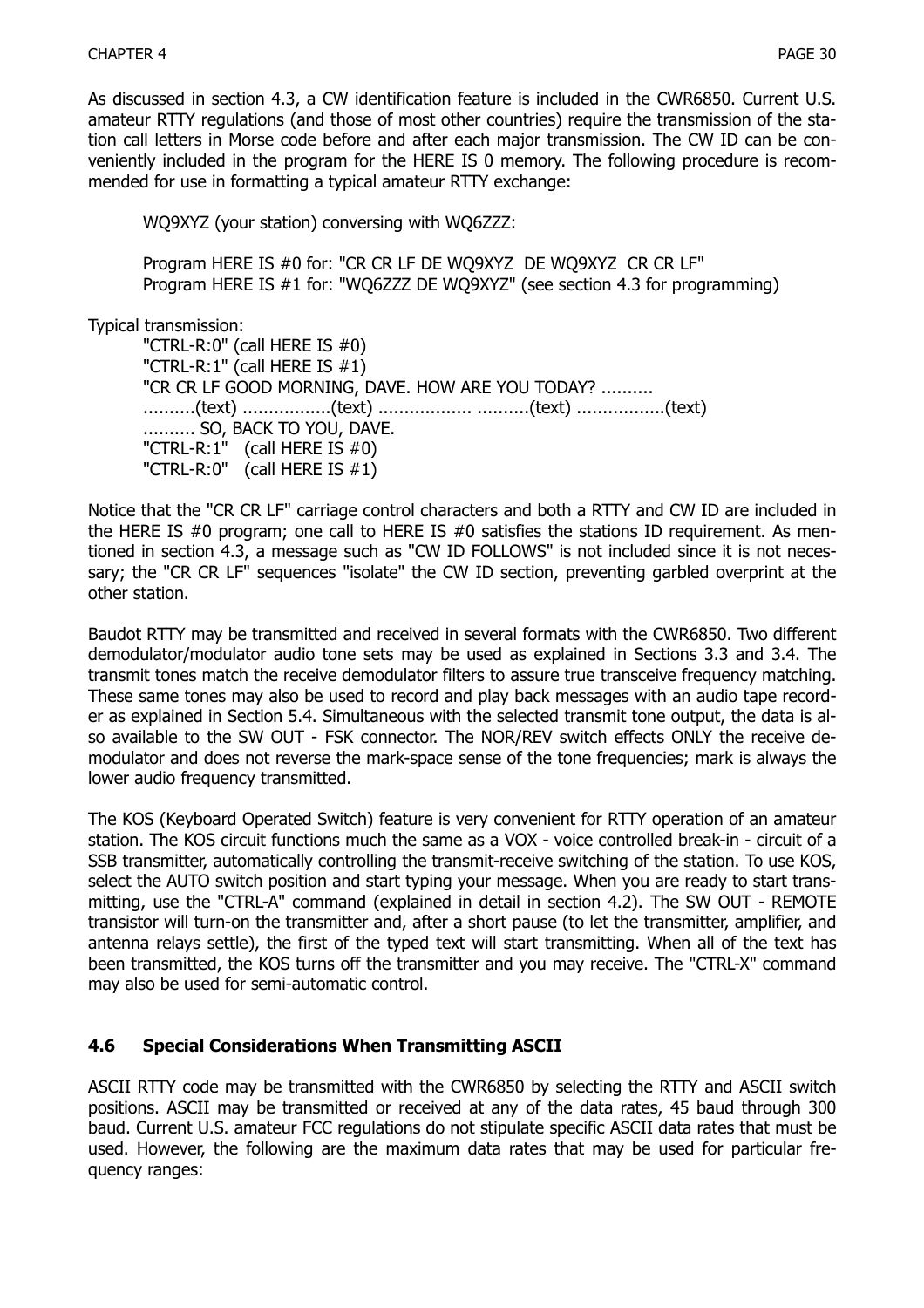|                    | <b>FREQUENCY RANGE   MAXIMUM DATA RATE   EMISSION</b> |            |
|--------------------|-------------------------------------------------------|------------|
| 3.5 to 21.25 MHz   | 300 baud                                              | F1.        |
| 28.0 to 225 MHz    | 1200 baud                                             | F1, F2, A2 |
| 420 MHz and higher | 19,600 baud                                           | F1, F2, A2 |

Although there are many data rates available for use, 110 baud is used almost exclusively on frequencies below 30 MHz due to popular use, commercially available mechanical machines, and the poor noise performance of higher data rates. On the VHF bands, 110, and 300 baud have proven popular. The internal demodulators of the CWR6850 will not provide optimum signal performance if 300 baud is used; the low-pass filter is set for a narrow bandwidth to give optimum performance at the more common, slower data rates. Use an external modem for 300 baud, such as a "BELL 103 - Compatible" modem.

However, there is a big advantage to use of the slower data rates (45 or 50 baud for example) with the ASCII code in the 3–30 MHz frequency range. The slower data rates are considerably more effective when faced with the noise, interference, and varying signal conditions common on these frequency bands. Also, the ASCII code offers a considerably larger character set than the Baudot code normally used at these slow rates.

The CWR6850 will transmit and receive a full ASCII character set, including upper and lower case letters, all punctuation and symbols, and all control codes with the exception of the "US" (Unit Separator) code (001 1111). Each ASCII character and control code has a unique symbol that is displayed on the CWR6850 screen. These symbols are shown in Table 3. The key combinations used to produce the ASCII control codes are also shown in Table 3. Note that it is necessary to press the "ESC" key before typing the "CTRL- $n$ " combination since many of the "CTRL- $n$ " keys are used for CWR6850 control. A complete listing of the ASCII codes is shown in Table 4.

Often, it is desirable to be able to transmit an abridged form of the ASCII code, using only upper case (capital) letters. This feature, called CAPS LK, is turned on with the LOCK / UOS ON switch. In ASCII, this switch selects CAP LK when it is depressed. This feature effects both the transmit and receive sections of the CWR6850 - only upper case ASCII characters may be received and transmitted when the LOCK switch button is in.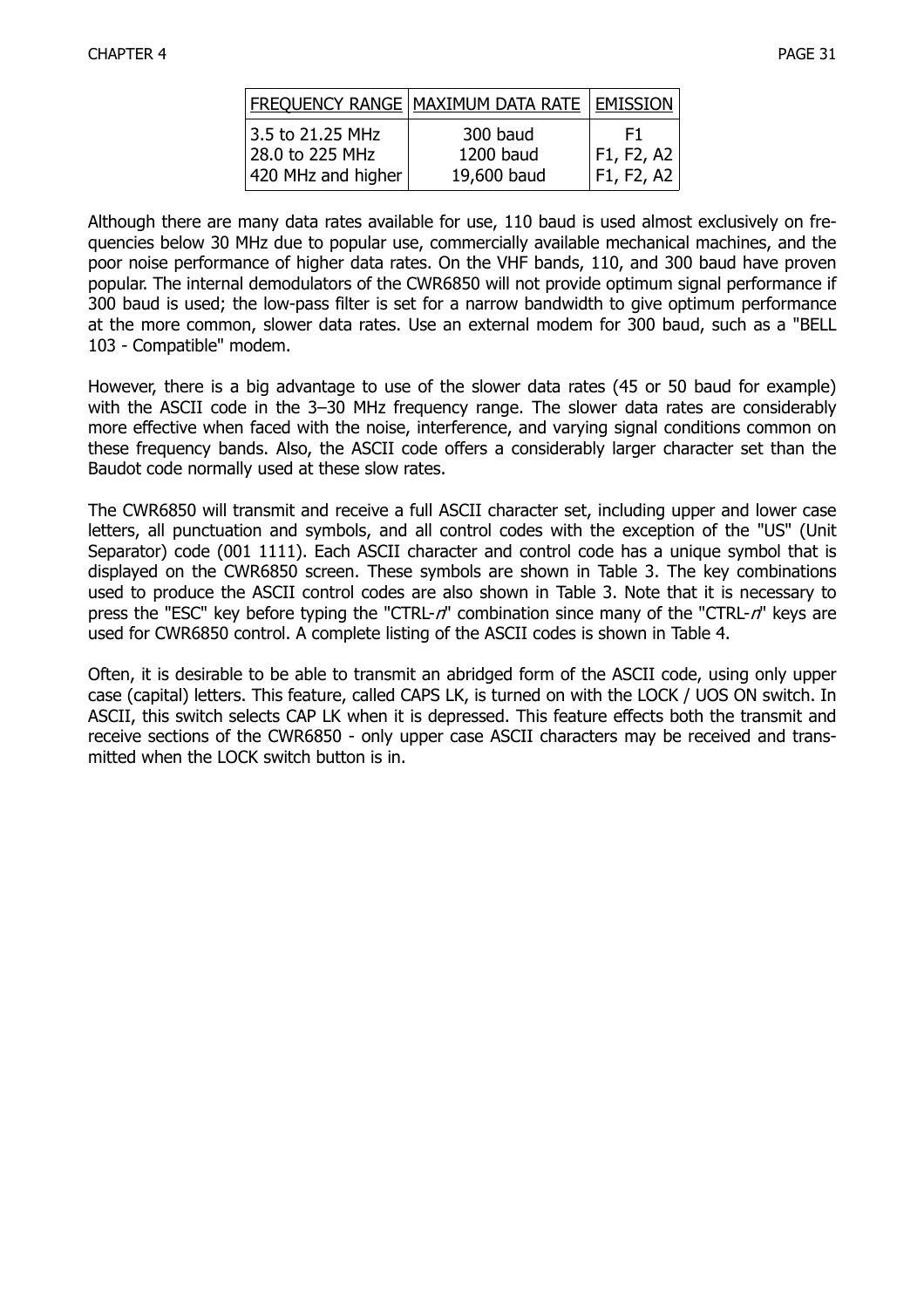#### TABLE 3. DISPLAY SYMBOLS FOR THE ASCII CODE

| <b>CONTROL CHARACTER</b>   | <b>SCREEN SYMBOL</b> | <b>KEY COMBINATION</b>   |
|----------------------------|----------------------|--------------------------|
| <b>ACKNOWLEDGE</b>         | AK                   | ESC: CTRL- F (ACK)       |
| SIGNAL BELL                | <b>BL</b>            | ESC: CTRL-G (BEL)        |
| <b>BACK SPACE</b>          | <b>BS</b>            | <b>BS</b>                |
| <b>CANCEL</b>              | <b>CN</b>            | ESC: CTRL-X (CAN)        |
| <b>CARRIAGE RETURN</b>     | <b>CR</b>            | <b>RETURN</b>            |
| <b>DATA LINK ESCAPE</b>    | <b>DL</b>            | ESC: CTRL-P (DLE)        |
| DELETE (RUB OUT)           |                      | <b>ESC: CTRL-RUB OUT</b> |
| <b>DEVICE CONTROL 1</b>    | D <sub>1</sub>       | ESC: CTRL-Q              |
| <b>DEVICE CONTROL 2</b>    | D <sub>2</sub>       | <b>ESC: CTRL-R</b>       |
| <b>DEVICE CONTROL 3</b>    | D <sub>3</sub>       | <b>ESC: CTRL-S</b>       |
| <b>DEVICE CONTROL 4</b>    | D <sub>4</sub>       | <b>ESC: CTRL-T</b>       |
| <b>END OF MEDIUM</b>       | EM                   | <b>ESC: CTRL-Y</b>       |
| ENQUIRY (WRU)              | EQ                   | ESC: CTRL-E (ENQ)        |
| <b>END OF TRANSMISSION</b> | ET                   | ESC: CTRL-D (EOT)        |
| <b>ESCAPE</b>              | <b>EC</b>            | ESC: ESC                 |
| <b>END OF BLOCK</b>        | EB                   | ESC: CTRL-W (ETB)        |
| END OF TEXT                | EX                   | ESC: CTRL-C (ETX)        |
| FORM FEED (HOME)           | FF                   | ESC: CTRL-L (FF)         |
| <b>FORM SEPARATOR</b>      | <b>FS</b>            | ESC: CTRL-\              |
| <b>GROUP SEPARATOR</b>     | GS                   | ESC: CTRL-]              |
| <b>HORIZONTAL TAB</b>      | HT                   | <b>ESC: CTRL-I</b>       |
| <b>LINE FEED</b>           | LF                   | LF                       |
| <b>NOT ACKNOWLEDGE</b>     | <b>NK</b>            | ESC: CTRL-U (NAK)        |
| <b>NULL</b>                | <b>NU</b>            | CTRL-@ or ESC: CTRL-@    |
| <b>RECORD SEPARATOR</b>    | <b>RS</b>            | ESC: CTRL-^              |
| <b>SHIFT IN</b>            | <b>SI</b>            | ESC: CTRL-O              |
| <b>SHIFT OUT</b>           | <b>SO</b>            | <b>ESC: CTRL-N</b>       |
| START OF HEADING           | <b>SH</b>            | ESC: CTRL-A (SOH)        |
| <b>START OF TEXT</b>       | <b>SX</b>            | ESC: CTRL-B (STX)        |
| <b>SUBSTITUTE</b>          | <b>SB</b>            | ESC: CTRL-Z (SUB)        |
| SYNCHRONOUS IDLE           | <b>SY</b>            | ESC: CTRL-V (SYN)        |
| <b>UNIT SEPARATOR</b>      |                      | (not available)          |
| <b>VERTICAL TAB</b>        | VT                   | ESC: CTRL-K (VT)         |

(ESC : CTRL-A = Press and release ESC: press CTRL and A together)

As in the discussion of the Baudot code in section 4.4, the non-overprint feature of the CWR6850 makes it unnecessary to type printer control characters when typing text. The transmit lines are automatically set for a maximum of 72 characters. When the end of a line is over-typed, the CR (carriage return) and LF (line feed) characters are inserted. If you wish to type a shorter line, use the RETURN (CR) and LF keys.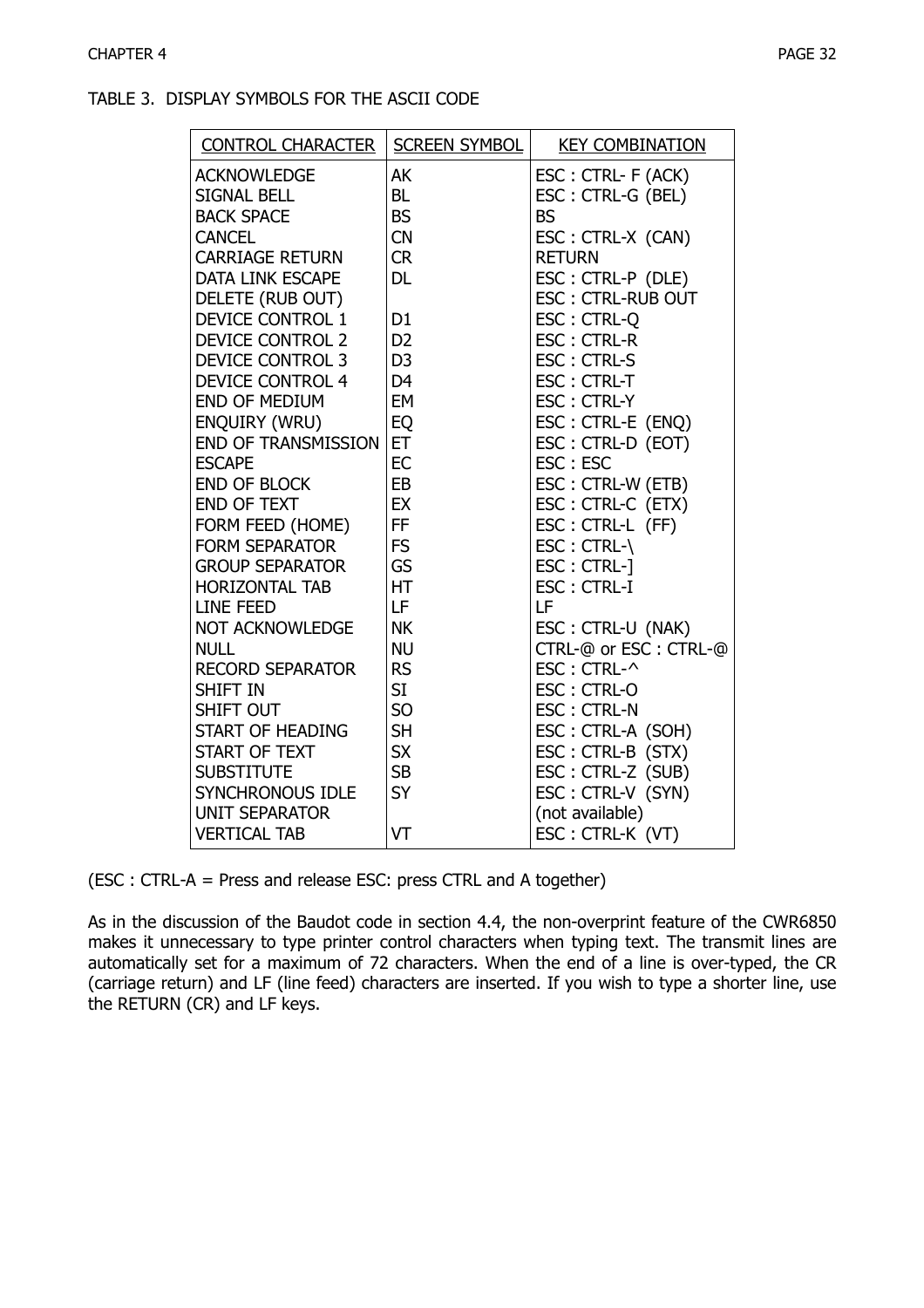TABLE 4 ASCII DATA CODE

|                | <b>BITS</b>  |           |                                  | 7      | 0                          | 0                        | 0                             | 0                        | 1                         | 1                 | 1            | 1                 | NOTES:      |                               |               |
|----------------|--------------|-----------|----------------------------------|--------|----------------------------|--------------------------|-------------------------------|--------------------------|---------------------------|-------------------|--------------|-------------------|-------------|-------------------------------|---------------|
|                |              | 4 3 2 1   |                                  | 6<br>5 | 0<br>0                     | 0<br>$\mathbf 1$         | 1<br>0                        | 1<br>$\mathbf 1$         | 0<br>0                    | 0<br>1            | 1<br>0       | 1<br>$\mathbf 1$  |             | "1"<br>$Mark =$<br>= TTL high |               |
| 00             |              | 00        |                                  |        | <b>NUL</b>                 | <b>DLE</b>               | <b>SPC</b>                    | 0                        | $^\text{\textregistered}$ | P                 | I,           | р                 |             | Space = $"0"$                 |               |
|                |              | 0001      |                                  |        | <b>SOH</b>                 | DC1                      | Ţ                             | $\mathbf 1$              | А                         | Q                 | a            | q                 |             | = TTL low                     |               |
| 0 0            |              | 10        |                                  |        | <b>SIX</b>                 | DC <sub>2</sub>          | п                             | $\overline{2}$           | B                         | $\sf R$           | b            | r                 |             |                               |               |
| 0              | 0            | 11        |                                  |        | <b>ETX</b>                 | DC <sub>3</sub>          | $\ast$                        | 3                        | C                         | S                 | C            | S                 |             |                               |               |
| 0              |              | 100       |                                  |        | <b>EOT</b>                 | DC4                      | \$                            | 4                        | D                         | $\mathsf T$       | d            | t                 |             |                               |               |
| 0              |              | 101       |                                  |        | <b>ENQ</b>                 | <b>NAK</b>               | $\%$                          | 5                        | $\mathsf E$               | U                 | e            | u                 |             |                               |               |
| 0 1            | $\mathbf{1}$ | 10        |                                  |        | <b>ACK</b>                 | <b>SYN</b>               | &<br>٠                        | 6                        | F                         | V                 | $\mathsf{f}$ | v                 |             |                               |               |
| 0<br>$1\theta$ |              | 11        |                                  |        | <b>BEL</b>                 | <b>ETB</b>               |                               | 7                        | G                         | W                 | g            | W                 |             |                               |               |
| 10             |              | 00<br>0 1 |                                  |        | <b>BS</b>                  | <b>CAN</b>               | (                             | 8<br>9                   | H<br>$\mathbf I$          | X                 | h<br>i       | X                 |             |                               |               |
| $1\theta$      |              | 1 0       |                                  |        | HT<br>LF                   | EM<br><b>SUB</b>         | ⟩<br>#                        |                          | J                         | Υ                 |              | у                 |             |                               |               |
| 10             |              | 11        |                                  |        | VT                         | <b>ESC</b>               |                               |                          | К                         | Z<br>$\mathbf{r}$ | j<br>k       | Z                 |             |                               |               |
|                |              | 1100      |                                  |        | FF                         | <b>FS</b>                | $\ddot{}$                     | $\mathbf{\dot{i}}$<br>く  | Г                         | ∖                 | ı            | {<br>$\mathbf{I}$ |             |                               |               |
| $1\quad1$      |              | 0 1       |                                  |        | <b>RTN</b>                 | GS                       | J<br>$\overline{\phantom{0}}$ | $=$                      | M                         | $\mathbf{l}$      | m            | }                 |             |                               |               |
|                |              | 1110      |                                  |        | S <sub>0</sub>             | <b>HS</b>                |                               | ≻                        | N                         | Λ                 | n            |                   |             |                               |               |
|                |              | 1 1 1 1   |                                  |        | SI                         | US                       | /                             | ŗ                        | 0                         |                   | $\mathsf{o}$ | <b>RBO</b>        |             |                               |               |
|                |              |           |                                  |        | $ACK = acknowledgmentedge$ |                          |                               | НT                       | $=$ horizontal tab        |                   |              |                   | <b>BAUD</b> | CHAR/                         | <b>SELECT</b> |
|                |              |           |                                  |        | $BEL = signal bell$        |                          |                               | LF                       | = line feed               |                   |              |                   | <b>RATE</b> | SEC.                          | <b>PULSE</b>  |
| <b>BS</b>      |              |           |                                  |        | = back space               |                          |                               | NAK = not acknowledge    |                           |                   |              |                   |             |                               | (ms)          |
|                |              |           | $CAN = cancel$                   |        |                            |                          |                               | $NUL = null$             |                           |                   |              |                   | 45.45       | 4.13                          | 22.00         |
|                |              |           |                                  |        |                            | $DC1 = device control 1$ |                               | <b>RS</b>                | = record separator        |                   |              |                   | 50.00       | 4.55                          | 20.00         |
|                |              |           |                                  |        |                            | $DC2 = device control 2$ |                               | $RTN = carriage return$  |                           |                   |              |                   | 56.92       | 5.17                          | 17.57         |
|                |              |           |                                  |        |                            | $DCS = device control 3$ |                               | $RBO = RUB OUT = DEL$    |                           |                   |              |                   | 74.20       | 6.75                          | 13.47         |
|                |              |           |                                  |        |                            | $DC4 = device control 4$ |                               | SI                       | $=$ shift in              |                   |              |                   | 110.0       | 10.0                          | 9.09          |
|                |              |           |                                  |        |                            | $DLE = data$ link escape |                               | S <sub>0</sub>           | $=$ shift out             |                   |              |                   | 300.0       | 30.0                          | 3.33          |
| EM             |              |           |                                  |        | $=$ end of medium          |                          |                               | $SOH = start of heading$ |                           |                   |              |                   |             |                               |               |
|                |              |           |                                  |        | $EOT = end of trans.$      |                          |                               | $SIX = start of text$    |                           |                   |              |                   |             |                               |               |
|                |              |           | $\textsf{ESC} = \textsf{escape}$ |        |                            |                          |                               | $SUB = substitute$       |                           |                   |              |                   |             |                               |               |
|                |              |           |                                  |        | $ETB = end of block$       |                          |                               | $SIN =$ synchronous idle |                           |                   |              |                   |             |                               |               |
|                |              |           |                                  |        | $ETX = end of text$        |                          |                               | US D                     | = unit separator          |                   |              |                   |             | Transmission bit order:       |               |
| FF.            |              |           |                                  |        |                            | = form feed (home)       |                               | $VT = vertical tab$      |                           |                   |              |                   |             | bit 1 to bit 7                |               |
| FS.            |              |           |                                  |        |                            | = form separator         |                               | $ENQ = enquiry = WRU$    |                           |                   |              |                   |             | $bit 8 = even parity$         |               |
| GS             |              |           |                                  |        |                            | = group separator        |                               | $SPC = space bar$        |                           |                   |              |                   |             |                               |               |

The KOS (Keyboard Operated Switch) feature may be used to automatically control the transmitreceive circuitry of the station. The KOS transistor switch will turn-on the transmitter whenever typed text is available for transmission and the transmit output of the CWR6850 is enabled (use AUTO switch position and "CTRL-A" (or "CTRL-X") as explained in sections 4.2 and 4.4).

#### **4.7 HDX / FDX Operation**

The CWR6850 may be operated in either a half-duplex (HDX) or full duplex (FDX) transmit connection, selected with the RX / TAPE switch. Normal amateur RTTY communications are usually conducted with equipment connected for half duplex operation. A full duplex connection is often used between a computer and a terminal.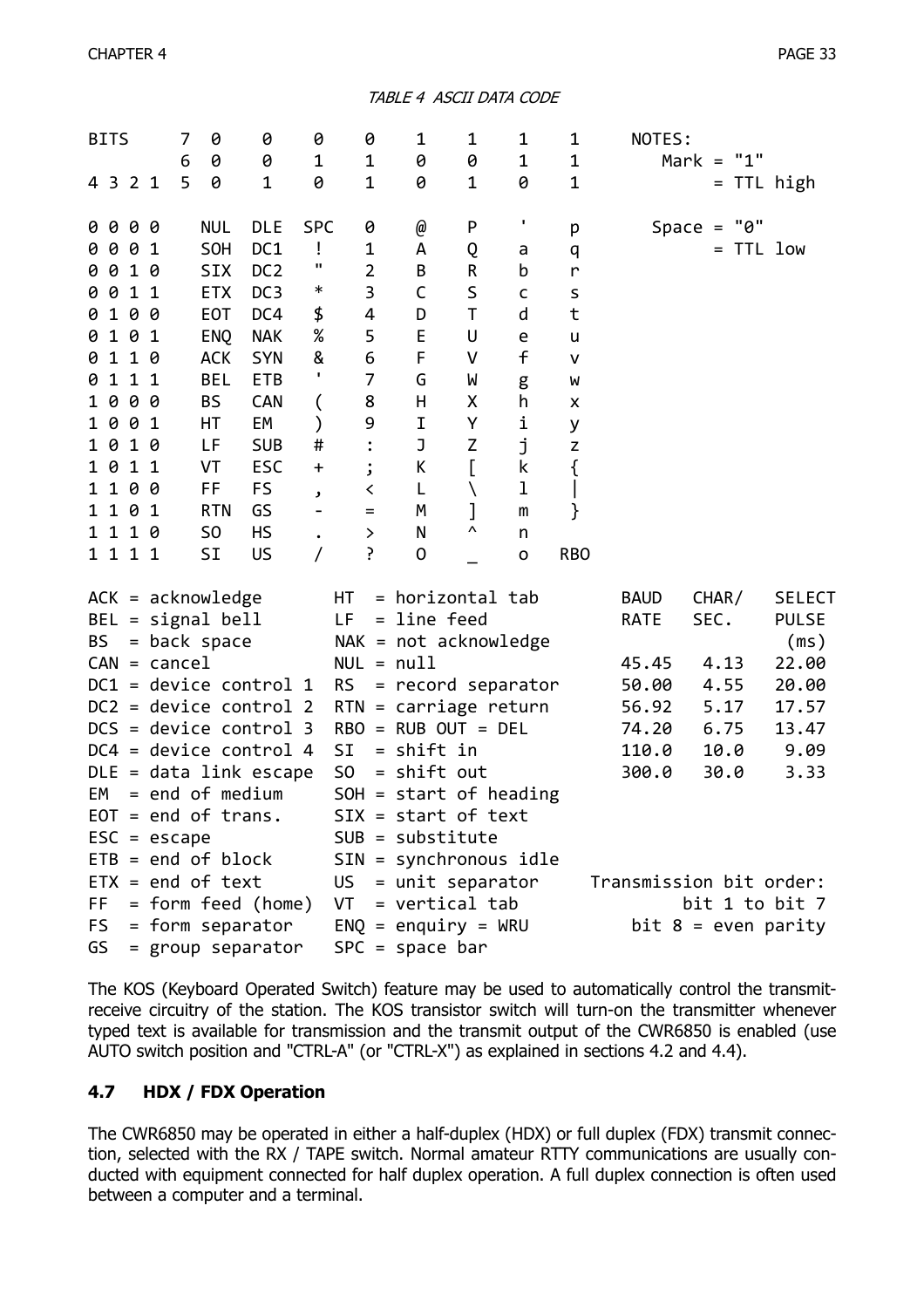With a half duplex connection, all transmitted text from the CWR6850 may be seen on the screen before and after it has been transmitted. All of the features of the CWR6850 may be used with half duplex. However, the CWR6850 may only receive or transmit one at a time.

When full duplex is chosen, the CWR6850 can receive and transmit text simultaneously. However, transmitted text will no longer be displayed in the receive section of the screen; it will, however, appear in the transmit screen area as usual. Typical full duplex connections with a computer usually include a computer-generated "echo" back to the receive display or printer, showing the characters as received and interpreted by the computer; transmission errors are therefore soon noticed. The complete ASCII and Baudot character sets may be transmitted in FDX mode.

When using full duplex, use the AF IN - TAPE connector for received data; either the AFSK OUT -TX or AFSK OUT - TAPE connector may be used for transmitted tones. The FSK TTL - IN and OUT connectors may be used if the FSK DEMOD switch is set to EXT.

The "CTRL-E" echo command allows some interesting variations of full duplex. When the RX-TAPE switch is set to TAPE and "CTRL-E" is used, received data is loaded into the transmit buffer and you may then retransmit this received data. If the switch is set to RX position and "CTRL-E" is used, text typed on the keyboard is entered into the transmit buffer, transmitted, and reloaded back into the transmit buffer, forming a continuous loop.

#### **4.8 The KOS Feature**

The KOS (Keyboard Operated Switch) feature of the CWR6850 allows automatic control of the transmit-receive circuits of the station in much the same manner as the SSB VOX circuit. Select the KOS feature by setting the SEND-AUTO-RECEIVE switch to AUTO (center position). When you have pretyped your text and are ready to start transmitting, type "CTRL-A". The transmitter will turn on and, after a short delay, transmit the typed text. After all of the text has been transmitted, and after another short delay, the transmitter will turn off. If you type any more text, the transmitter will turn on again and that text will be transmitted. To pretype without further transmitting, type "CTRL-A" again. The "A" on the status line of the screen shows if the automatic KOS feature is active.

The on-off KOS control of the transmitter may be controlled manually with the "CTRL-X" command (shows "X" on status line when active). The "CTRL-X" command turns the transmitter on for as long as the "X" is shown on the status line; you must type another "CTRL-X" to turn off the transmitter, whether there is text to be transmitted or not. More details regarding the "CTRL-A" and "CTRL-X" commands are given in section 4.2.

The KOS switch transistor is NPN and will therefore key only transmitters with a positive voltage txrx control line (push-to-talk line, usually). If your transmitter has a negative voltage control line (the Drake M is an example), it will be necessary to use a relay or additional transistor switch between the CWR6850 KOS output and the transmitter. This variation is discussed in Section 5.1.

The SEND-AUTO-RECEIVE switch parallels the KOS (SW-OUT REMOTE) jack when it is in SEND position, manually turning on the transmitter.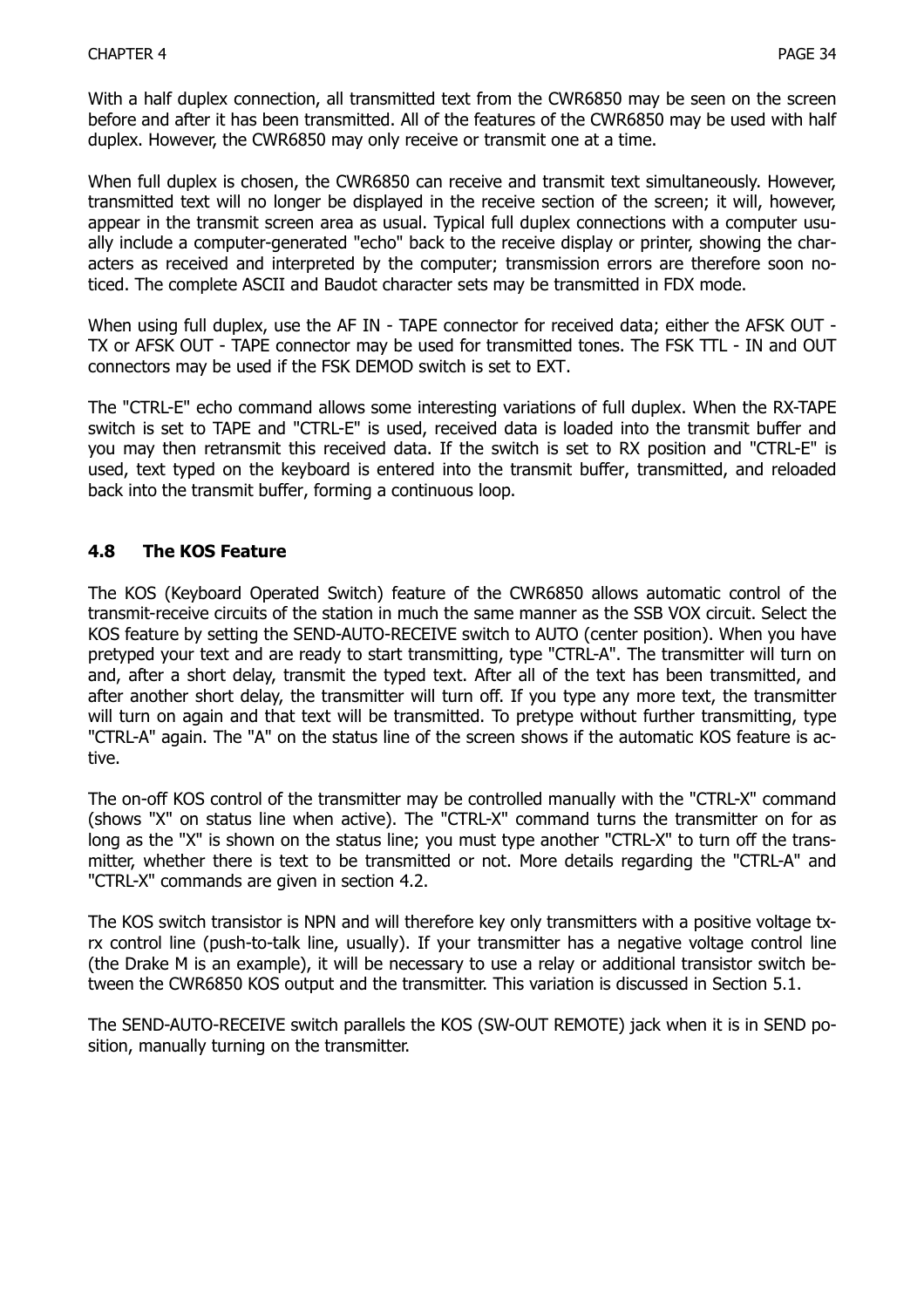

Figure 4 – Connections To The CWR6850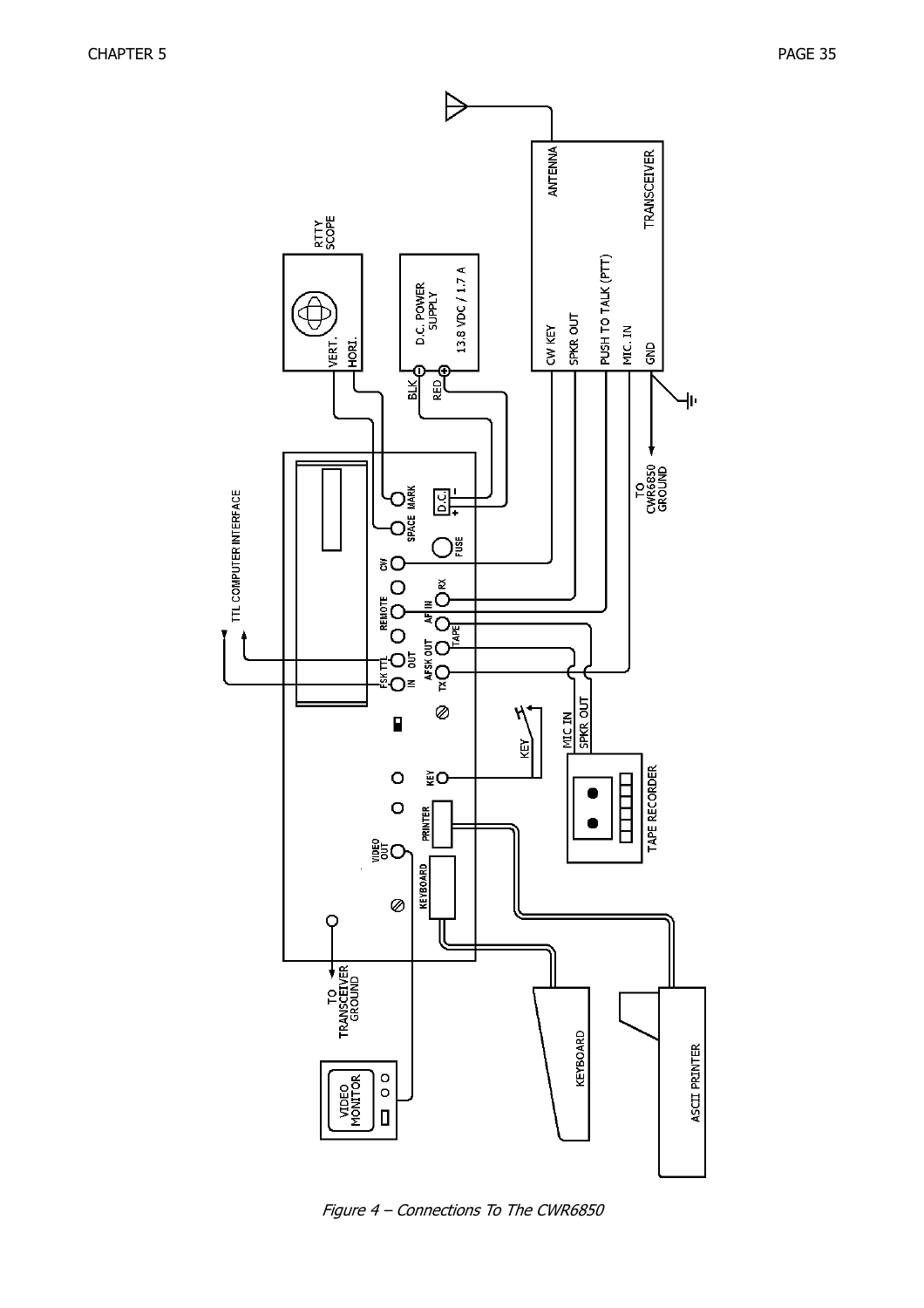#### **CHAPTER 5 CONNECTIONS TO THE CWR6850**

This section of the CWR6850 manual discusses how to connect the Telereader to your equipment. Section 5.1 will discuss basic connections you may wish to make in a typical radio amateur station. Later sections of this chapter discuss specialized connections.

#### **5.1 Normal Amateur Station Connections**

The basic minimum connections required for a transmit-receive station connection have been shown in Figure 2 in Chapter 2; more elaborate connections are shown in Figure 4. The HAL cable set "C2" makes the simple connections or you may fashion your own cables. The "basic required connections" of Figure 2 are:

- 1. A good RF ground between all components of the system. Use heavy wire or 1/4" shield braid.
- 2. A shielded audio cable between the receiver speaker output and the CWR6850 AF IN RX connector. A high fidelity phono cable will do nicely.
- 3. A shielded audio cable between the transmitter microphone audio input and the CWR6850 AFSK OUT - TX connector. A stereo phono cable can be used for this and the KOS connection described next. Note that the phono connector(s) will probably need to be cut-off on the transmitter end of this cable and the correct microphone plug connected. Consult your owners manual for the correct connector and pin numbers. The output level from the AFSK OUT jacks may be adjusted if necessary with the AFSK GAIN control. Consult your transmitter manual and insert a series capacitor if required as noted in Section 2.1.
- 4. A shielded cable between the transmitter microphone push-to-talk (PTT) input and the CWR6850 SW. OUT - REMOTE connector (KOS for Keyboard Operated Switch). The other half of the stereo cable used for transmit audio can be used for this connection. As above, consult the transmitter manual for connector and pin numbers. The NPN transistor KOS switch will only switch positive voltage PTT circuits directly; negative voltage PTT circuits will require an external relay. This relay may be connected as shown in Figure 5.



Figure 5 – KOS Circuit Connections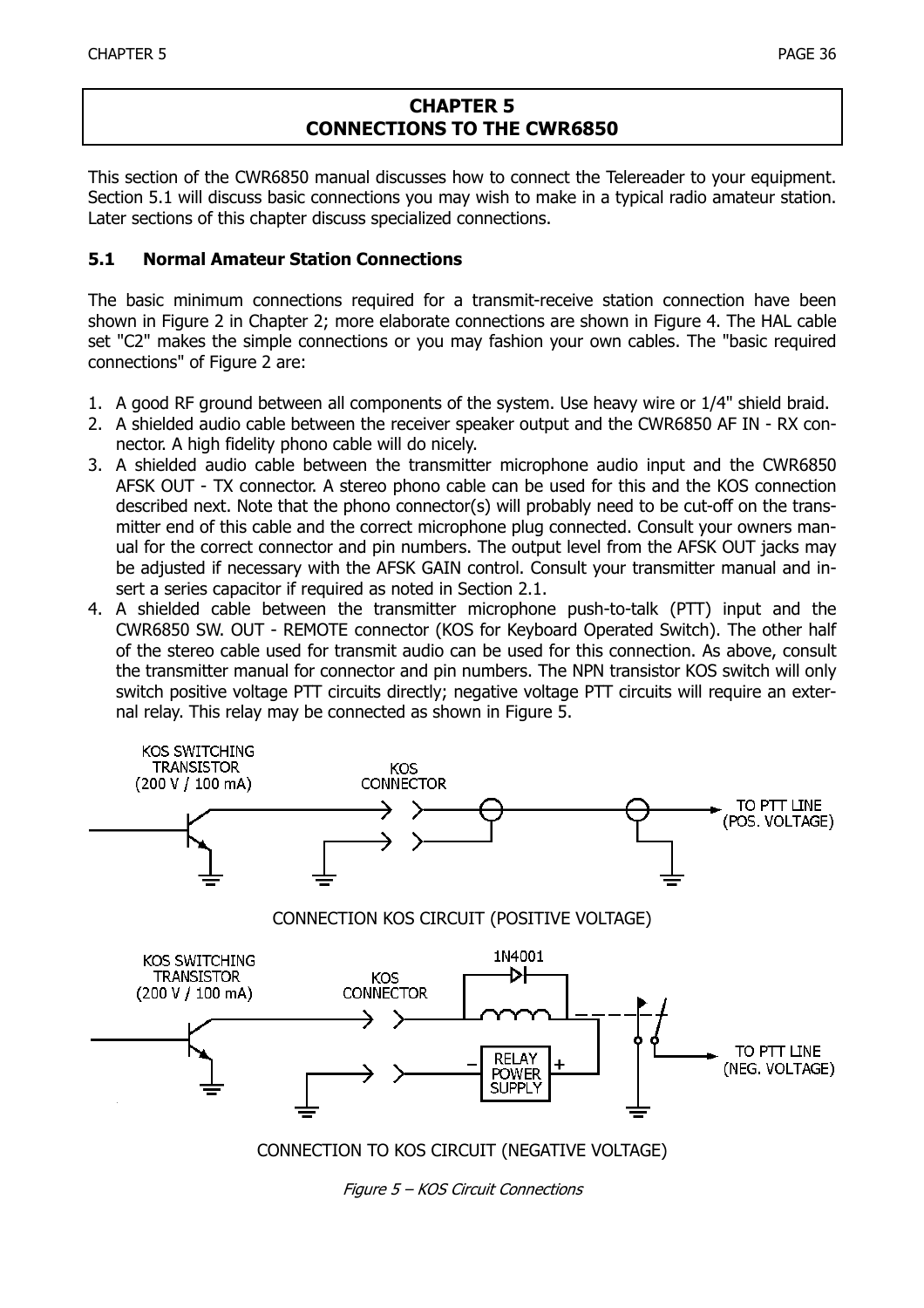- 5. A shielded cable between the transmitter Morse code key input and the CWR685Q SW. OUT CW connector. Either a positive or negative voltage keying circuit may be connected to this jack. Again, this cable can be a high fidelity phono cable with the transceiver plug end modified as appropriate. This connection can often be combined in a stereo cable with the receiver audio cable (item 2) when connections are made to a transceiver.
- 6. Connect the keyboard to the CWR6850 with the cable and connector furnished.
- 7. Connect the CWR6850 to a DC power source capable of +12 to +14.5 VDC output with a 1.6 Ampere load.

#### **\*\*\* CAUTION \*\*\***

Be sure that you connect the RED wire to the positive terminal and the BLACK wire to the negative terminal. Reverse power connection may damage both the CWR6850 and the DC power source!

If you use an AC power supply to generate the +12 VDC, use a grounding type of AC connector or provide a separate power ground return for the power supply to prevent any electrical shock.

#### **5.2 Use of the TTL Data Connections**

The CWR6850 includes input and output connectors for use with TTL data devices ("FSK TTL IN" and "FSK TTL OUT"). These I/O connections can be used with any TTL compatible device. The TTL voltage standard is as follows:

MARK  $= +2.7$  volts  $(+5.0$  volts maximum)  $SPACE = +0.6$  volts  $(0.0$  volts minimum) UNDEFINED:  $+0.6$  volts to  $+2.7$  volts

Notice that the voltage levels of the TTL standard are NOT compatible with those of RS232 data connections. Do not be misled by some claims of direct TTL - RS232 compatibility; damage may be caused to one or both units! The TTL I/O connections may be used for connection to printers, computers, or other TTL data devices.

The TTL output is always available for all ASCII and Baudot signals; the TTL input is selected with the FSK DEMOD. - INT / EXT switch on the rear panel. Leave the switch in the "INT" position whenever you wish to use the internal demodulator for receiving Baudot or ASCII signals.

#### **5.3 Use of the SW-OUT FSK Connection**

Some amateur transmitters have provision for direct FSK keying of an internal oscillator. These FSK inputs typically require that a control line be switched between open circuit and ground for the mark and space RTTY conditions. The SW-OUT FSK rear panel jack may be used to control such transmitter inputs. The internal transistor switch of the CWR6850 has maximum ratings of +100 VDC and +100 mA DC; negative voltages can not be switched. The SW-OUT FSK standard configuration shows an "open circuit" for mark condition and a "closed circuit" (transistor switch "on") for space. However, an internal jumper of the CWR6850 allows this polarity to be reversed, setting mark to "on" and space to "off". Refer to section 6.4 for location of the jumper and connections to be made. It is not recommended that you use this SW-OUT FSK jack to key a high-voltage RTTY loop circuit; use an optical isolator driven from the TTL output instead.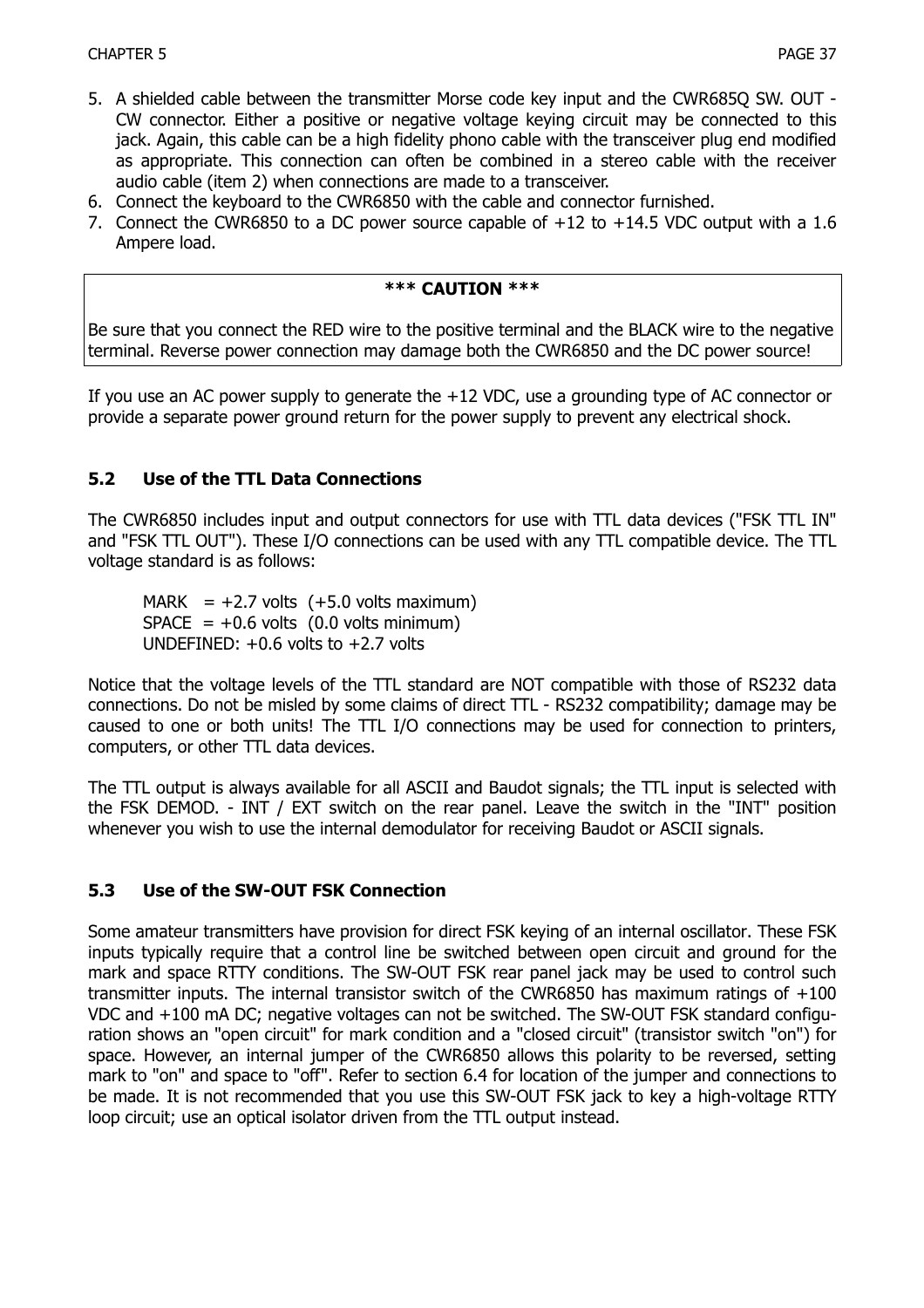#### **5.4 Connection of a Different Keyboard**

The CWR6850 is furnished with a reliable full-ASCII keyboard which should give long hours of satisfactory performance. However, it does connect to the CWR6850 using a standard parallel-ASCII interface and another keyboard (or a computer) may be connected in its place. The following are the specifications to be observed when connecting to the keyboard connector:

- 1. The keyboard must be capable of generating all standard ASCII codes and must generate positive 7-bit parallel output data and a 1 bit negative strobe pulse; set D8 to a logic "low".
- 2. The keyboard must operate from +5 VDC and require less than 250 mA DC.
- 3. The keyboard connector is a HIROSE 24 Pin Connector, HAL P/N 332-24000.
- 4. The pin connections are:

| 1 - Ground | 7 - D6          | 13 |                 |
|------------|-----------------|----|-----------------|
| $2 - D1$   | 8 - D7          |    |                 |
| $3 - D2$   | 9 - D8          | t٥ | <b>NOT USED</b> |
| 4 - D3     | 10 - NOT-STROBE |    |                 |
| $5 - D4$   | 11 - NOT-ACK    |    |                 |
| $6 - D5$   | $12 - +5V$      | 74 |                 |

The NOT-ACK signal is not used in the CWR6850 on the present keyboard. When interfacing to a computer, check the response from NOT-ACK before entering data.

#### **5.5 Connection of an ASCII Printer**

A serial ASCII data printer may be used with the CWR6850 by connection to the PRINTER connector. This output is a parallel, Centronics-compatible interface connection. The specifications of the printer connection are:

Connector: HIROSE P-1612-BAC 12-pin plug (HAL 332-12000) Wire: 12 Conductor cable (shielding recommended); 5 ft.

| PIN | <b>USE</b>            | PIN | <b>USE</b>        |
|-----|-----------------------|-----|-------------------|
|     | <b>GND</b>            |     | <b>HOT-STROBE</b> |
| 2   | <b>BUSY (NOT-RDY)</b> | 8   | D1 (LSB)          |
| 3   | NOT-ACK               | 9   | D <sub>2</sub>    |
|     | D8 (MSB)              | 10  | D <sub>3</sub>    |
| 5   |                       | 11  | D4                |
|     | 76                    | 12  | D5                |

Use a printer that includes a one-line buffer register and will do automatic line feed operations when either the buffer is full or the ASCII line feed character is received (0A HEX). The output of HOT-STROBE is a negative pulse of approximately 1.2 µsec. duration. The NOT-ACK input is not read; data is output to the printer when BUSY (NOT-RDY) is in a "low" TTL state. Data output is latched just before the next NOT-STROBE output pulse. The D8 output condition is set to a TTL "low". The output is parallel 7-bit ASCII. The contents of the printer output FIFO register are displayed on the top two lines of page 2 of the display.

Data to the printer is turned on and off with the "CTRL-P" command. When the printer is active a letter "P" will appear on the status line. The printer provides print-out of data AS IT IS RECEIVED. When you use full duplex (normal amateur use), received data is printed as it is received. Since the transmitted text is repeated or "echoed" in the receive buffer, it too is printed. If full duplex is used, only receive data will be printed. Refer to the discussions of section 4.7 for more information concerning full and half duplex operations. Since most printers use a line buffer, text will not be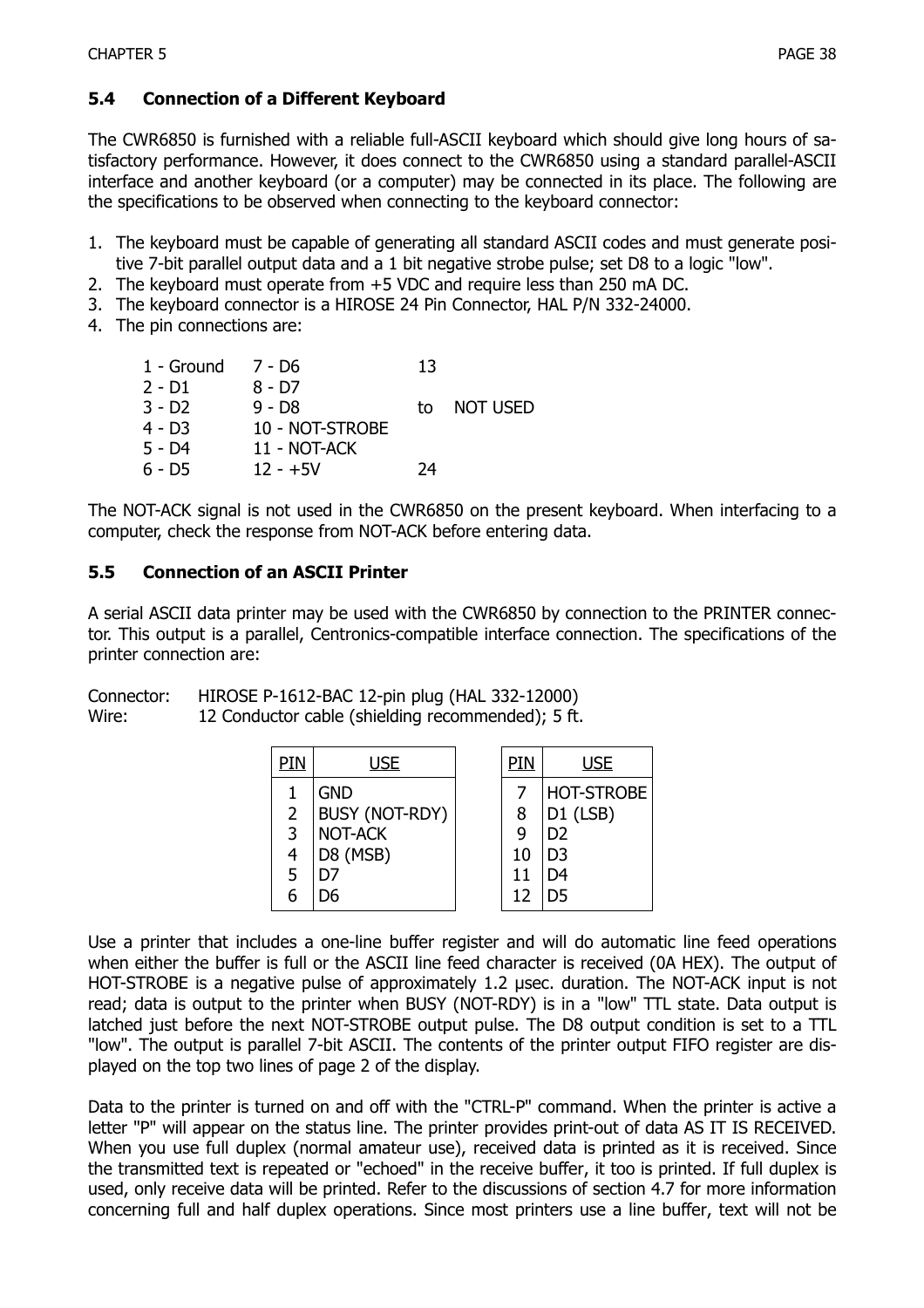physically printed until an entire RECEIVED line is complete (as distinguished from a 32 character display line). Some printers allow modification of the print format when some ASCII control codes are received. All control codes to the printer except LF are normally suppressed to avoid print format changes on received text (or noise). The commands to the print can be enabled, however, by typing "CTRL-C"; a second "CTRL-C" disables the commands.

#### **5.6 Connection of an Audio Tape Recorder**

An audio tape recorder may be connected to the AFSK OUT - TAPE and AF IN - TAPE connectors of the CWR6850 for recording and playing back of messages. The AFSK OUT - TAPE connector furnishes the CWR6850 transmit tones to the tape recorder input (microphone or auxiliary input). On transmit, these tones are keyed by transmit data, such as that typed on the keyboard. Thus, you can make-up long "brag-tapes" or messages on the CWR6850 screen and record them as you "transmit" them. You may prevent the transmitter from turning on by temporarily disconnecting the cable to the SW.OUT - REMOTE Jack (KOS to PTT connection). The TAPE OUT level may be adjusted with the AFSK GAIN rear panel control.

To transmit tape recorded text, select TAPE on the RX/TAPE switch (button in), type "CTRL-E", turn the transmitter on with the SEND or AUTO switch position (use CTRL-A or CTRL-X as per discussions in section 4.2), and start the tape in the playback mode. The recorded tones are now fedthrough the CWR6850 receive demodulator, filtered and detected, and then modulate the CWR6850 transmit output tones (and TTL output). Thus, the tape data is reprocessed before transmission, helping to eliminate some of the distortion otherwise caused by tape wear and stretch. When the taped message stops, type CTRL-E again to end the echo-back feature.

The connection of the tape recorder to the CWR6850 is shown in Figure 5. Use shielded cables for these connections; include RF and safety grounds to minimize any RF pickup in the tape recorder.

#### **5.7 RTTY Tuning Oscilloscope Connections**

In addition to all of the input/output (I/O) connections discussed above, you may also wish to use an external monitor scope for a RTTY tuning indicator. The OSCILLO (SPACE and MARK) connectors are provided for tuning indicator use. These output are the filtered signals present at the RTTY demodulator discriminator circuits. The signals are approximately 8 V<sub>PP</sub> in amplitude and have an internal impedance of approximately 200 kΩ. As shown in Figure 4, the standard convention is to use an X-Y oscilloscope with the MARK signal connected to the horizontal scope input and the SPACE to the vertical input. Since these signals have a relatively low output level, it is necessary to use an oscilloscope with amplifier stages in both the vertical and horizontal sections. Use shielded cable for these connections; be sure to include safety power as well as RF ground connections.

The display on the oscilloscope screen for correct receiver tuning will be of the crossed-ellipse type. Correct tuning is indicated when the horizontal ellipse (mark signal) and the vertical ellipse (space) have maximum amplitude (length of the ellipse) and are orthogonal. The 170 Hz shift ellipses will be fairly wide and will not necessarily be at 90 degrees to each other - this is normal! The ellipses for the wider shifts (425 and 850) will be noticeably narrower and closer to a full 90 degrees apart. With practice, the tuning scope provides the most accurate tuning indicator available. Properly interpreted, the scope patterns tell which direction to tune the receiver and whether the signal shift matches that of the selected demodulator shift.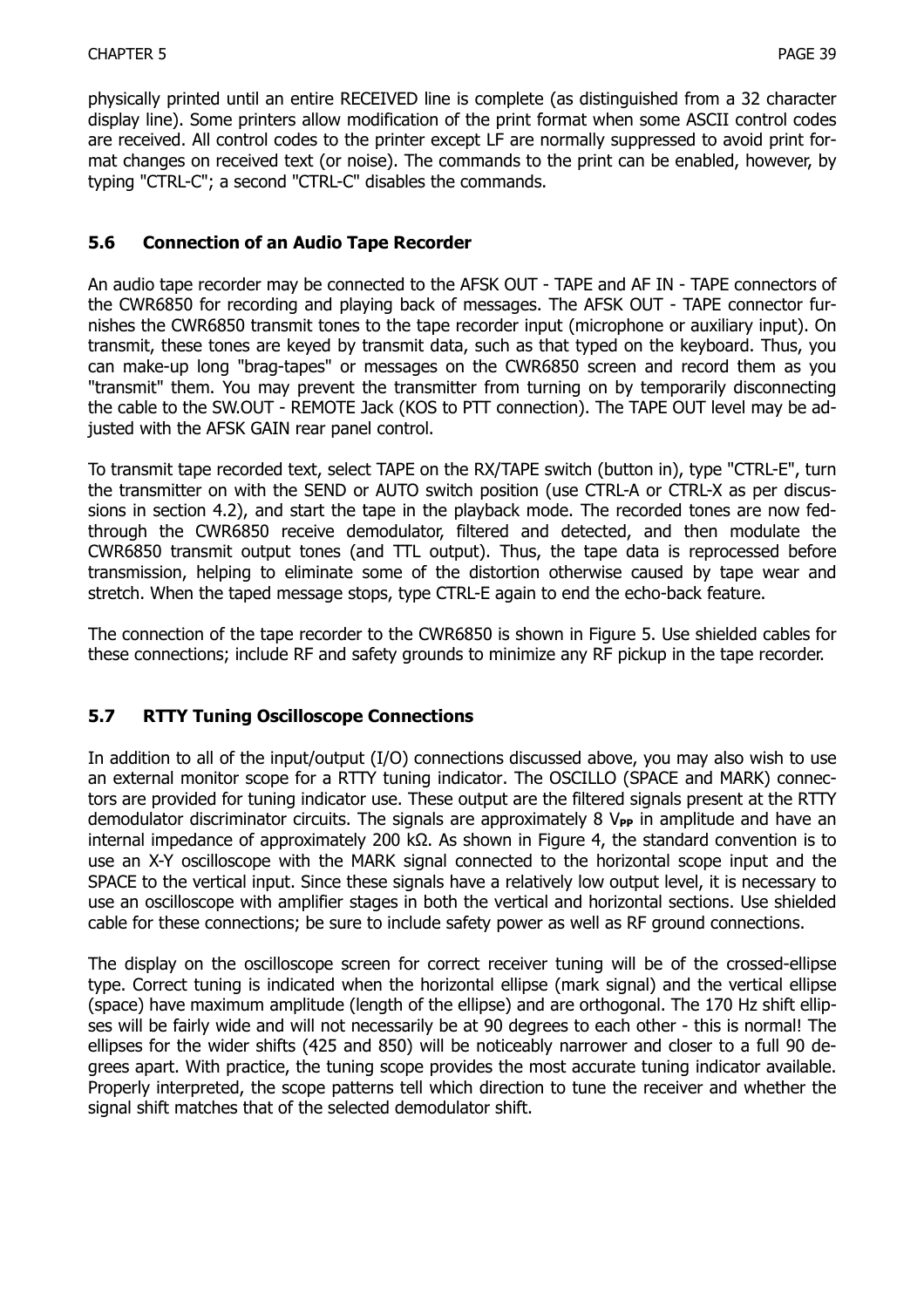#### **5.8 Using a Television Set or External Monitor**

Although the internal cathode ray tube (CRT) of the CWR6850 produces an excellent display, you may wish to use an external TV Monitor or TV set to display the text; a larger monitor tube will give a larger character size display. Any standard composite video monochrome TV monitor may be connected to the VIDEO OUT connector on the CWR6850 rear panel. The video output is 1 V<sub>PP</sub>, composite video, 75 ohm impedance. Connection of an external monitor does not affect the display on the internal CRT of the CWR6850.

Some good quality black and white TV sets can be easily modified to serve as video monitors. The change does not affect normal operation of the set except that the video cable from the CWR6850 must be removed from the TV when the set is to be used to receive television programs. It is important that the selected TV have adjustments available for both horizontal and vertical size. Normal TV alignment results in "over-scan" of the viewing screen, preventing margin lines but also losing parts of the picture at the edges and corners. To avoid losing characters of the CWR6850 display along the corners and edges, it may be necessary to "shrink" the size of the TV raster with the width and height controls. These adjustments will be made after the TV set is modified and when you can look at the CWR6850 video output.

#### **\*\*\* CAUTION \*\*\***

DO NOT attempt to use as a monitor any television receiver in which one side of the AC line is connected to the chassis or circuit ground of the set unless you supply AC power to the set through an isolation transformer.

The modification is simply a matter of capacitively coupling the external video signal to the input of the first video amplifier stage in the TV set. Figure 6 shows a typical transistor TV video circuit. Although the component values and the biasing scheme may be slightly different in your set, the circuit should be essentially as shown. The CWR6850 video signal is injected at point A.

The modified circuit is shown in Figure 7. Connect the negative end of a 100 µF, 16 V electrolytic capacitor to the base of the first video amplifier transistor. Mount a UHF (or BNC) video connector on the cabinet as close as possible to the capacitor connection. Connect the center pin of the coax connector to the positive end of the electrolytic capacitor. Use hook-up wire if the connection is less than 6 inches; use a small coaxial cable such as RG174 for longer connections.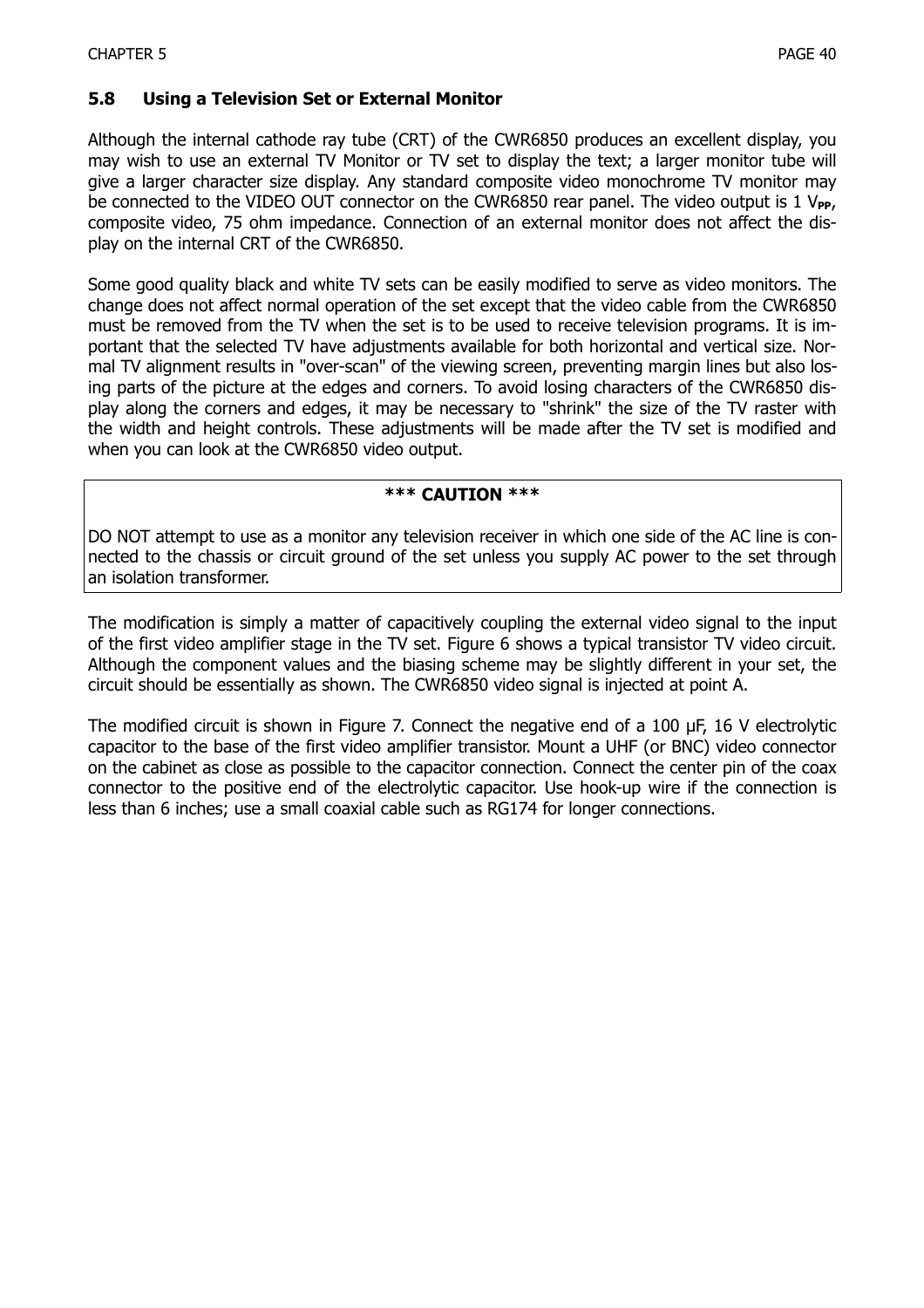

Figure 6 – Typical Video Detector



Figure 7 – Modified Video Detector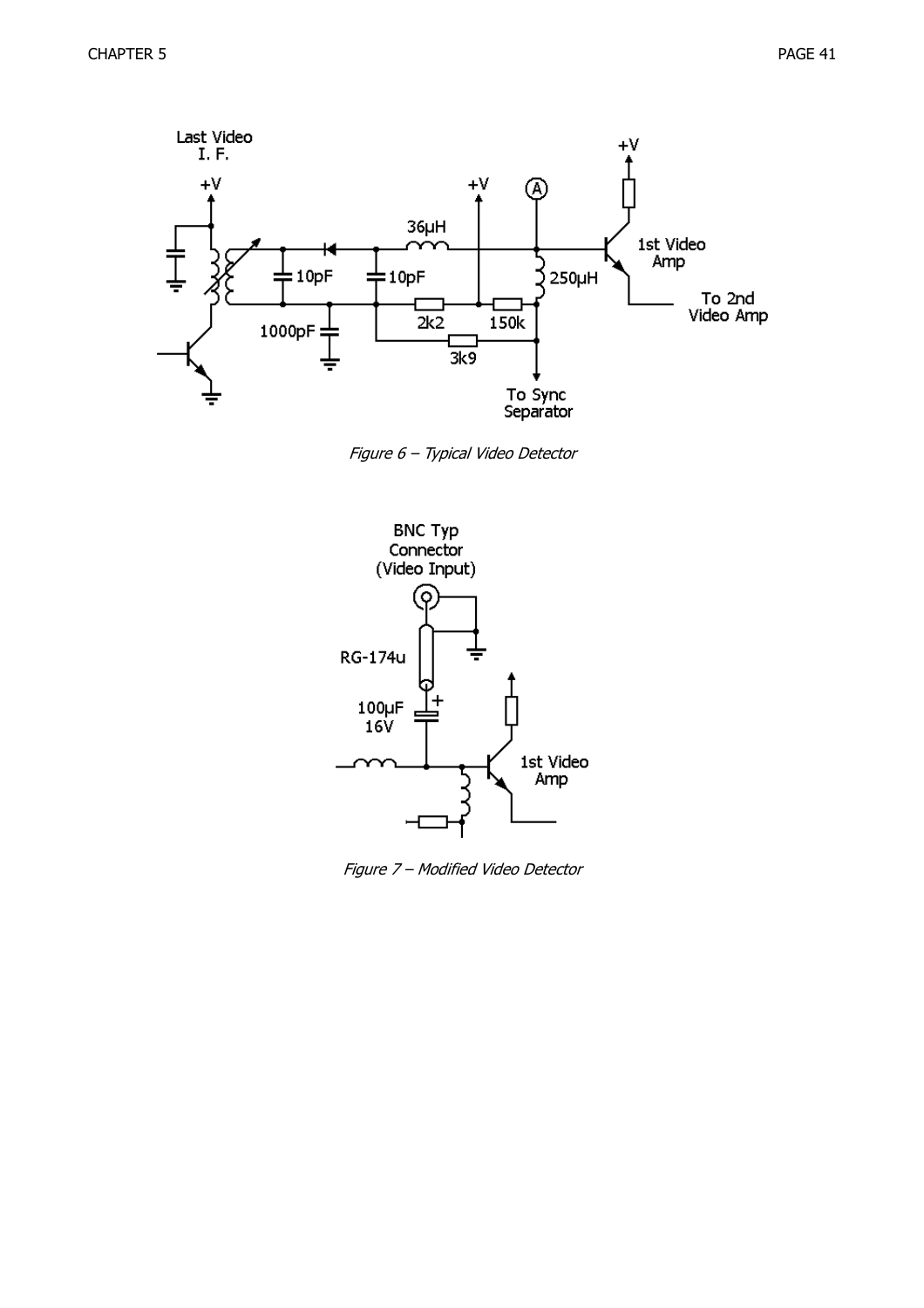#### **5.9 RF-Induced Problems**

The CWR6850 is designed to operate in close proximity to radio frequency transmitting and receiving equipment. However, under certain conditions in an RF-saturated environment, the CWR6850 may be susceptible to HP-induced interference. This may manifest itself in any of a number of ways, such as partial or complete lack of response to switches or keyboard operations, or erratic behavior of the video display.

The first thing that should be checked if RF problems are suspected is the GROUND system. The transmitter should be properly grounded for RF (in addition to an electrical safety ground) and all other station equipment grounds should be connected to the transmitter chassis. The RF ground should consist of a short length of heavy copper wire or braid terminated at a good earth ground (ground rod, cold water pipe, etc.). If a water system ground is used, be sure that the pipes are 100 percent metal from the connection point to the water mains - plastic plumbing will break the ground path. If the distance between your transmitter and ground connection is more than a quarter wavelength at the highest operating frequency, make the ground wire an integral number of half-wavelengths long. If you plan to operate 10 and 15 meters, you may need to run separate ground wires for each band.

Stations located on the second floor of wood frame houses can present special problems for RF grounding. One technique that has worked well when none of the usual ground returns work is to spread copper screen material on the floor of the room under the operating position. The equipment ground is then attached to the screen with one or more low inductance leads. The screen creates an "artificial" ground plane in the studio. A carpet is usually placed over the screen to improve the appearance of the room! Consult any of the amateur handbooks or antenna books for a more in-depth discussion of grounding techniques.

The best way to confirm that a problem is caused by RF-induction is to temporarily eliminate the source. This may be done in stages, starting with a partial reduction in exciter drive, and ending with transmitter shut-off. Since RF energy may be induced in the CWR6850 through several paths, connecting the transmitter to a dummy load may not eliminate all RF related problems, although this is an excellent first step in verifying RF problems.

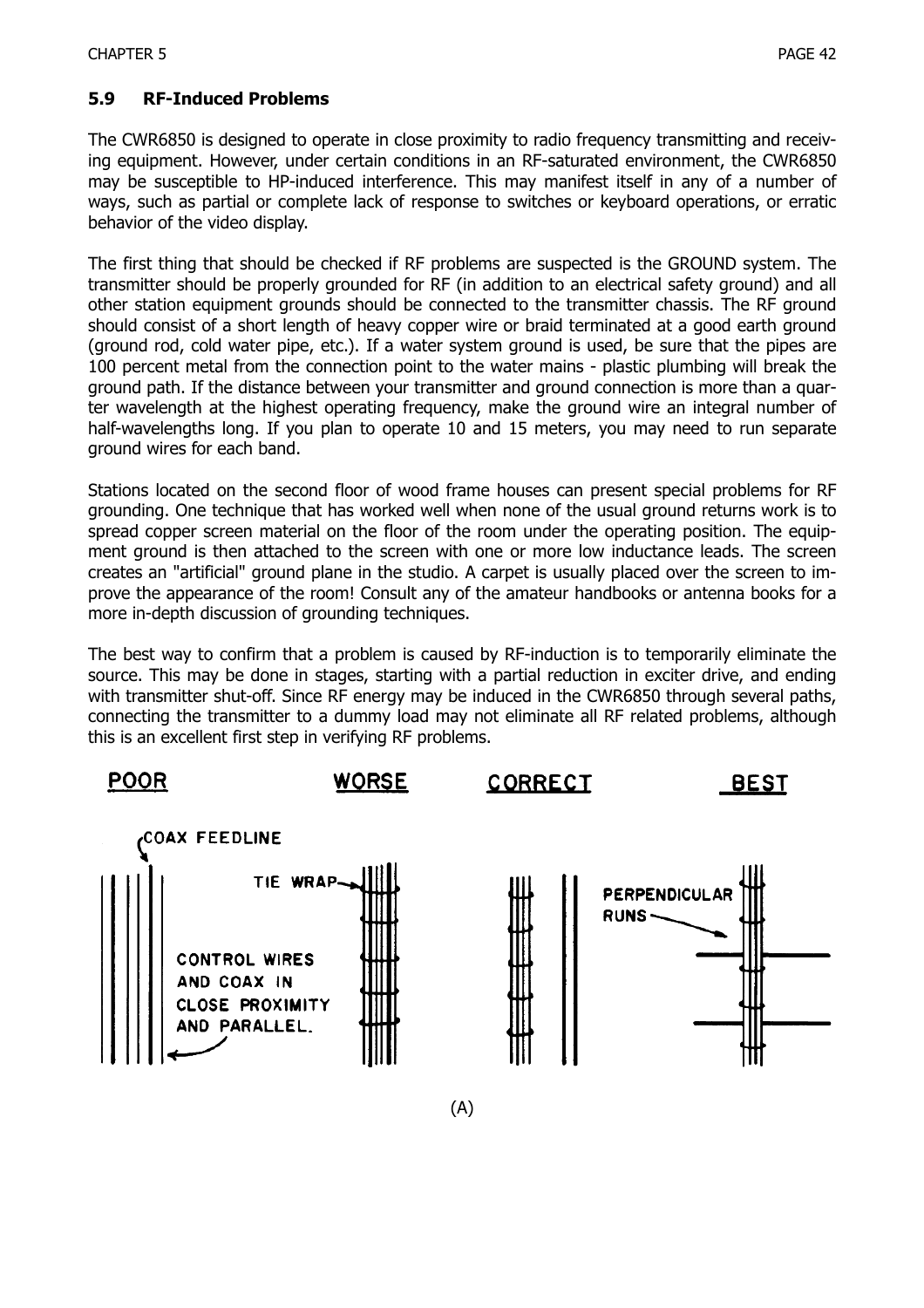#### PLACE RF CHOKE CLOSE TO REAR PANEL OF EOUIPMENT



Figure 8 – RFI Reduction Techniques

Radiation of RF energy from linear amplifiers, antenna tuners, coaxial switches, monitor scopes and interconnecting coaxial cable Jumpers is also possible. In fact, it is this type of radiation that is most likely to be coupled into nearby I/O and power cables of the CWR6850. To locate the point or points of radiation, experiment with different cable arrangements to see if the RF-induced problem can be eliminated by reducing coupling between any of the CWR6850 cables and nearby coaxial lines carrying RF power. Figure 8A shows several cable arrangements, both good and bad, showing how to keep RF coupling to a minimum. Figure 8B shows how to use high-mu (950 - 2000) ferrite toroids or rods to choke the flow of RF on audio and control lines.

If cable rearrangement doesn't yield positive results, then begin eliminating pieces of equipment and sections of coaxial cable until the transmitter is connected directly to a shielded dummy load. As each piece of equipment is removed from the transmission line, check to see if the RF-related problems have diminished or disappeared. If the RF problem persists with the exciter connected directly to a dummy load, reduce the drive level to see if that eliminates the problem.

If operation into a dummy load does not significantly reduce the RF-related problems, disconnect all I/O cables from the CWR6850. Test the operation while it is connected only to AC power. At the same time, enable the transmitter so that it sends a CW signal into a dummy load. If RF problems are still present, then RF energy is probably being introduced to the CWR6850 through the power cord by way of the common AC mains power line. This is usually indicative of poor AC-line filtering in the radio transmitter power supply section. Figure 9A shows a common by-pass filter method used in many transmitters. Figure 9B shows a "brute-force" AC line filter that can be added to the transmitter or other equipment to eliminate the flow of RF on the AC power line.

In addition to the liberal use of RF by-passing capacitors on station equipment, the use of certain antennas may offer reduced levels of RF in the radio room in many cases. Whenever possible, use RESONANT dipole, vertical, quad, or Yagi antennas and try to achieve a good impedance match AT THE ANTENNA instead of relying on an antenna tuner. Random-length wire antennas and others that require extensive antenna tuning are more likely to create high levels of RF within the vicinity of the operating position.

The location of the transmitting antenna with respect to the radio room also has an affect on the RF energy that is coupled into interconnecting cables. Apartment dwellers may have the most difficulty achieving a good installation since many times an indoor antenna is the only type allowed. Where outdoor antennas are allowed, they should be placed as high as practical. Hot only will this provide for better reception and transmission, but it will also reduce the level of RF in the shack.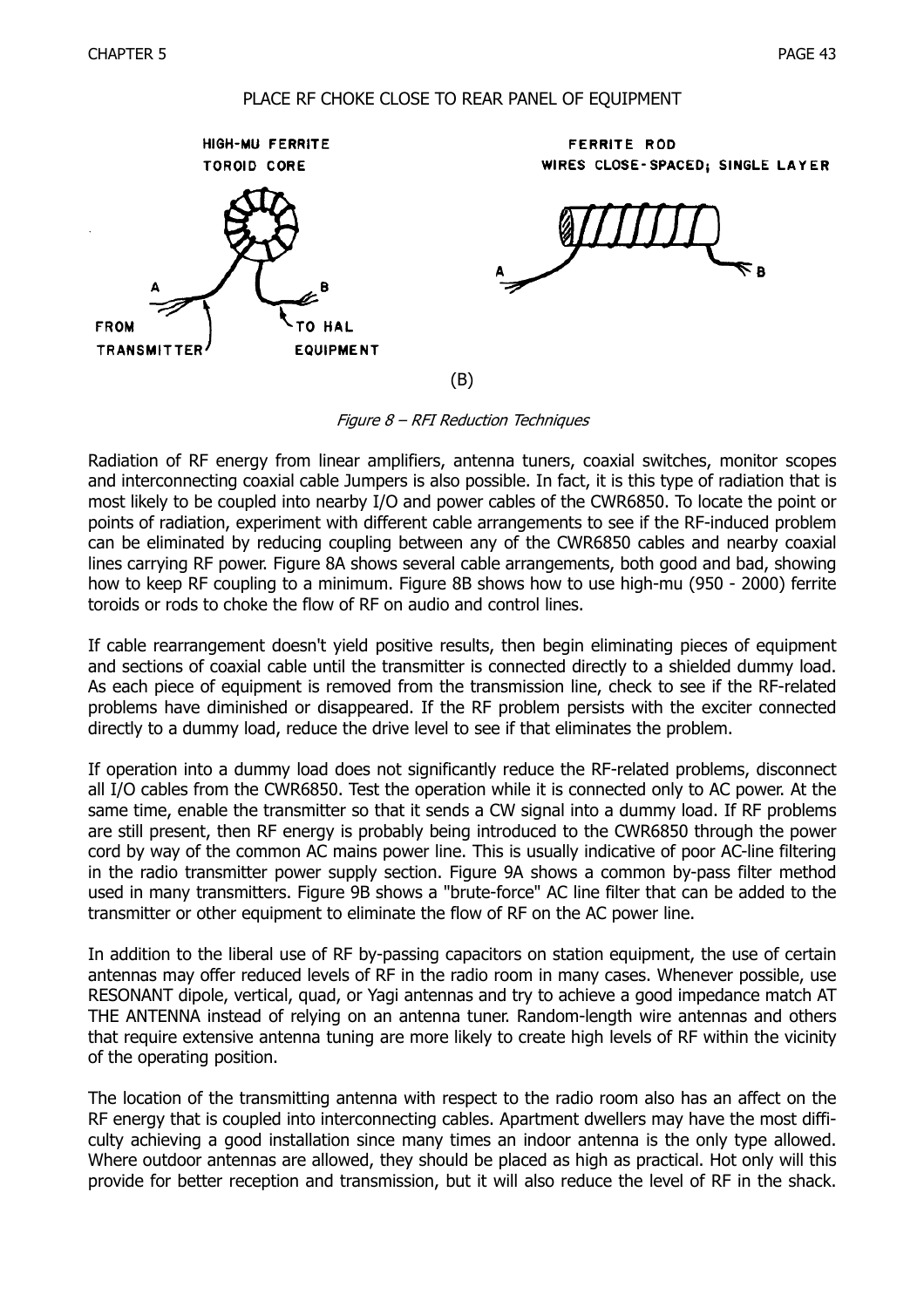Also, if possible, avoid bringing an end of a half-wave dipole in close proximity to the operating position; there is a high voltage field at the ends of the dipole that may be hard to shield.



(B)

Figure 9 – Power Line Filters

In general, a shielded, coaxial cable feedline with low SWR is much preferred over open wire, twinlead, or single wire feed systems. The self-shielding property and lower voltages present act to make the coaxial feedline much less susceptible to radiation of RF energy in the shack rather than at the antenna. RF energy may also be conducted back to the station by conduction down the outside of the coaxial cable shield. This may be a particular problem with half-wave dipoles on 40 and 80 meters that are center-fed with only coaxial cable. A balun at the antenna tends to reduce this problem. Also, dress the coaxial cable from the balun so that it drops perpendicular to the dipole, rather than parallel. In stubborn cases, you may find that dropping the coaxial cable clear to the ground and burying it (5 or 6 inches) for the horizontal run to the shack my help reduce RF coupling considerably. This technique has worked particularly well for second-story station installations. As an alternate to the balun, construction of an RF choke out of the Coax itself is sometimes effective; wind six or more turns of the coaxial cable in a six inch diameter coil. Place the coil at the antenna and wrap it with electrical tape to hold its shape. If there is a moderate to high SWR on the line (2:1 or more), you may find that varying the length of the line helps, although this is a poor substitute for a properly matched antenna.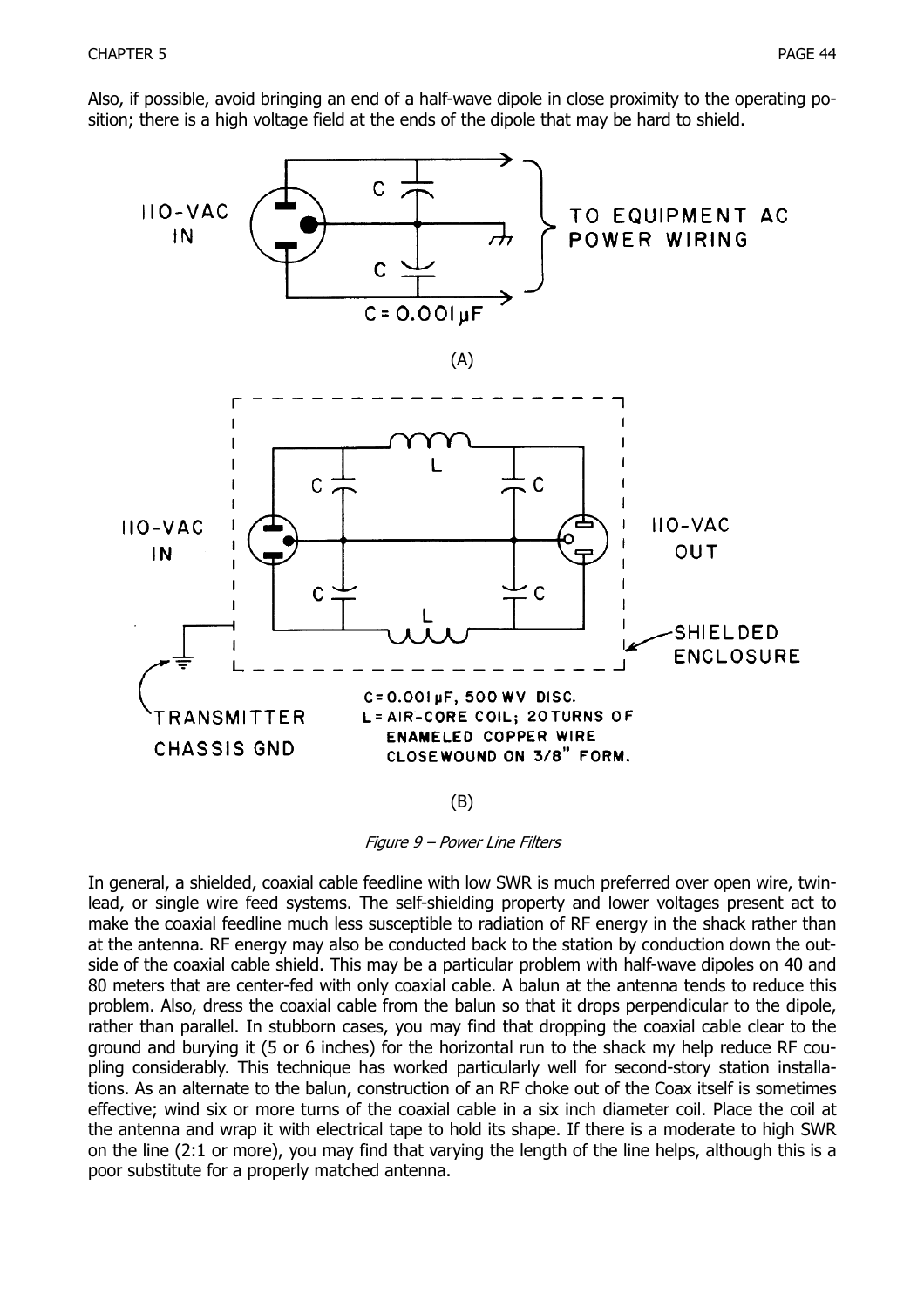Experience has shown that the TV monitor itself may be a source or conductor of RF interference. Various circuits of the TV monitor (particularly the sweep circuits) can and do generate RF interference which may be heard in the receiver. Also, the video output to the monitor is a wide bandwidth digital signal with rich harmonic content as is required to produce the crisp character display. If the TV set is poorly shielded (not at all in some plastic-cabinet models) or lacks proper power line by-passing, the RF from the monitors circuits or from the video output may escape to cause receiver interference. Also, RF from the transmitter may enter the monitor and. disrupt the monitor or CWR6850 operation. This may be quickly tested by simply disconnecting the video cable from the CWR6850. There is no substitute for good shielding and by-passing; metal cabinet monitors are highly recommended!

When the CWR6850 is used in a mobile or portable installation, trouble may be experienced from transients caused by the battery-charging system. These transients may be minimized by connecting the CWR6850 power cord directly to the storage battery terminals, avoiding connections to the vehicles DC terminal block. Any voltage drop between the battery and terminal block may also include the transient spikes. It may be necessary to install additional filtering on the DC leads to the CWR6850 and some on automotive accessories (such as blower and wiper motors) to eliminate such problems. Consult the ARRL Radio Amateur's Handbook for more information.

The CWB6850 has been tested and is verified by HAL Communications Corp. to be in compliance with Part 15, Subpart J of the FCC Rules And Regulations, Class B computing device. The following text is a requirement of that regulation:

"This equipment generates and uses radio frequency energy and if not installed and used properly, that is, in strict accordance with the manufacturer's instructions, may cause interference to radio and television reception. It has been type tested and found to comply with the limits for a Class B computing device in accordance with the specifications in Subpart J of Part 15 of FCC Rules, which are designed to provide reasonable protection against such interference in a residential installation. However, there is no guarantee that interference will not occur in a particular installation. If this equipment does cause interference to radio or television reception, which can be determined by turning the equipment off and on, the user is encouraged to try to correct the interference by one or more of the following measures:

- $\bullet$ reorient the receiving antenna
- relocate the computer with respect to the receiver
- move the computer away from the receiver
- $\bullet$ plug the computer into a different outlet so that computer and receiver are on different branch circuits.

If necessary, the user should consult the dealer or an experienced radio/television technician for additional suggestions. The user may find the following booklet prepared by the Federal Communications Commission helpful:

"How to Identify and Resolve Radio-TV Interference Problems." This booklet is available from the US Government Printing Office, Washington, DC 20402, Stock No. 004-000-00345- 4."

In addition, the following rear-panel label is located on the CWR6850 rear panel:

"This equipment has been tested and found to comply with the technical specifications in Part 15 of FCC Rules for a Class B computing device."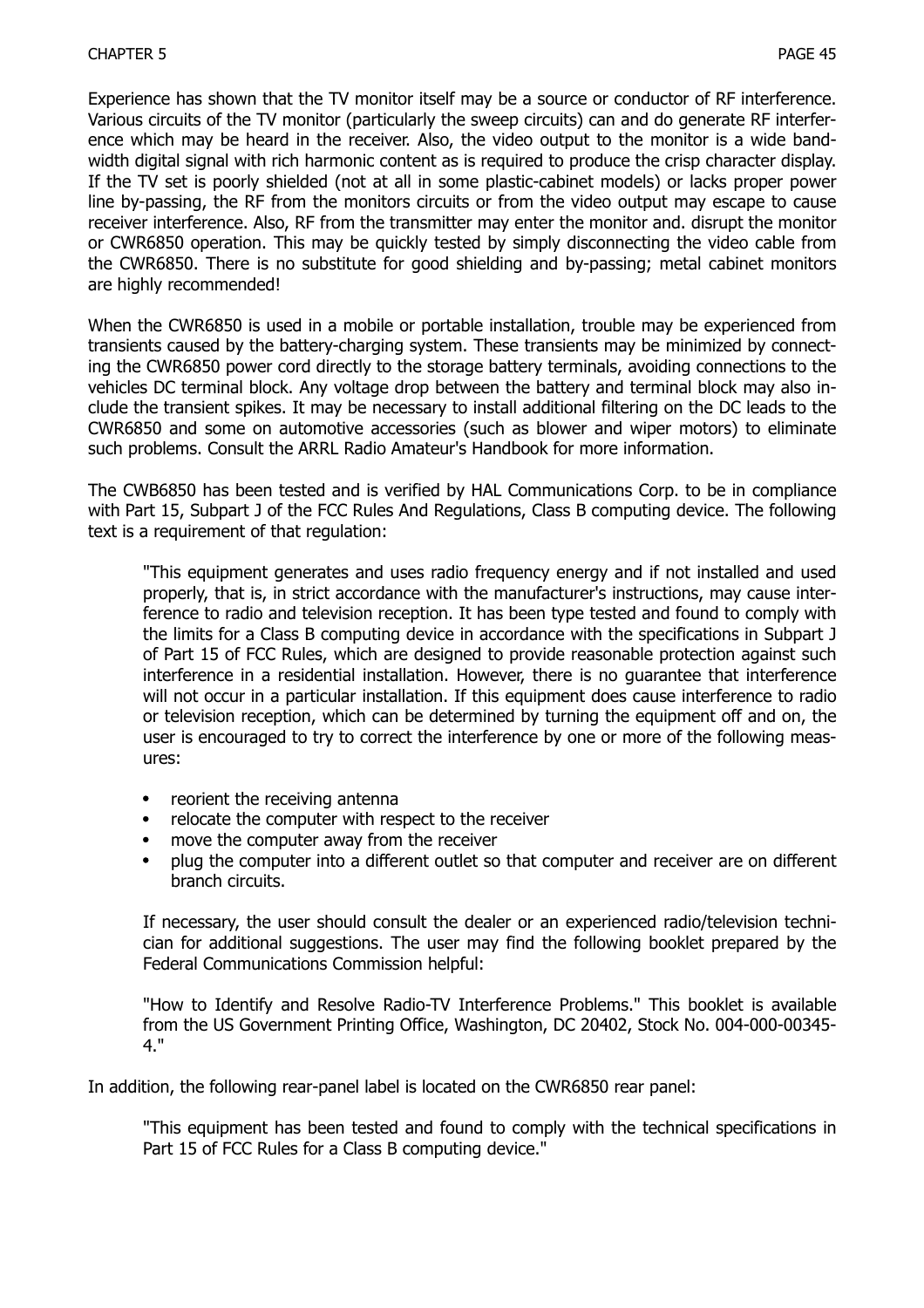Also, the following FCC text applies to use of peripherals attached to the CWR6850:

"WARNING: This equipment has been verified to comply with the limits for a Class B computing device, pursuant to Subpart J of Part 15 of FCC Rules. Only peripherals (computer input/output devices, terminals, printers, etc.) certified to comply with the Class B limits may be attached to this computer. Operation with non-certified peripherals is likely to result in interference to radio and TV reception."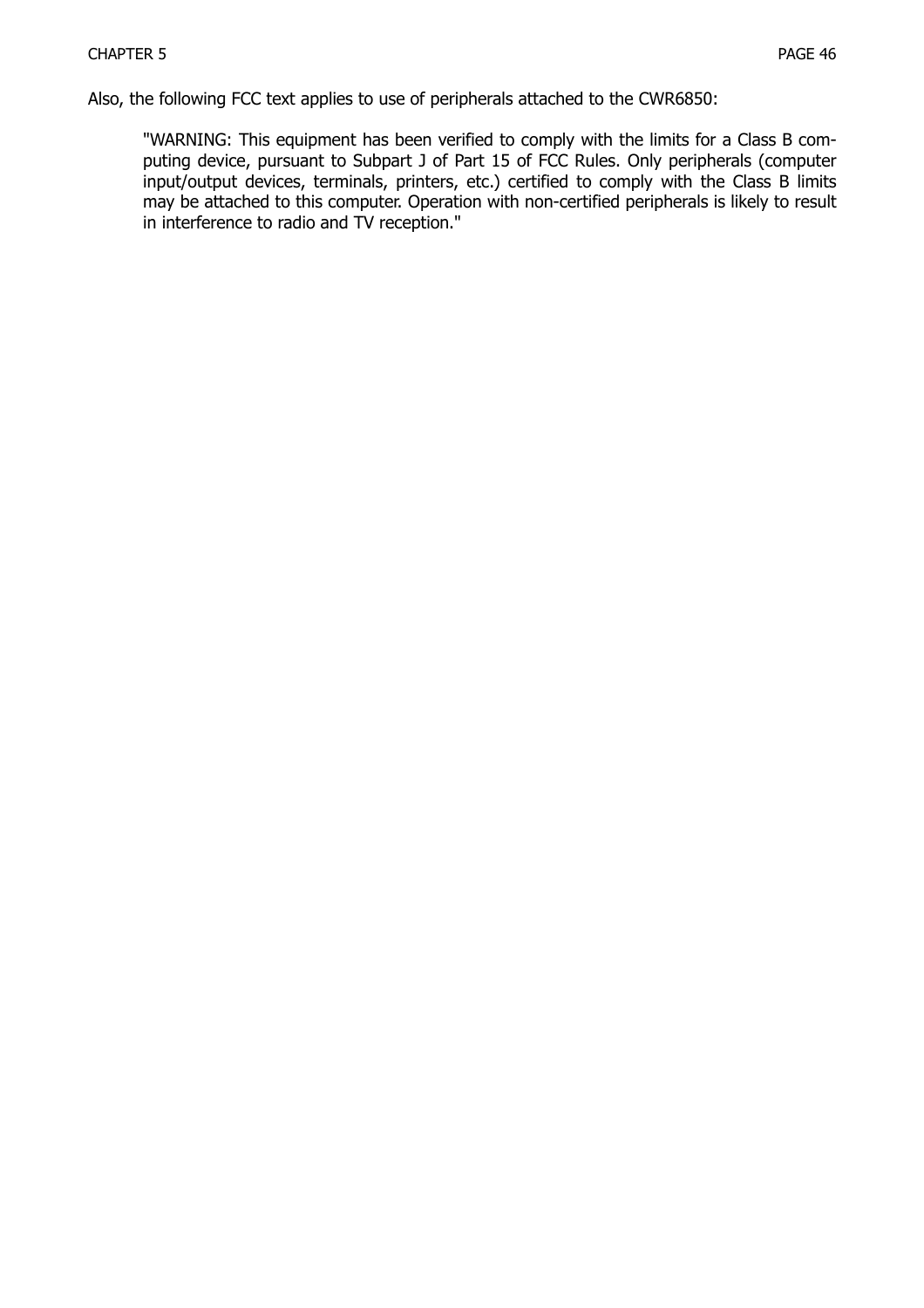#### **CHAPTER 6 IN CASE OF DIFFICULTY**

This section of your user's manual will discuss in general terms how to keep your CWR6850 in top operating condition and typical operating problems you might encounter (and some solutions). Circuit description, repair procedures, and schematic diagrams are included in the separate CWR6850 CUSTOMER MAINTENANCE MANUAL, available separately from HAL Communications Corp. or its dealers.

#### **6.1 Care and Feeding of Your CWR6850**

Your CWR6850 is the latest of many generations of terminals sold by HAL Communications. In every way, it has been designed, constructed, and tested to assure years of trouble-free operation. However, there are a number of simple procedures that you, the user, can follow to further improve the reliability, performance, and lifetime of the terminal. The following suggestions are offered to help preserve a long operating life for your CWR6850.

#### Environment:

Electric equipment is very susceptible to variations in temperature, relative humidity, and to dust and dirt accumulations. The CWR6850 will operate in normal room-temperature environments and should be as tolerant of temperature extremes as you are while operating it. However, in advertent blockage of the ventilating holes in the cabinet will cause the INTERNAL temperature of the terminal to rise considerably above the ambient room temperature and may in fact cause circuit failure. Also, accumulations of dust or dirt, particularly when accompanied by high humidity conditions, can also cause overheating and may result in long-term corrosion of the internal circuitry. Therefore, try to position the terminal so that its ventilating holes are not obstructed and try to avoid extremely dusty or dirty environments. On the other hand, the solid-state components in the CWR6850 are designed to operate at considerably higher temperatures than we humans; do not be overly disturbed if the cabinet of the CWR6850 (particularly the rear panel) operates quite warm to the touch. This internal heat often helps to "dry-out" humidity in the cabinet.

In the normal course of operation, the terminal and its display may attract a build-up of dust or smoke "haze". This may be expected even in the cleanest areas, particularly if tobacco smoking is prevalent. The display screen, because of the air flow around it and the high voltage applied to the CRT, actually attracts particulate matter from the air. This causes over a period of time what may appear to be a gradual fading of the screen intensity as well as de-focusing of the characters. Therefore, the face of the CRT should be cleaned often.

Be careful when cleaning any plastic parts as they scratch easily! Cleaning materials available for phonograph records are usually excellent for cleaning plastic, but may not be strong enough to do the job if too much dirt has accumulated.

The keyswitches in an electronic keyboard seem to be particularly vulnerable to humidity and particulate air contaminants. Experience has shown that keyswitch failures are considerably more likely in equipment used in a high humidity location (in a basement, for example) ; even more so if the basement operator also smokes! The keyswitches in the keyboard are commercial quality switches that should last for many years. However, they are essentially mechanical parts, unsealed from the environment and will tend to be much more susceptible to this type of problem than any other CWR6850 part.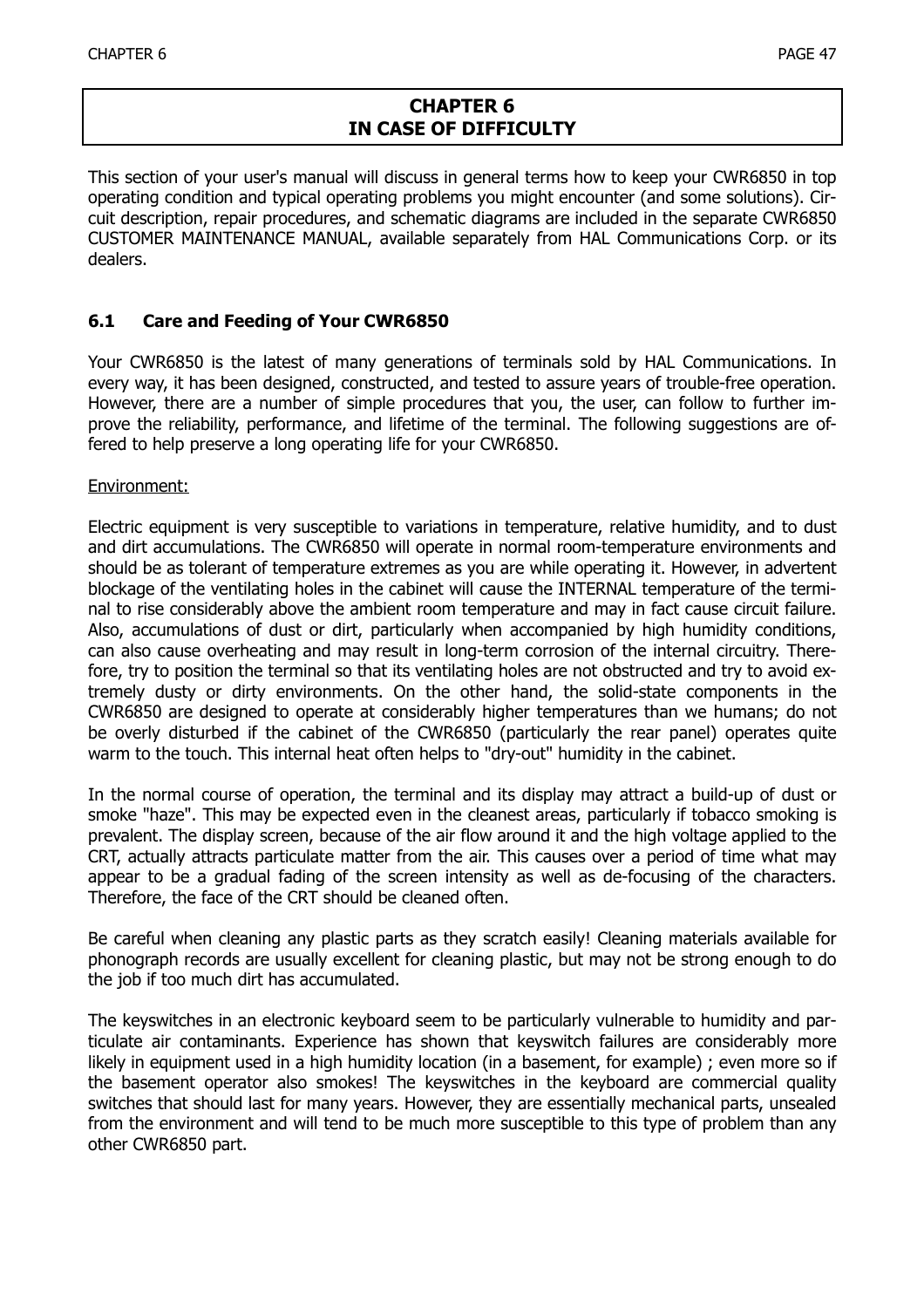All electrical connection points of the CWR6850 have maximum voltage and current ratings as given in this manual. If these ratings are exceeded for even a short period of time, considerable damage to the terminal may result. Therefore, be very careful KNOW the ratings of the CWR6850 and the characteristics of any other equipment before making connections. Some common causes of electrical failures have been found to be:

- A. Inadequate grounding, causing RF interference problems as well as sensitivity to AC power line transients.
- B. Damage from lightning, or other transients on the power line or" station antenna system. A good lightning protection system may help, as will disconnecting the terminal during electrical storms. However, such things are unpredictable and the CWR6850 is no more susceptible to such problems than other electronic equipment in the station.
- C. Improper connections to high voltage devices or to equipment with inadequate safety grounds. The CWR6850 does NOT include a high-voltage RTTY loop keying circuit and NONE of its rear panel jacks should be connected to high voltage loop circuits without the use of isolation devices such as optical isolators or relays. Be sure that all devices plugged into the AC mains have safety grounds attached to them. AC line by-pass capacitors in a piece of equipment may cause the cabinet of that equipment to "float" at an AC potential sufficiently high that damage might be done to the CWR6850 when the equipment is connected. CONNECT THE GROUNDS FIRST - THEN CONNECT TO POWER!

### **6.2 Typical Operational Problems**

Because a large number of features are offered in the CHR6850, it is by nature a complicated device. Therefore, there may be times when it first appears that the terminal has either quit completely or gone off to "do its own thing". If some of the circuitry has failed, you may well get such symptoms. However, most often when a new owner finds the terminal "unresponsive", it is actually doing what it has been instructed to do. Familiarity with the CWR6850 controls will quickly reduce the chances of "cockpit error" during terminal operation.

The status line and front panel switch position are the best keys to what is happening in the CWR6850. Often, mistyping one key for another may cause a result entirely different from that intended. Some of the more confusing conditions you may encounter are:

- 1. Forgetting to terminate the programming of a HERE IS message with the RUB OUT key. If you forget to end the HERE IS programming, further typed text will continue to be entered into the HERE IS memory until all 61 memory locations are full. At this point, further typing is not accepted by the CWR6850 and it appears to be in a non-functioning condition. LOOK AT THE STATUS LINE! The "W1" next to the reverse video page "3" shows that the terminal is in write mode for HERE IS 1. Look at the displayed text in HERE IS 1, use the BS key to delete the extra characters you have typed, and end the HERE IS programming with the RUB OUT key. The "W1" will now disappear, the original display page will return to the screen, and the CWR6850 will function correctly.
- 2. The transmit buffer area of the screen will register the presence of a carriage control character (CR or LF), but will NOT perform the operation on this section of the screen; a LF will not shift the keyboard entry point to the next displayed line of the transmit buffer. The appropriate characters will be transmitted, however, in the sequence in which they were entered and the operations do appear in the RECEIVE section of the screen as they are transmitted (half duplex operation only). The transmit buffer display area is strictly linear, showing each key typed.
- 3. When word mode (CTRL-Y) and automatic control (CTRL-A) are used, the transmitter will turn on and off between words after the pre-typed text has been transmitted. This may cause loss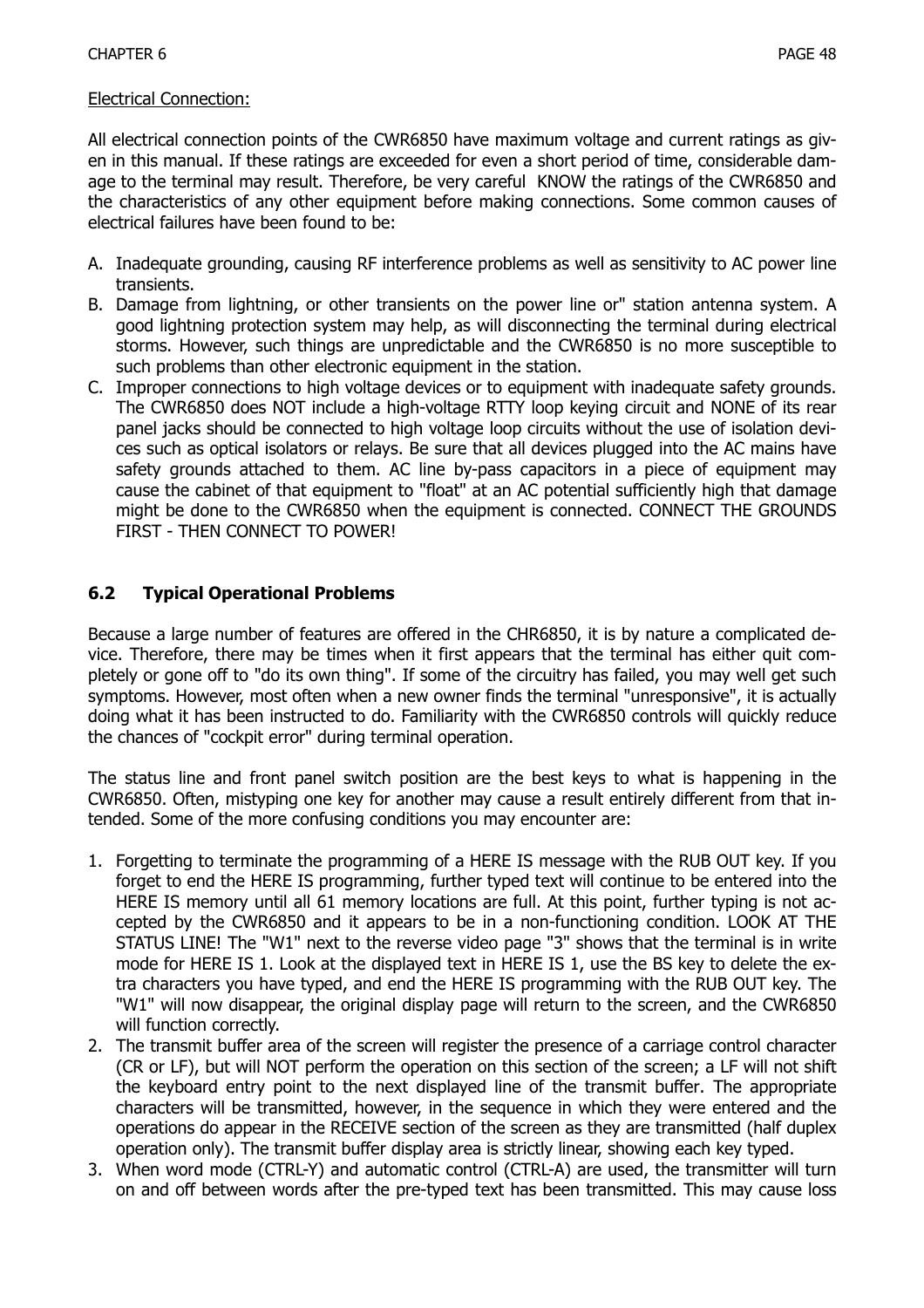of characters at the receiving station (particularly if a repeater is used). Use CTRL-X and continuous mode if this is a problem.

- 4. The CWR6850 may be operated in either half or full duplex modes as explained in section 4.7. However, transmitted text is ONLY "echoed" in the receive section of the display in half duplex.
- 5. The CWR6850 will only receive correctly if ALL the switches are set correctly. Refer to Chapter 3 for correct starting points for switch selection. The following are general guidelines:

|  | a. CW RECEIVE:   | <b>CW/RTTY</b> | - button out                    |
|--|------------------|----------------|---------------------------------|
|  |                  | RX/TAPE        | - button out                    |
|  |                  | SEND/RECEIVE   | - RECEIVE or AUTO (CTRL-X Off)  |
|  | b. RTTY RECEIVE: | <b>CW/RTTY</b> | - button in                     |
|  |                  | ASCII/BAUDOT   | - select code (BAUDOT, usually) |
|  |                  | LOCK-UOS ON    | - ON (button in)                |
|  |                  | NOR/REV        | - NOR (button out; if LSB used) |
|  |                  | <b>BAUD</b>    | - select rate (45.5, usually)   |
|  |                  | <b>SHIFT</b>   | - select shift (170, usually)   |
|  |                  | <b>TONE</b>    | - high for VHP; either for HF   |
|  |                  | RX/TAPE        | - RX (button out)               |
|  |                  | SEND/RECEIVE   | - RECEIVE                       |
|  |                  | <b>FINE</b>    | - "0" (center detent)           |

- 6. Look at the status line. The presence of one or more letters on this line indicates that a feature has been activated by the corresponding control command. A complete list of the control commands, their action, and the corresponding status indicator is shown in Chapter 7. Often, a confusing state may have been caused by accidental typing of a control command. Above all, be careful when using the "CTRL-L:RETURN" key sequence. If invoked, the CWR6850 is expecting to load the HERE IS memories from tape. The ONLY recovery is to load from the tape or cycle the power on and off! See section 4.3 for further information. The "CTRL-S:RETURN" tape save command will likewise yield confusing results, but will recover after the total contents of all six HERE IS memories have been transmitted.
- 7. The RESET button will clear the entire receive display area, clear the printer output buffer, and clear the tape save buffer. Use this control carefully, but in preference to cycling the power off and back on.

#### **6.3 Repair Procedures**

In the event that your CWR6850 develops a malfunction, the first step is to carefully note all of the symptoms of the problem. Statements such as "BROKEN" or "DOESN'T WORK" are of little help to the service technician, and usually lead to longer repair times than might otherwise be required. Try to provide as much information concerning the failure as you can before you contact your dealer. By all means, consult your dealer before calling the factory; he may be able to fix the unit locally and avoid the shipping and delay times.

The following are some of the things that will concern the dealer or factory: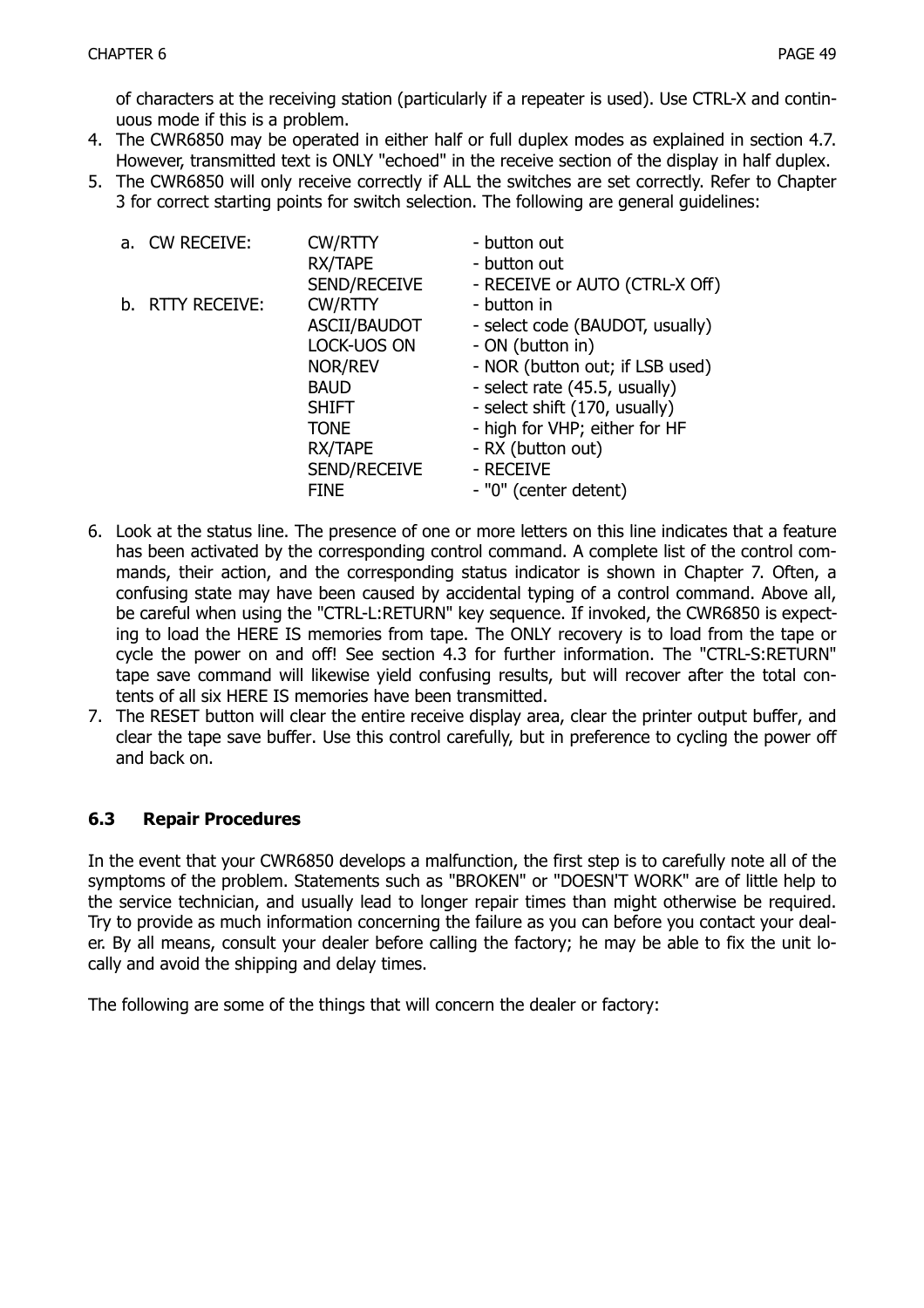- 1. Model number
- 2. Serial number
- 3. How long have you owned it?
- 4. Where did you purchase it (dealer's name}?
- 5. If purchased used, who was the previous owner? (Used to refer to any previous repair history on that unit.)
- 6. What terminal modes, rates, codes, and conditions are associated with the failure? Does it happen only in receive, transmit, or both?
- 7. Are there extenuating circumstances? (Lightning, spilled liquids, dropped unit?)
- 8. Is the problem confined to a particular unit? (CWR6850, keyboard?)
- 9. Is there anything else you can add to the description that you think might be useful?

AFTER you have determined answers to the above, contact your dealer and discuss the problem with him. If he indicates that he will be unable to assist you, the unit should be returned to the HAL factory for repair. Before returning the unit to the factory, either you or the dealer should call and receive factory return authorization so that we may expect the unit in shipping and be prepared to work on it when it arrives. Whenever possible, return the unit via UPS to the factory address below, insuring it for the full value. The shipping cost to the factory should be paid by you; the return shipping costs from the factory (48 contiguous states only) are paid by HAL (warranty repairs only). The factory "ship-to" address is:

> HAL COMMUNICATIONS CORP. 1201 W. KENYON ROAD BOX 365 URBANA, ILLINOIS 61801 ATTENTION: REPAIR DEPARTMENT

The one-year limited warranty (listed in full at the end of this manual) provides for repair of the CWR6850 for a full year after purchase. The purchase invoice date from your dealer marks the beginning of the warranty period - save your copy of the invoice I Please read the warranty carefully to determine the full extent of the privileges and limitations.

#### **6.4 User Adjustments**

Because of the complexity of the circuitry used in the CWR6850, we do NOT recommend that you personally undertake repairs of the terminal circuit boards. However, there are a number of alignment procedures that you may undertake if you have the test equipment available. DO NOT UNDERTAKE ANY ADJUSTMENTS UNTIL YOU ARE SURE THAT UNDERSTAND THE ENTIRE PROCE-DURE. If in doubt, don't do it! (Ask your dealer or the factory for help.) The recommended minimum teat equipment is:

- 1. Audio Frequency Counter high impedance input, 1 V or better sensitivity, count to 1 MHz or higher.
- 2. Audio Frequency Oscilloscope high impedance input, 1 V or better sensitivity, 1 MHz or greater bandwidth.
- 3. Volt-Ohm-Milliammeter (VOM) 20 kΩ/V or higher.
- 4. Audio Frequency Oscillator 500 ohm impedance, 10 mV to 1 V rms output, 500 3000 Hz adjustable frequency.

Simplified layout drawings are shown in Figure 10 that give the locations of various variable resistors (VR- $n$ ), test points (TP- $n$ ), and user jumper locations (JP- $n$ ). Note that there are numerous additional jumper locations on the circuit boards that should not be disturbed from their factory settings.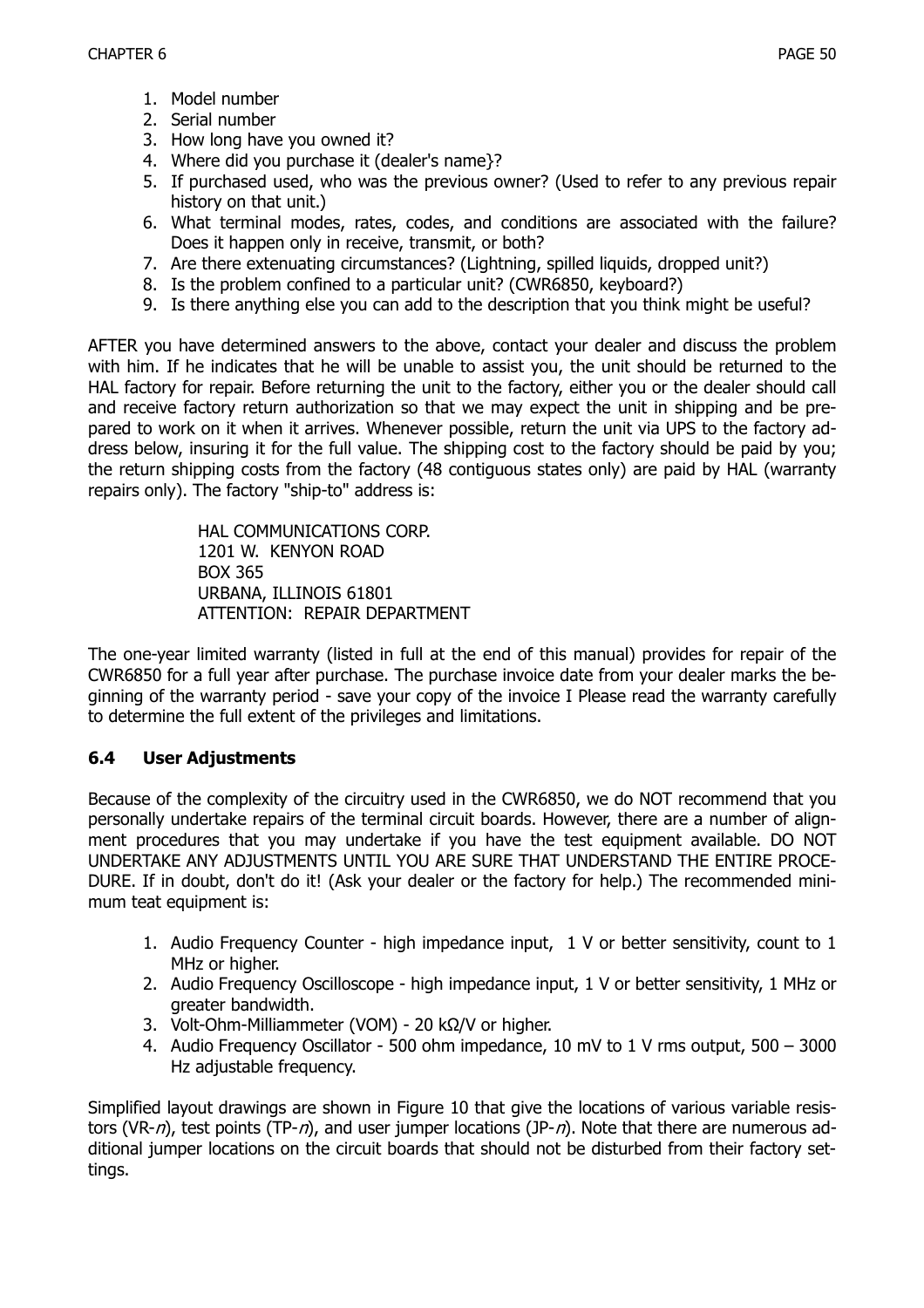- 1. The cabinet with its controls, connectors, and wire harnesses.
- 2. The CRT display section.
- 3. The digital circuit board (top board).
- 4. The modem circuit board (bottom board).

Most of the following adjustments are located on one of the two circuit boards. It is NOT necessary to remove any circuit boards to make these adjustments. You will, however, have to remove both the top and bottom covers of the CWR6850. Be careful to avoid misplacing any of the sixteen black screws that fasten the covers in place - they are metric and not easily replaced! Use a good No. 2 Phillips screw driver (NOT No. 1 or smaller). The diagrams in Figure 10 show the boards AS VIEWED FROM THE FRONT PANEL.



Figure 10 – Test Points and User-adjustable Controls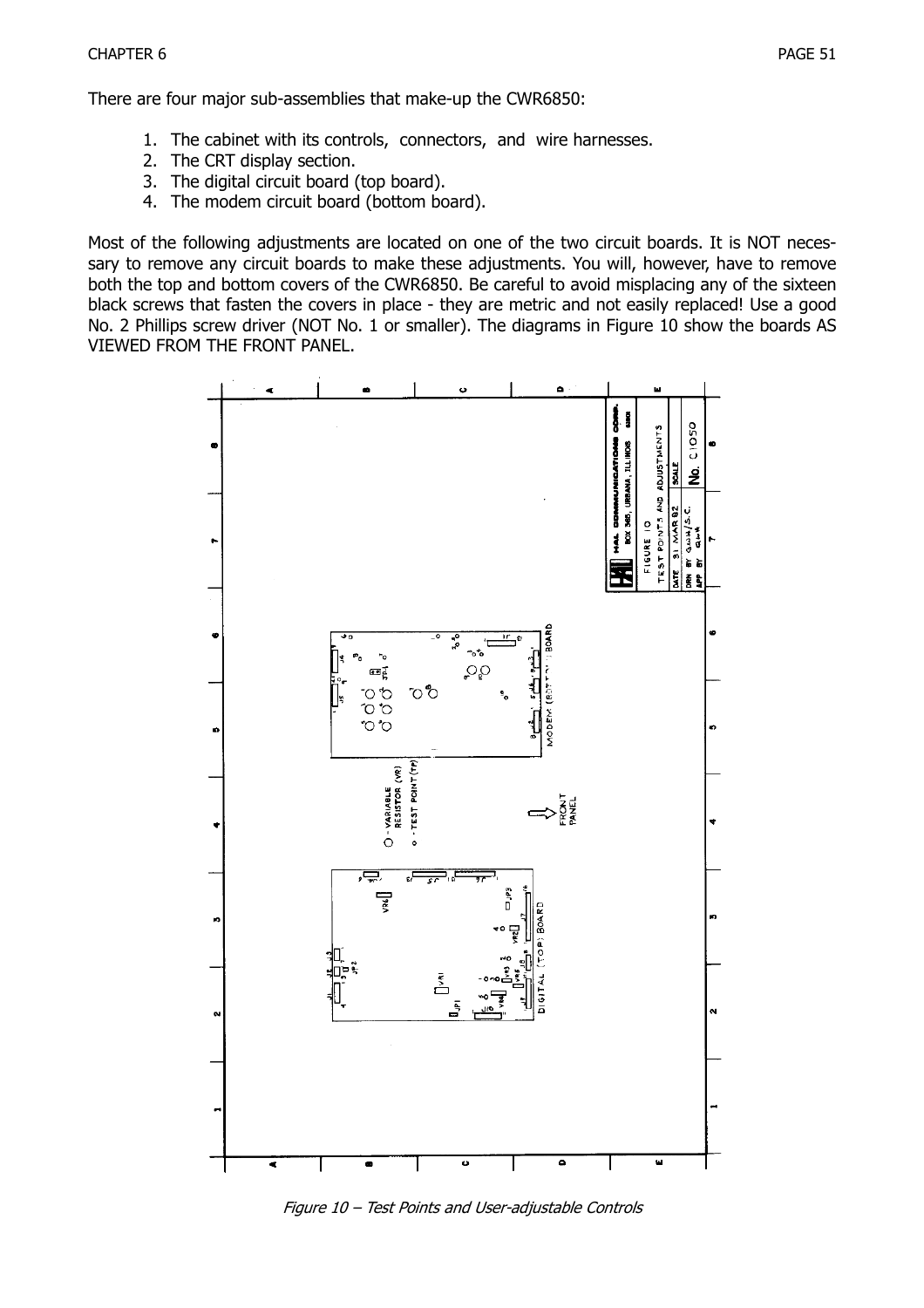#### CIRCUIT BOABD JUMPER FUNCTIONS

| <b>JUMPER</b> | JP OPEN CKT                                 | <b>JP SHORT CKT</b>                           |
|---------------|---------------------------------------------|-----------------------------------------------|
| $JP-1$        | Set Mark Tone                               | Set Space Tone                                |
| $JP-1$        | SW OUT FSK:<br>$MARK = "ON"$                | SW OUT FSK:<br>$SPACE = "ON"$                 |
| $JP-2$        | SW OUT CW:<br>+/- CW Keying<br>0.8 V offset | SW OUT CW:<br>+CW keying only<br>0.2 V offset |
|               |                                             |                                               |

- NOTES: 1. JP is used to align the transmit AFSK tones; use clip to chassis ground from pin at JP.
	- 2. Use "solder-bridge" to "short" JP-1 & JP-2.

#### ADJUSTMENTS AND MEASUREMENTS ON DIGITAL (TOP) BOARD

| <b>CONTROL/TP</b> | ACTION                                                                                                                                                  |
|-------------------|---------------------------------------------------------------------------------------------------------------------------------------------------------|
| $VR-1$            | Adjusts frequency of CW sidetone oscillator; set to 800 Hz at TP-1 AFTER ADJUST-<br>ING VR-2.                                                           |
| $VR-2$            | Adjust center frequency of CW PLL filter; ADJUST BEFORE VR-1. With no signal in-<br>put, set VR-2 for 800 Hz at TP-2.                                   |
| $VR-3$            | Adjust minimum CW transmit speed. Set SPEED slide control to minimum (0) and<br>adjust VR-3 for CW transmit speed desired. (Measured at TP-3)           |
| $VR-4$            | Adjust maximum CW transmit speed. Set SPEED slide control to maximum (10)<br>and adjust VR-4 for CW transmit speed desired. (Measured at TP-3)          |
| $VR-5$            | Adjusts center frequency of CW active filter. Feed 10-20 mV, 800 Hz signal into AF<br>input, adjust VR-5 for maximum signal at TP-5 (use oscilloscope). |
| $VR-6$            | Adjust contrast of the internal CRT display.                                                                                                            |
| $TP-6$            | Measure CW transmit speed; CW WPM = $2.667 \times$ freq.                                                                                                |

#### ADJUSTMENTS AND MEASUREMENTS ON MODEM (BOTTOM) BOARD

#### 1. SET RECEIVE RTTY FILTERS:

Set-up as follows:

- 1. SEND-AUTO-HECEIVE to SEND
- 2. RX-TAPE to TAPE
- 3. Connect AFSK OUT-TAPE to AF IN-TAPE
- 4. SHIFT slide control to "0" (center detent)
- 5. AFSK GAIN control fully clockwise
- 6. Connect oscilloscope to TP-3 or TP-4 as indicated.
- 7. Open or short JP-1 as indicated.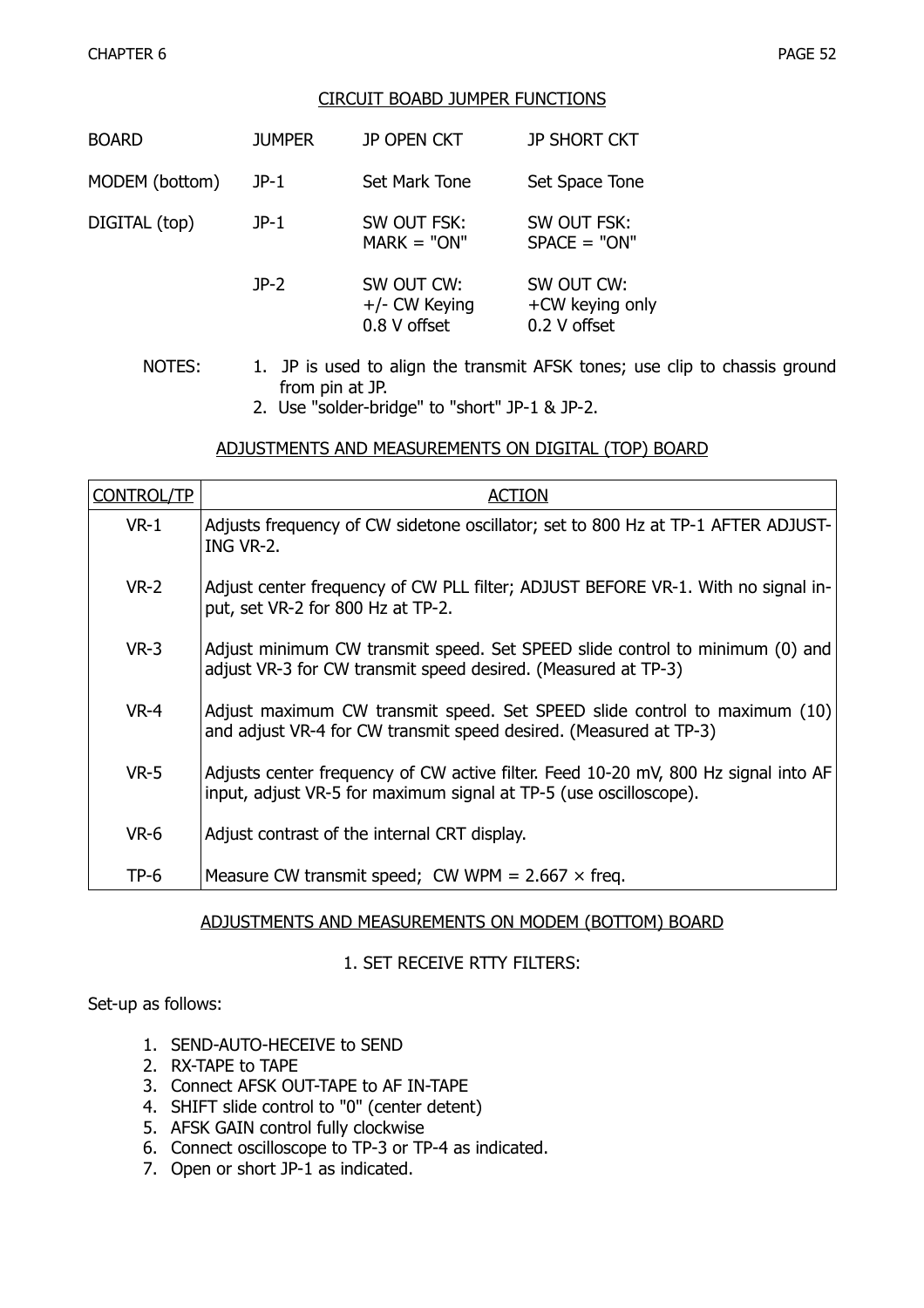| <b>TONE</b>                            | <b>SHIFT</b><br><b>SWITCH</b> | <b>TEST</b><br><b>POINT</b>          | $JP-1$                                                      | <b>ADJ FOR</b><br><b>MAXIMUM</b>      |
|----------------------------------------|-------------------------------|--------------------------------------|-------------------------------------------------------------|---------------------------------------|
| <b>HIGH</b>                            | any<br>170<br>425<br>850      | $TP-3$<br>$TP-4$<br>$TP-4$<br>$TP-4$ | <b>OPEN</b><br><b>SHORT</b><br><b>SHORT</b><br><b>SHORT</b> | $VR-7$<br>$VR-1$<br>$VR-2$<br>$VR-3$  |
| <b>LOW</b><br>any<br>170<br>425<br>850 |                               | $TP-3$<br>$TP-4$<br>$TP-4$<br>$TP-4$ | <b>OPEN</b><br><b>SHORT</b><br><b>SHORT</b><br><b>SHORT</b> | VR-8<br><b>VR-4</b><br>$VR-5$<br>VR-6 |

VR-9 and VR-10 are used to adjust the amplitude balance between the mark and space receive channels. They should NOT require re-adjustment!

#### 2. OTHER USER ADJUSTMENTS:

The only remaining user-adjustable controls are those in the CRT monitor sub-assembly. The functions of these controls are clearly marked on the circuit board and you may adjust them if required. The available controls are:

| <b>MARKING</b>    | <b>LOCATION</b> | <b>FUNCTION</b>                                   |
|-------------------|-----------------|---------------------------------------------------|
| V-LIN             |                 | Right side   Adjust vertical linearity            |
| V-HEIGHT          |                 | Right side   Adjust vertical height               |
| V-HOLD            |                 | Right side   Adjust vertical oscillator frequency |
| VIDEO CENTER      |                 | Right side   Adjusts horizontal centering         |
| <b>SUB-BRIGHT</b> |                 | Right side   Adjust brightness of CRT             |
| <b>FOCUS</b>      |                 | Right side   Adjust focus of display              |

These are the ONLY user-adjustable controls in the CWR6850. Please do attempt re-adjustment of any other controls or use of any jumpers not mentioned in the above discussion. If your CWR6850 still exhibits problems or cannot be adjusted as explained, please contact your dealer or the factory for more information.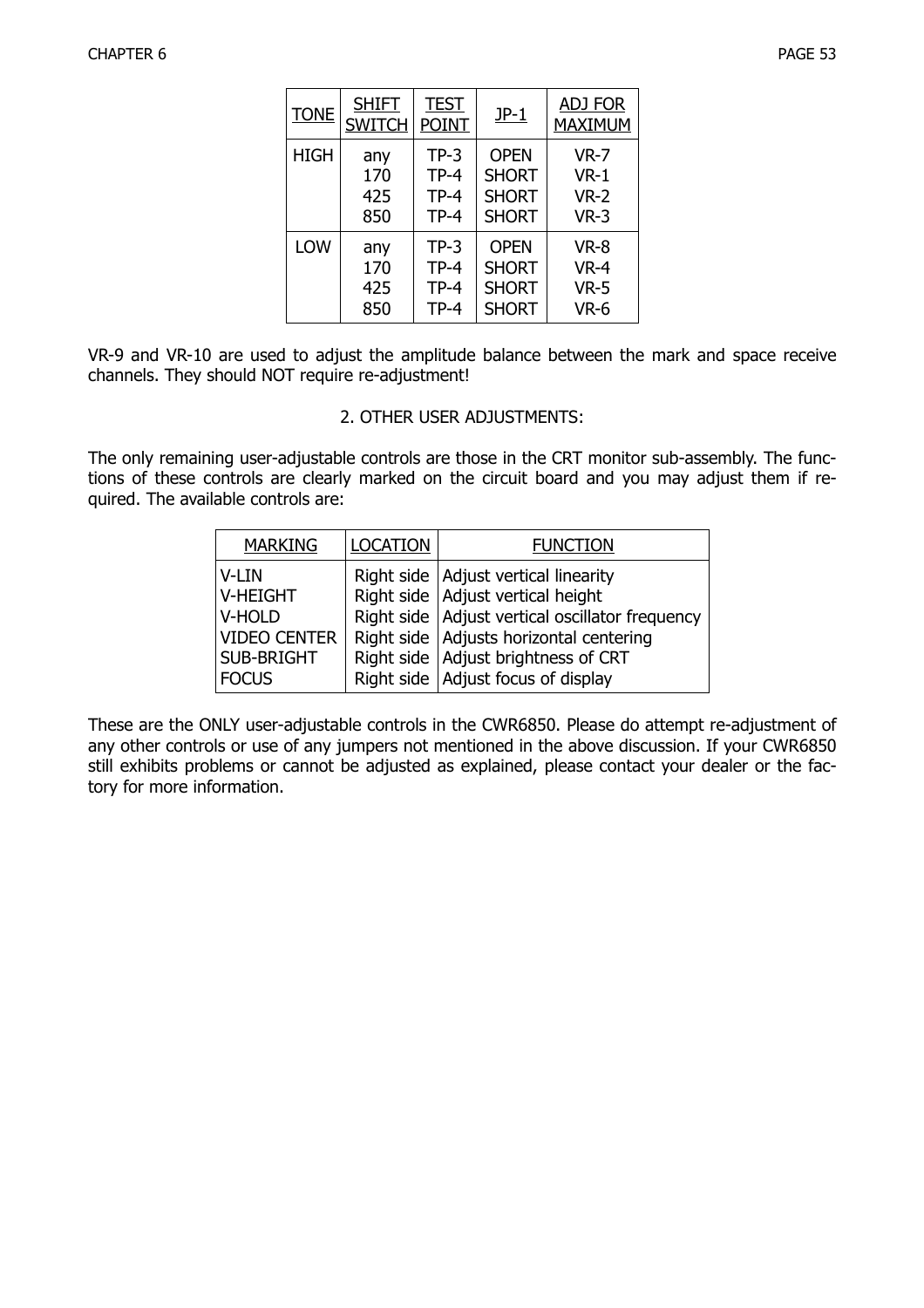#### **CHAPTER 7 SPECIFICATIONS**

#### INPUT/OUTPUT:

| <b>AUDIO</b><br><b>INPUT:</b>                | 30 mV to 2 V rms, 8 ohm audio<br>800 Hz for Morse receive; 1000-3000 Hz for RTTY                                                                                                                                                                           |
|----------------------------------------------|------------------------------------------------------------------------------------------------------------------------------------------------------------------------------------------------------------------------------------------------------------|
| <b>AUDIO</b><br><b>OUTPUT:</b>               | XMIT OUT<br>$= 25$ mV nom, 500 ohms (adj.)<br>$= 25$ mV nom, 500 ohms (adj.)<br>TAPE OUT<br>EXT.SP<br>$=$ adj. to 2 Watts, 8 ohms                                                                                                                          |
| TTL I/O:<br>(FSK TTL)                        | Standard TTL data interface levels;<br>Mark = $+2.7 V$<br>Space = $+0.6$ V (= CH key down)                                                                                                                                                                 |
|                                              | MORSE KEY: Transistor switches to key + or - circuits<br>(SW.OUT-CW) Voltage = $+$ or $-100$ VDC maximum<br>Current = 100 mA $(+V)$ ; 10 mA $(-V)$ maximum                                                                                                 |
| <b>SCOPE</b><br><b>OUTPUTS:</b><br>(OSCILLO) | Separate mark and space connections for crossed ellipse indication<br>on X-Y scope display.<br>Voltage = 1.0 $V_{PP}$ typical, 200 kΩ                                                                                                                      |
| <b>ASCII</b><br><b>PRINTER:</b>              | Parallel, Centronics - compatible printer output.<br>Received and transmitted text may be printed on the ASCII printer,<br>regardless of code.                                                                                                             |
| (SW.OUT-<br>REMOTE)                          | KOS SWITCH: NPN transistor switch to ground to control TX/RX function<br>of station. ("SW.OUT - REMOTE")<br>Voltage = $50 + VDC$ maximum<br>Current = $200$ mA maximum<br>Isolation relay or circuit required to switch negative voltage control lines.    |
| FSK OUT:                                     | NPN transistor switch to ground to switch direct<br>(SW.OUT-FSK) FSK keying circuit ("SW.OUT - FSK")<br>Voltage = $100 + VDC$ maximum<br>Current = $100$ mA maximum<br>Standard: "ON" = space; "OFF" = mark; may be reversed with internal<br>jumper JP-1. |
| <b>KEYBOARD:</b>                             | Connection to accessory keyboard.                                                                                                                                                                                                                          |
| VIDEO OUT:                                   | RS170 standard composite video output; 1.0 V <sub>PP</sub> , 72 ohms.                                                                                                                                                                                      |
| DATA CODES AND RATES:                        |                                                                                                                                                                                                                                                            |
| <b>BAUDOT</b><br>CODE:                       | U.S. Standard 5-level International Telegraphic Alphabet No. 2 Baudot Code<br>with 1 unit start and 1.5 unit stop bit (CCITT No. 2).                                                                                                                       |

| ASCII | American National Standard Code for Information Interchange (ASCII) as     |
|-------|----------------------------------------------------------------------------|
| CODE: | defined by ANSI Standard X3.4-1968. 8 unit code with 1 unit start pulse; 2 |
|       | unit atop pulse (ISO/CCITT No. 5).                                         |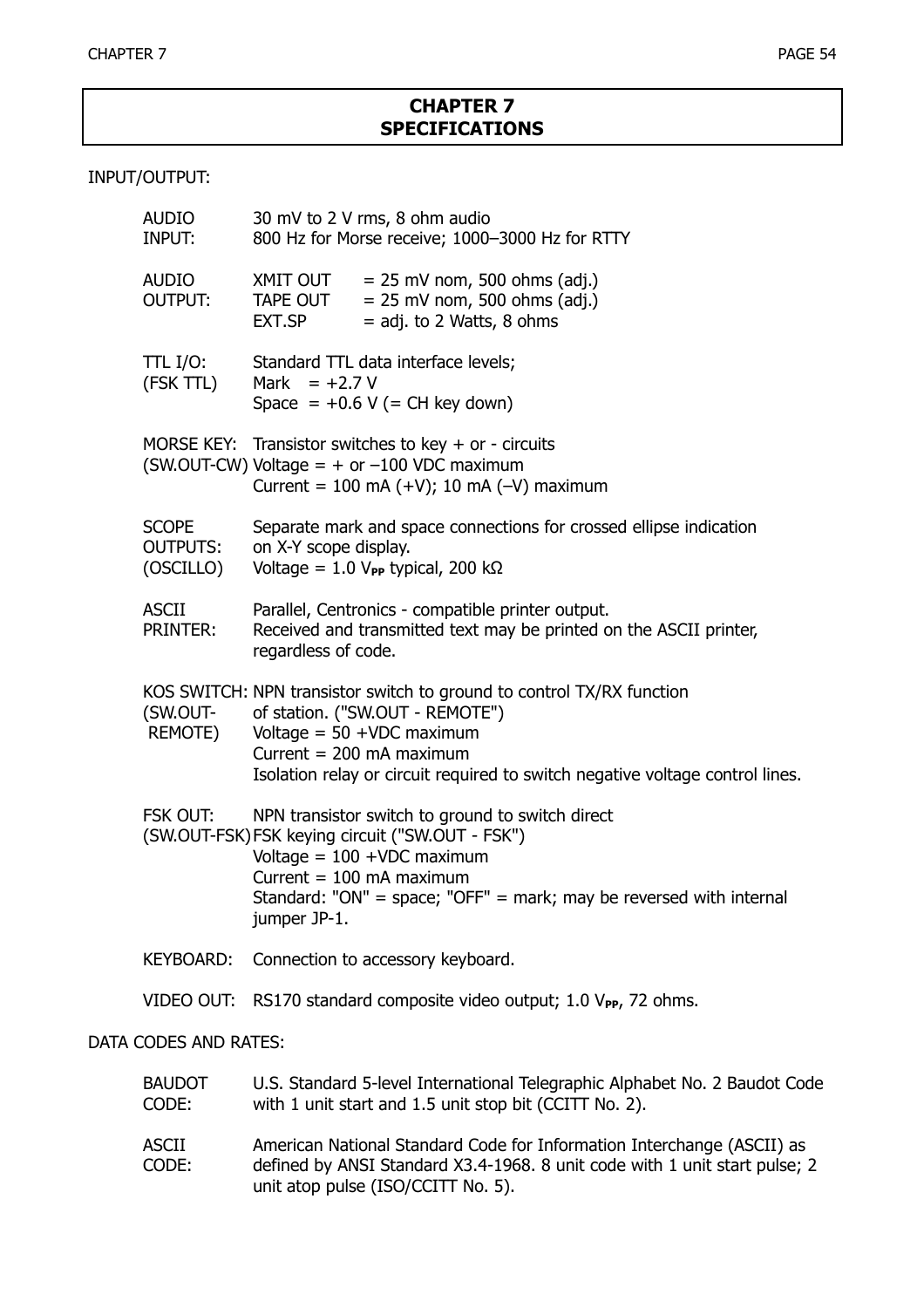- RTTY DATA Baudot or ASCII codes may be transmitted and received at RATES: 15.15, 50, 56.88, 74.2, 110, and 300 baud.
- MORSE Continental Morse Code including all letters, numbers, period, comma, colon, CODE: dash, apostrophe, parentheses, quote, question mark, and AA, AR, AS, BT, BT, KN, SK, and error prosigns. Receive speed automatically tracks from 1 to 100 wpm speeds: transmit speed may be set for 4 to 33 wpm.

#### MODEMS:

MORSE: AF Active filter or Phase-lock loop filter; 800 Hz nominal center frequency.

| RTTY | Mark $= 2125$ Hz |                                                 |
|------|------------------|-------------------------------------------------|
|      |                  | HIGH TONES: Space $= 2295$ Hz (170 Shift)       |
|      |                  | $= 2550$ Hz (425 Shift)                         |
|      |                  | $= 2975$ Hz (850 Shift)                         |
|      |                  | CW ID a Space tone (all shifts)                 |
| ∨דדם |                  | $M \sim L$ $-$ 1075 LI <sub>7</sub> (170 Chift) |

| RTTY | Mark = $1275$ Hz (170 Shift)             |
|------|------------------------------------------|
|      | LOW TONES: Space $=$ 1445 Hz (170 Shift) |
|      | $= 1700$ Hz (425 Shift)                  |
|      | $= 2125$ Hz (850 Shift)                  |
|      | $CW$ ID = Spaoe tone (all shifts)        |

Transmit audio tone frequencies are automatically set to correspond to selected modem and shift; NORM/REV switch changes polarity of RX tones only.

#### DISPLAY:

- SCREEN: 5 inch diagonal measure  $(3.25" \times 4.26")$  green CRT; 20 lines of 32 characters per line; four pages may be selected for viewing.
- PAGE 56 lines of 32 characters per line (4 pages); 25 lines of receive text, 15 lines MEMORY: of pretype transmit text; 12 lines of memory channel storage.
- CHARACTERS: Full upper and lower case letters, all numbers and punctuation of the ASCII character set, special graphic symbols for ASCII control codes; 5×7 dot matrix; green characters on a dark background.
- SCROLL: Received text is displayed on bottom line of receive area of screen; new text scrolls upward.
- TX/RX CONTROL: Automatic Keyboard Operated Switch (KOS) or manual keyboard or manual front panel switch control of station transmit-receive circuitry (+ voltage).

#### INDICATORS:

- LED: Four LED indicators show MARK, SPACE, Morse center tuning (CW), and Power indicator.
- SCREEN: One line of screen shows which CTRL- functions are presently in use; contents of all HERE IS messages are displayed on page 3. (See APPENDIX B)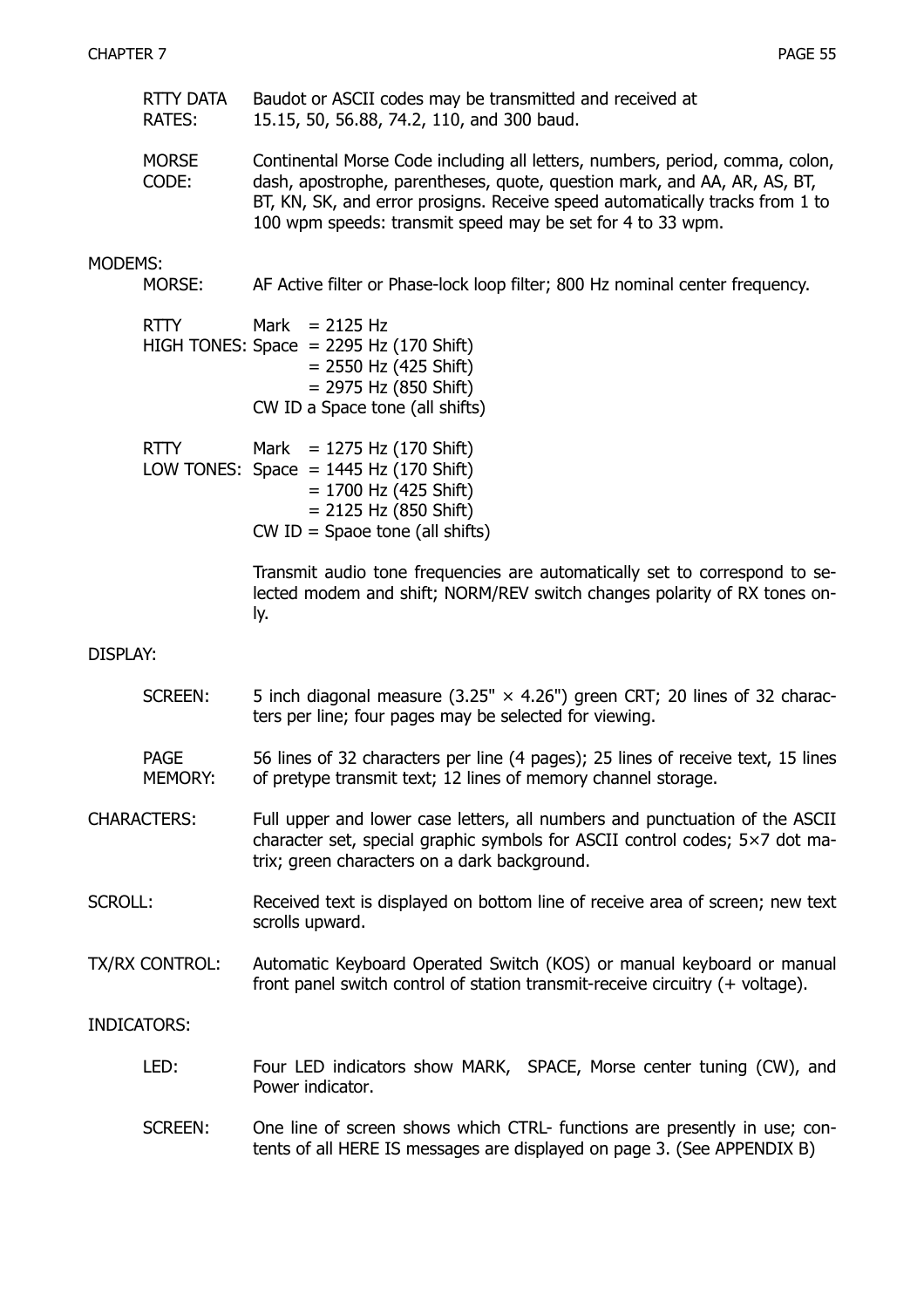- SCOPE: Rear panel connections to vertical and horizontal amplifier inputs of an X-Y oscilloscope for conventional crossed-loop indication (Oscilloscope NOT included with CWR6850).
- KEYBOARD: 55 keys plus space bar, ASCII keyboard arrangement. RUB OUT allows backup error correction.

MESSAGE STORAGE: Six, 64-character user-programmable HERE IS texts. CW ID may be included (HERE IS) within HERE IS 0 text.

#### FRONT PANEL CONTROLS:

| <b>SLIDE</b><br><b>CONTROLS:</b>          | <b>INPUT:</b><br><b>VOLUME:</b><br>SPEED:<br>FINE: | tones.<br>optimum.                                                                                                             | Volume control for received signals.<br>Volume control to monitor CW sidetone and RTTY transmit<br>CW transmit speed adjustment.<br>Fine tuning of RTTY space filter center frequency; detent for                                                                        |  |
|-------------------------------------------|----------------------------------------------------|--------------------------------------------------------------------------------------------------------------------------------|--------------------------------------------------------------------------------------------------------------------------------------------------------------------------------------------------------------------------------------------------------------------------|--|
| <b>LEVER</b><br><b>SWITCHES:</b>          | <b>POWER</b><br>SEND-<br>AUTO-<br><b>RECEIVE</b>   |                                                                                                                                | CWR6850 DC power switch.<br>SEND: The transceiver and CWR6850 are set to transmit con-<br>tinuously<br>AUTO: The transceiver and CWR6850 TX/RX condition may be<br>set by keyboard commands.<br>RECEIVE: The transceiver and CWR6850 are set to receive<br>continuously. |  |
| PUSH-<br><b>BUTTON</b><br><b>SWITCHES</b> | <b>RESET ON</b>                                    |                                                                                                                                | Erase receive screen, return cursor to initial receive position,<br>display 1st display page. Clear printer output register and<br>erase memory transmission buffer.                                                                                                     |  |
|                                           | <b>FILTER ON</b>                                   | receive response.                                                                                                              | Turns on CW PLL tracking filter; gives narrow bandwidth CW                                                                                                                                                                                                               |  |
|                                           | SPACE-<br><b>NARROW</b>                            | 25%.                                                                                                                           | Reduces CW reception interpretation time of word spacing by                                                                                                                                                                                                              |  |
|                                           | CWID A-<br><b>CWID B</b>                           | CWID A:                                                                                                                        | Transmit CW ID on SW-OUT CW, FSK, and 800<br>Hz tone.                                                                                                                                                                                                                    |  |
|                                           |                                                    | CWID B:                                                                                                                        | Transmit CW ID using AFSK, mark-space RTTY<br>tones.                                                                                                                                                                                                                     |  |
|                                           | <b>DISPLAY</b>                                     | PAGE:<br>MODE A:                                                                                                               | Cycle display pages on screen.<br>Page cycles between pages 0 and 1; used for<br>receive only.                                                                                                                                                                           |  |
|                                           |                                                    | MODE B:                                                                                                                        | Page cycles through all four pages; used for<br>TX/RX.                                                                                                                                                                                                                   |  |
|                                           | CW - RTTY                                          | ASCII) codes.                                                                                                                  | Selects between CW (Morse code) and RTTY (Baudot or                                                                                                                                                                                                                      |  |
|                                           | ASCII-<br><b>BAUDOT</b>                            | Selects between the ASCII (8 unit) and BAUDOT (5 unit) RTTY<br>codes.                                                          |                                                                                                                                                                                                                                                                          |  |
|                                           | LTR ON                                             | Restores Baudot receive to LTRS case.                                                                                          |                                                                                                                                                                                                                                                                          |  |
|                                           | FIG ON                                             | Restores Baudot receive to FIGS case.                                                                                          |                                                                                                                                                                                                                                                                          |  |
|                                           | LOCK/<br>UOS ON                                    | In Baudot gives return to LTRS case after reception of a space<br>character. In ASCII locks receive and transmit characters to |                                                                                                                                                                                                                                                                          |  |
|                                           | NOR - REV                                          | upper case only.<br>Reverses the sense of received signals - does not change<br>sense of transmitted tones.                    |                                                                                                                                                                                                                                                                          |  |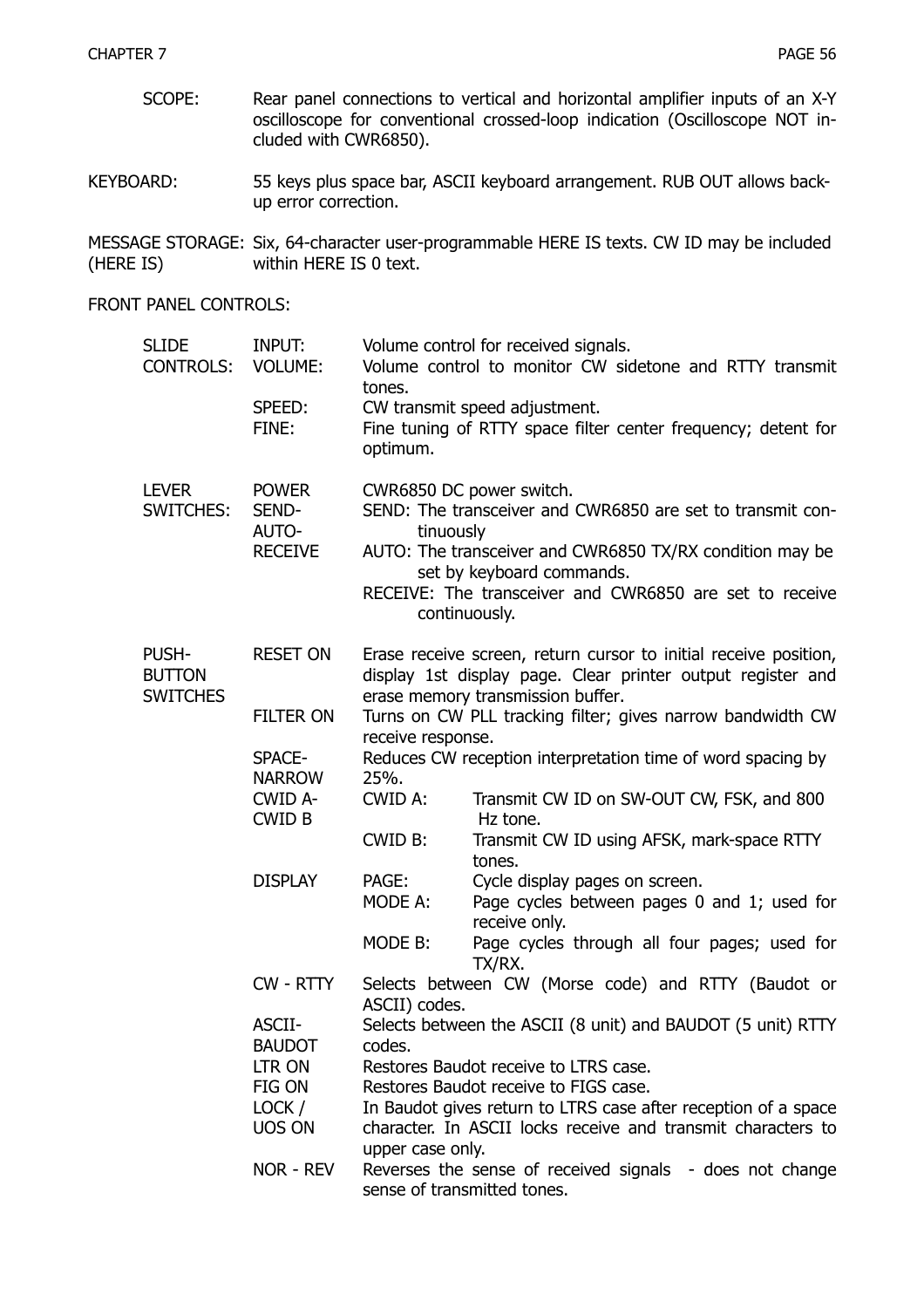- BAUD Six interlocked switches set data rate for RTTY transmit and receive to 45.45, 50.0, 56.9, 74.2, 110, 300 baud.
- SHIFT Three interlocked switches set RTTY transmit and receive shift to 170, 425 or 850 Hz.
- TONE HIGH: Select RTTY "HIGH" tones for transmit and receive;  $mark = 2125 Hz$ .
	- LOW: Select RTTY "LOW" tones for transmit and receive; mark = 1275 Hz.
- RX -TAPE RX: Audio signal connected to AF IN RX jack is interpreted by the CW and RTTY demodulators.
	- TAPE: Audio signal connected to AF IN TAPE jack is inter preted by the CW and RTTY demodulators. Local "echo" of transmitted data is suppressed, giving full duplex operation.

REAR PANEL KEY BOARD, PRINTER, VIDEO OUT, EXT SP, PHONE, TELEGRAPH KEY, CONNECTIONS: FSK TTL IN, FSK TTL OUT, AF OUT, SW OUT REMOTE, SW OUT FSK, SW OUT CW, OSCILLO SPACE, OSCILLO MARK, AFSK OUT TX, AFSK OUT TAPE, AF IN TAPE, AF IN RX, FUSE, DC 13.8 V.

- REAR PANEL FSK DEMOD: INT: Internal FSK demodulator used for reception of RTTY. CONTROLS: EXT: Internal FSK demodulator disconnected and received data interpreted from the FSK TTL IN connector.
	- AFSK GAIN: Controls output level to both AFSK OUT TX and TAPE connectors.
	- BRIGHT: Controls contrast of internal screen.

#### MECHANICAL SPECIFICATIONS:

| CWB6850: | 12.7" W $\times$ 5.0" H $\times$ 12.5" D (13.25 $\times$ 5.1 $\times$ 11 clearance)                                         |
|----------|-----------------------------------------------------------------------------------------------------------------------------|
|          | 32.26 cm $\times$ 12.7 cm $\times$ 31.75 cm (33.66 $\times$ 12.95 $\times$ 35.56 cm)                                        |
|          | Color: Dark gray top and bottom; black front panel; red, blue, gray, white<br>and black switch buttons. Green CRT phosphor. |
|          |                                                                                                                             |

- KEYBOARD: 13.8" W × 2.3" H × 7.1" D 35.05 cm × 5.84 cm × 18.03 cm Color: Light gray top; dark gray bottom; blue and gray keytops.
- WEIGHTS: 16.5 lbs net, 20 lbs shipping (including keyboard) 7.5 kg net, 9.1 kg shipping (including keyboard)
- POWER 12 to 14.5 VDC (13.8 VDC nominal), 1.65 Amps. 22 Watts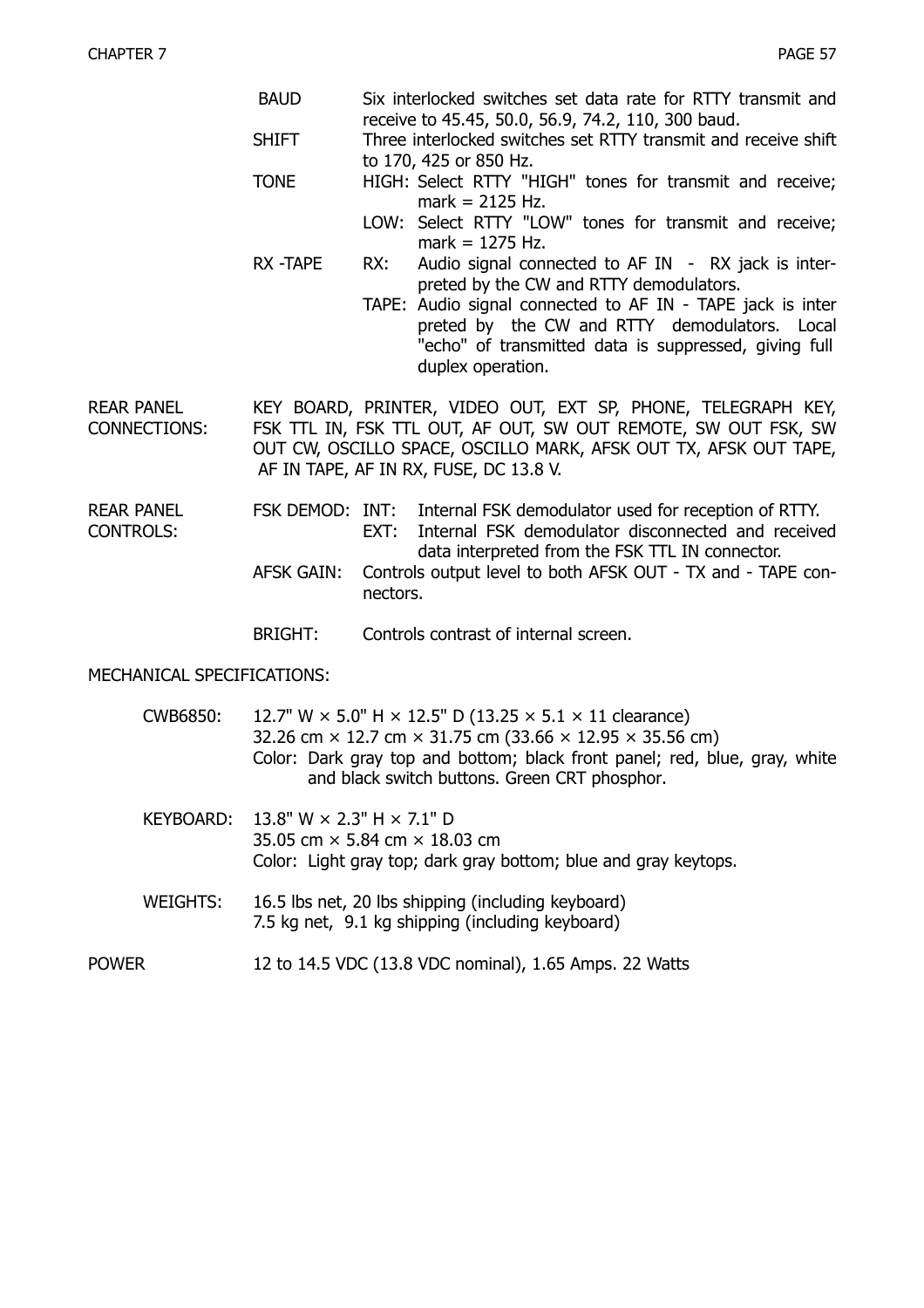#### **APPENDIX A CWR6850 KEYBOARD CONTROL COMMAND LIST**

| <b>CONTROL</b><br><b>KEY</b>                                                         | <b>STATUS</b><br><b>INDICATOR</b> | <b>FUNCTION</b>                                                                                                                                                                                                                                                                                                       |
|--------------------------------------------------------------------------------------|-----------------------------------|-----------------------------------------------------------------------------------------------------------------------------------------------------------------------------------------------------------------------------------------------------------------------------------------------------------------------|
| <b>CTRL-A</b>                                                                        | A                                 | ON - OFF control of automatic transmit-receive operation; SEND-<br>AUTO-RECEIVE switch must be in AUTO position.                                                                                                                                                                                                      |
| <b>CTRL-C</b>                                                                        | C                                 | ON - OFF control of reception and transfer to the printer of ASCII<br>control codes.                                                                                                                                                                                                                                  |
| <b>CTRL-D</b>                                                                        | D                                 | Extends CW transmit dash length by 25 %, reducing the effective<br>CW "weight".                                                                                                                                                                                                                                       |
| <b>CTRL-E</b>                                                                        | E                                 | ON - OFF control of echo-back from transmit to receive buffer areas.                                                                                                                                                                                                                                                  |
| <b>CTRL-G</b>                                                                        |                                   | Inserts signal bell code in transmit buffer; effective only in ASCII and<br>Baudot.                                                                                                                                                                                                                                   |
| <b>CTRL-I</b>                                                                        |                                   | Changes transmit mode from RTTY to CW for all text to be transmit-<br>ted. Shows reverse video star $(*)$ in receive buffer.                                                                                                                                                                                          |
| <b>CTRL-L:</b><br><b>RETURN L</b>                                                    |                                   | Load start command to load contents of all six HERE IS memories<br>from tape; control passes to tape and CWR6850 will not respond to<br>further keyboard commands until after an ASCII STX character is re-<br>ceived from tape.                                                                                      |
| <b>CTRL-N</b>                                                                        |                                   | In Baudot, inserts FIG character in transmit buffer; in ASCII, inserts<br>SI. No effect in CW.                                                                                                                                                                                                                        |
| <b>CTRL-P</b>                                                                        | ${\sf P}$                         | ON - OFF control of the printer.                                                                                                                                                                                                                                                                                      |
| CTRL-Q:0<br>CTRL-Q:1<br>CTRL-Q:2<br>CTRL-Q:3<br>CTRL-Q:other                         | Q<br>Q<br>Q<br>Q                  | Set display to page 0<br>Set display to page 1<br>Set display to page 2<br>Set display to page 3<br>Set display to original display page.                                                                                                                                                                             |
| CTRL-R:0<br>CTRL-R:1<br>CTRL-R:2<br>CTRL-R:3<br>CTRL-R:4<br>CTRL-R:5<br>CTRL-R:other | R.<br>R<br>R<br>R.<br>R.<br>R.    | Read contents of HERE IS 0 for transmission<br>Read contents of HERE IS 0 for transmission<br>Read contents of HERE IS 0 for transmission<br>Read contents of HERE IS 0 for transmission<br>Read contents of HERE IS 0 for transmission<br>Read contents of HERE IS 0 for transmission<br><b>RESET CTRL-R command</b> |
| <b>CTRL-S:</b><br><b>RETURN</b>                                                      | S                                 | Transmit contents all 6 HERE IS messages to tape recorder for stor-<br>age.                                                                                                                                                                                                                                           |
| <b>CTRL-U</b>                                                                        | U                                 | RTTY transmit speed is slowed to 25-baud equivalent speed by in-<br>creasing the length of the stop pulse. The baud rate of the character<br>itself is not changed from that set by the BAUD switch.                                                                                                                  |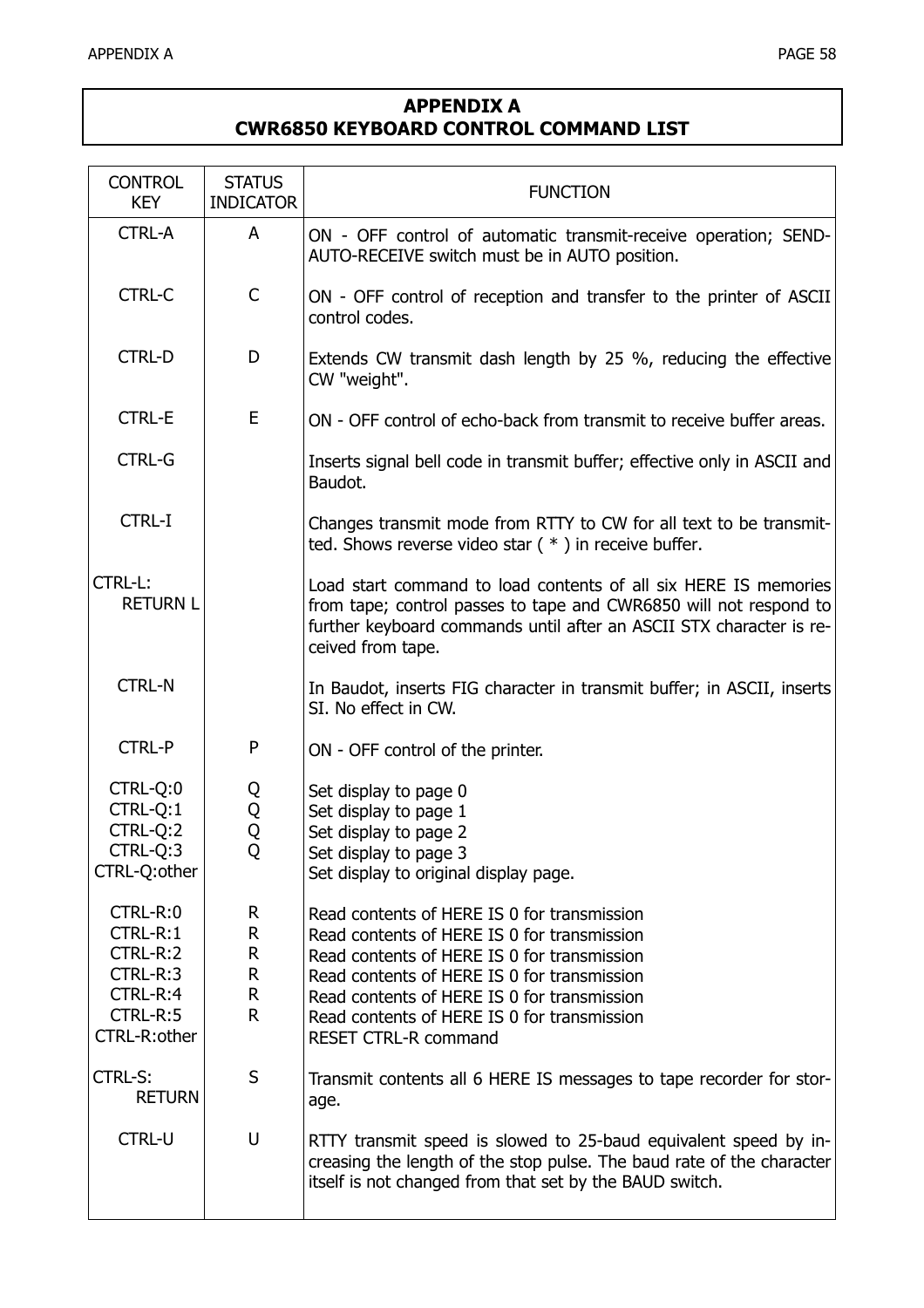| <b>CONTROL</b><br><b>KEY</b> | <b>STATUS</b><br><b>INDICATOR</b> | <b>FUNCTION</b>                                                                                                                                                         |
|------------------------------|-----------------------------------|-------------------------------------------------------------------------------------------------------------------------------------------------------------------------|
| CTRL-W:0                     | W                                 | Program HERE IS #0; end with RUB OUT key.                                                                                                                               |
| CTRL-W:1                     | W                                 | Program HERE IS #1; end with RUB OUT key.                                                                                                                               |
| CTRL-W:2                     | W                                 | Program HERE IS #2; end with RUB OUT key.                                                                                                                               |
| CTRL-W:3                     | W                                 | Program HERE IS #3; end with RUB OUT key.                                                                                                                               |
| CTRL-W:4                     | W                                 | Program HERE IS #4; end with RUB OUT key.                                                                                                                               |
| CTRL-W:5                     | W                                 | Program HERE IS #5; end with RUB OUT key.                                                                                                                               |
| CTRL-W:other                 |                                   | Cancel ^W command.                                                                                                                                                      |
| <b>CTRL-X</b>                | X                                 | Turn on transmitter and transmit data; works when SEND-AUTO-<br>RECEIVE switch is in AUTO; transmitter stays on until second CTRL-X<br>is used to turn transmitter off. |
| <b>CTRL-Y</b>                | Y                                 | ON - OFF control of word mode transmission.                                                                                                                             |
| CTRL-Z:BS                    | Z                                 | Deletes final line in transmit buffer area; repeated BS operation dele-<br>tes preceding line without further need of CTRL-Z.                                           |
| CTRL-Z:Shift-                | Z                                 | Deletes all text in transmit buffer.                                                                                                                                    |
| CTRL-Z:<br>SHIFT-*           | Z                                 | ON - OFF control of insertion of CW text in stream of otherwise RTTY<br>in transmit buffer                                                                              |
| $CTRL-2$                     | $\wedge$                          | Turns on sync-idle; stops sending transmit text until turned off with<br>2nd CTRL-^.                                                                                    |
| CTRL-@                       |                                   | Inserts NUL code in transmit buffer in ASCII; BLANK code in BAU-<br>DOT. No effect in CW.                                                                               |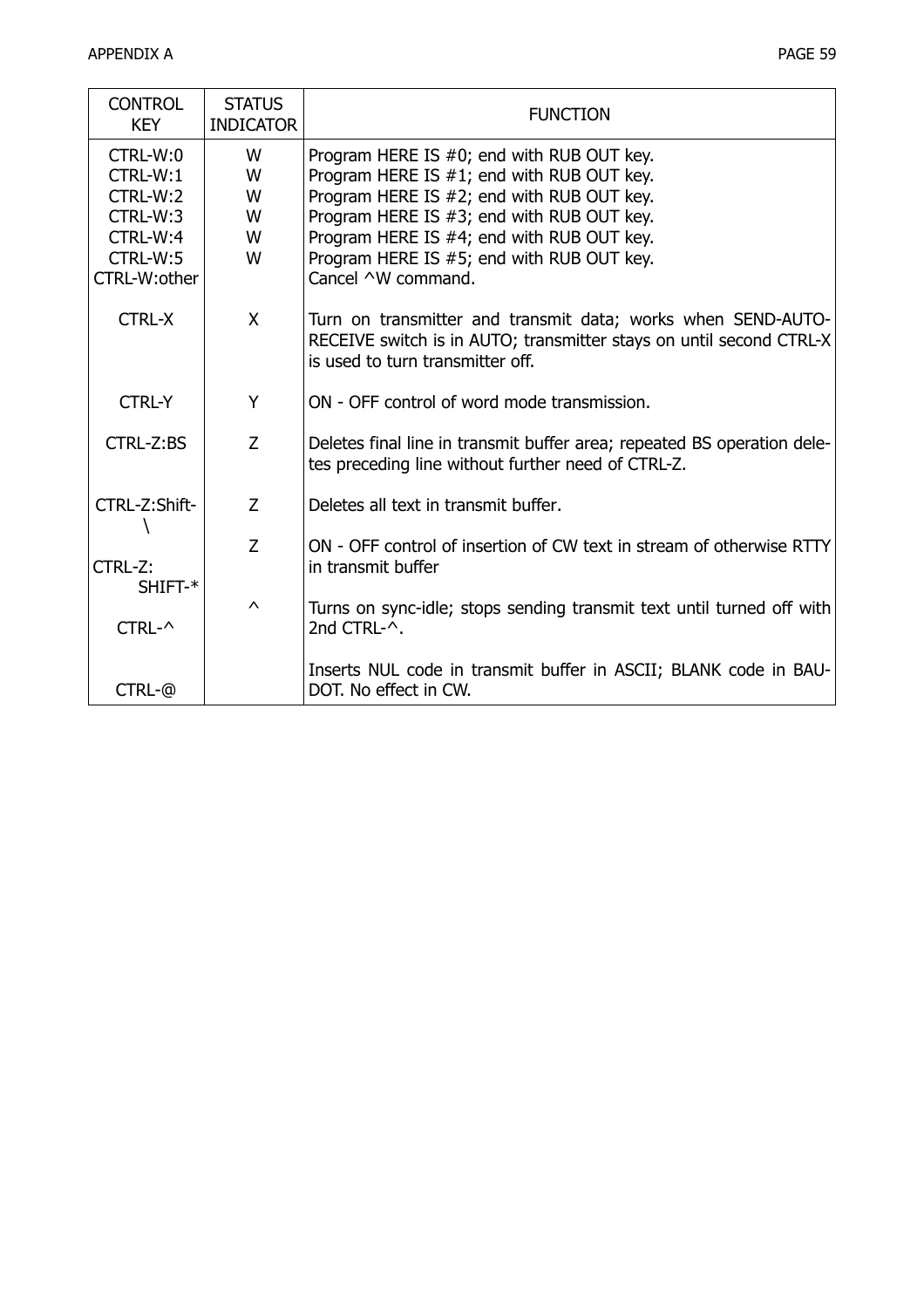#### **APPENDIX B CWR6850 DISPLAY FORMAT**

#### TOTAL DISPLAY CAPABILITY:

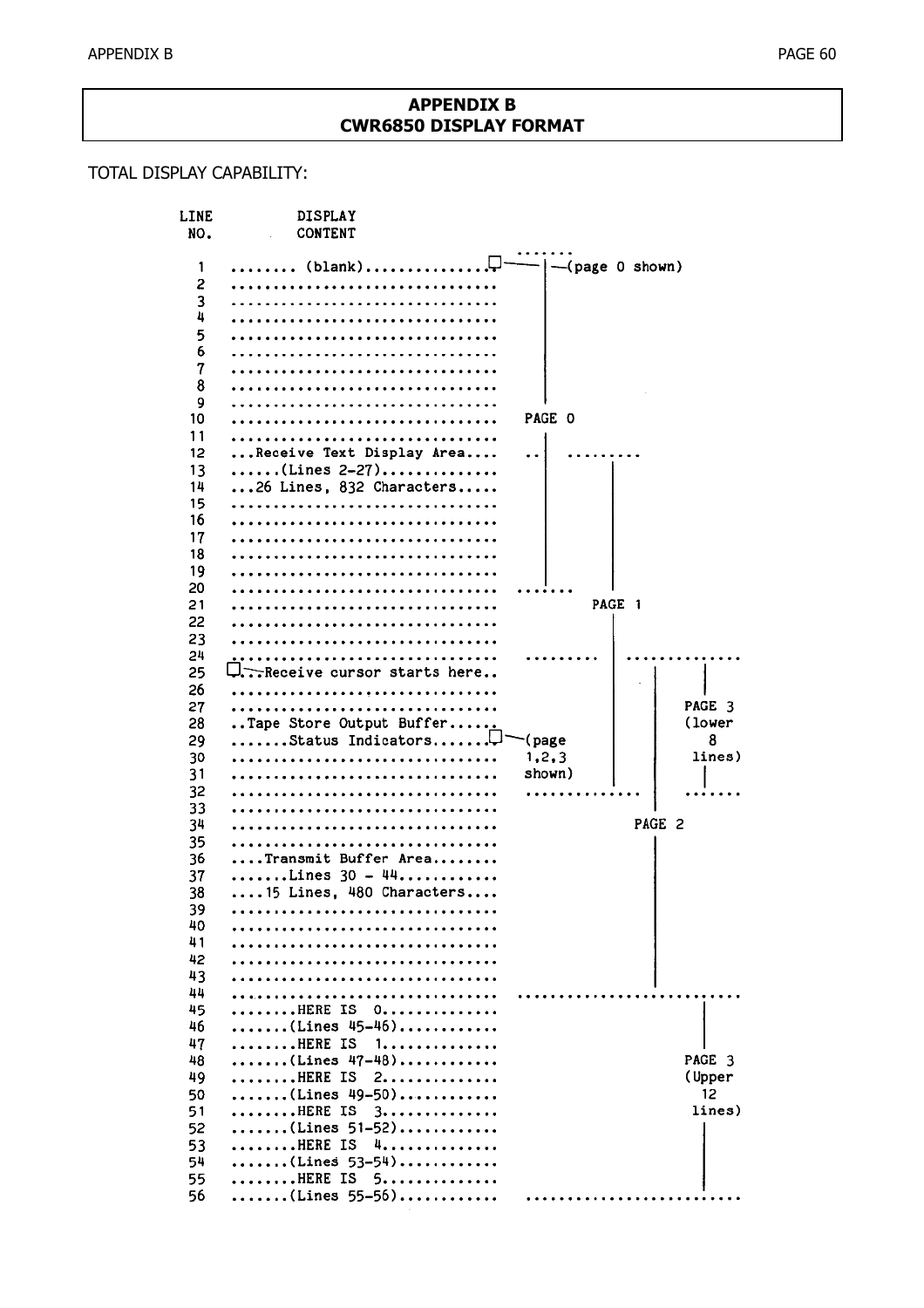#### PAGE 0 and PAGE 1 DISPLAY FORMAT:

|                                                                                           | PAGE 0                                                                   |                          |
|-------------------------------------------------------------------------------------------|--------------------------------------------------------------------------|--------------------------|
| <b>LINE</b><br>NO                                                                         | <b>DISPLAY</b><br><b>CONTENT</b>                                         |                          |
| 1<br>2<br>3<br>4<br>5<br>6<br>7<br>8<br>9<br>10<br>11<br>12<br>13<br>14<br>15<br>16<br>17 | Top Portion of Receive<br>Display<br>$\ldots$ (19 lines, 608 characters) | Repeated<br>on<br>Page 1 |
| 18<br>19<br>20                                                                            |                                                                          |                          |

| ۔ پ<br>м<br>. . |  |
|-----------------|--|
|-----------------|--|

| LINE<br>NO | <b>DISPLAY</b><br><b>CONTENTS</b>     |          |
|------------|---------------------------------------|----------|
|            |                                       |          |
| 13         |                                       |          |
| 14         |                                       |          |
| 15         |                                       | Repeated |
| 16         |                                       | from     |
| 17         |                                       | Page 0   |
| 18         |                                       |          |
| 19         |                                       |          |
| 20         | Bottom Portion of Receive             |          |
| 21         | Display                               |          |
| 22         | $\ldots$ 15 Lines, 480 Characters     |          |
| 23         | (Lines $13-27)$                       |          |
| 24         |                                       |          |
| 25         |                                       |          |
| 26         |                                       |          |
| 27         |                                       |          |
| 28         | Tape Store Output Buffer              |          |
| 29         | Status Indicators $\Box$ — (Page No.) |          |
| 30         | Top of Transmit Buffer                |          |
| 31         | $\ldots$ 3 Lines, 96 Characters       |          |
| 32         | (Lines 30-32)                         |          |
|            |                                       |          |

Note: ONLY Page 0 and Page 1 are available in "MODE A"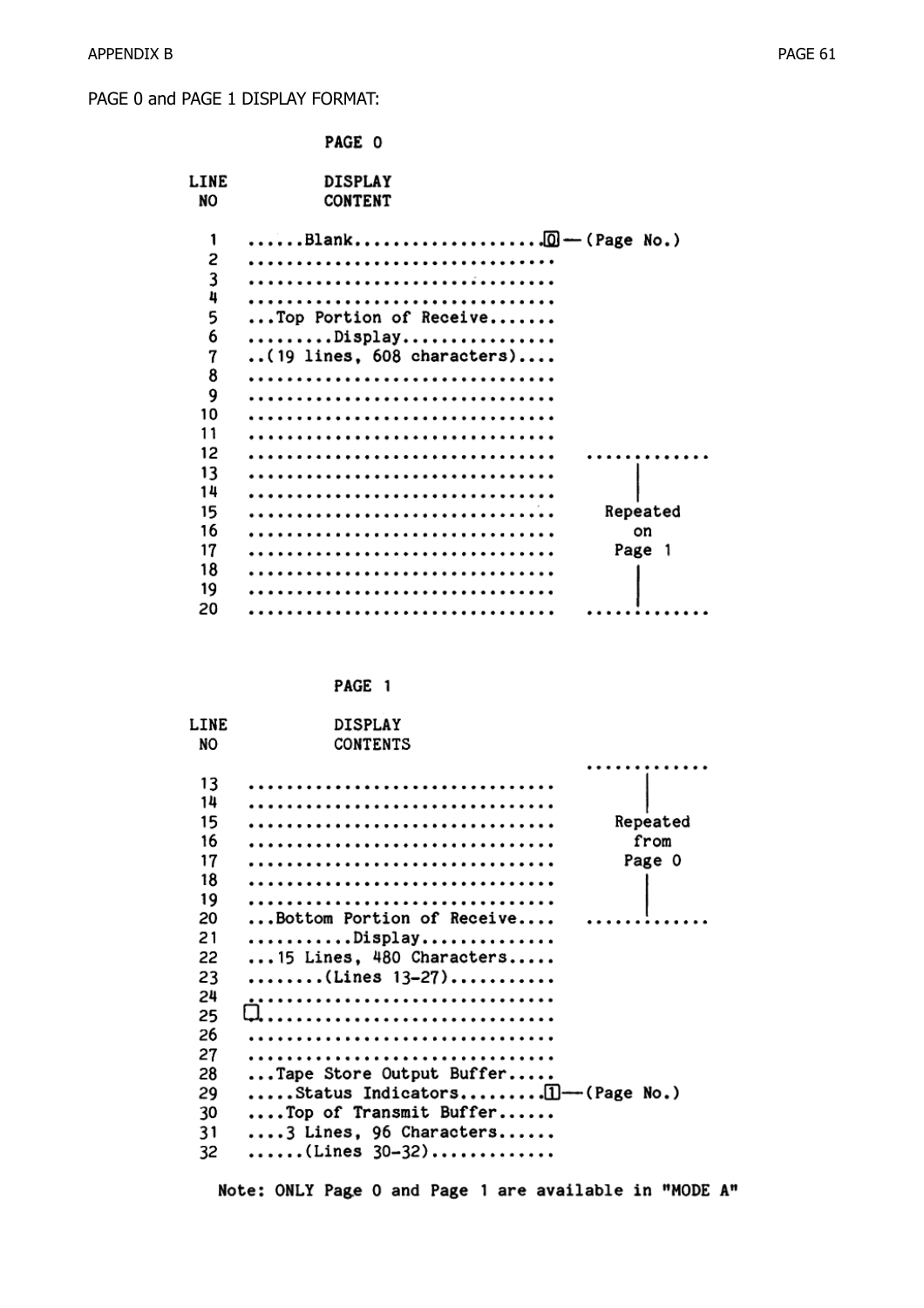#### PAGE 2 and PAGE 3 DISPLAY FORMAT:

| <b>DISPLAY</b><br>LINE<br>CONTENTS<br>NO<br>U. Bottom of Receive Buffer<br>25<br>26<br>$\ldots$ , 3 Lines, 96 Characters<br>(Lines 25-27)<br>27<br>Tape Store Output Buffer<br>28<br>Status Indicators $\boxed{2}$ -(Page No.)<br>29<br>30<br>31<br>32<br>33<br>34<br>35<br>36<br>All of Transmit Buffer<br>$\ldots$ 15 Lines, 480 Characters<br>37<br>$\ldots \ldots \ldots$ (Lines 30-44)<br>38<br>39<br>40<br>41<br>42 |    | PAGE 2 |  |
|---------------------------------------------------------------------------------------------------------------------------------------------------------------------------------------------------------------------------------------------------------------------------------------------------------------------------------------------------------------------------------------------------------------------------|----|--------|--|
|                                                                                                                                                                                                                                                                                                                                                                                                                           |    |        |  |
| 44                                                                                                                                                                                                                                                                                                                                                                                                                        | 43 |        |  |

PAGE 3

| LINE | <b>DISPLAY</b>                                                 |
|------|----------------------------------------------------------------|
| NO   | <b>CONTENTS</b>                                                |
|      |                                                                |
| 45   | HERE IS 0                                                      |
| 46   | $\ldots \ldots \ldots$ (Lines 46,46)                           |
| 47   | HERE IS 1                                                      |
| 48   | (Lines 47,48)                                                  |
| 49   | HERE IS 2                                                      |
| 50   | (Lines 49,50)                                                  |
| 51   | $\ldots \ldots \ldots$ HERE IS $3 \ldots \ldots \ldots \ldots$ |
| 52   | (Lines 51,52)                                                  |
| 53   | HERE IS 4                                                      |
| 54   | (Lines $53,54$ )                                               |
| 55   | HERE IS 5                                                      |
| 56   | (Lines 55,56)                                                  |
| 25   | Bottom of Receive Buffer لبا                                   |
| 26   | $\ldots$ . 3 Lines, 96 Characters                              |
| 27   | (Lines 25-27)                                                  |
| 28   | Tape Store Output Buffer                                       |
| 29   | Status Indicators $\mathbb{E}$ -(Page No.)                     |
| 30   | Top of Transmit Buffer                                         |
| 31   | $\ldots$ . 3 Lines, 96 Characters                              |
| 32   | (Lines 30-32)                                                  |
|      |                                                                |

Note: "MODE B" must be selected to view Pages 1 and 2.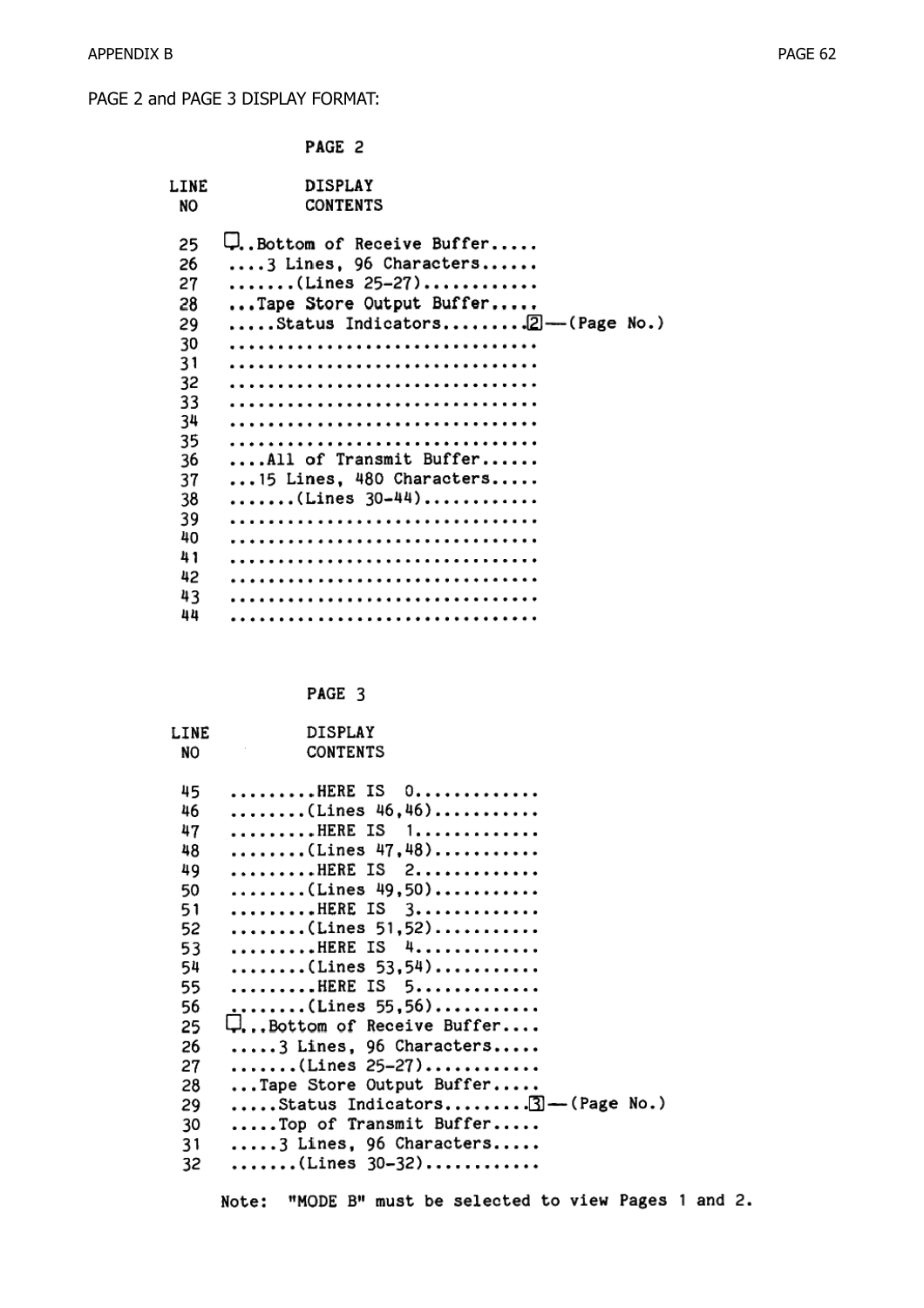- 1. The command "CTRL-B" may be used to give a "break" transmit condition. The "break" command in RTTY gives continuous SPACE condition output until a second CTRL-B is typed. The "break" command in CW gives continuous "key-down" condition until a second CTRL-B is typed. The CTRL-B command may only be used when the SEND-AUTO-RECEIVE switch is in the SEND position. Activity of the "break" command is shown by the letter "B" in the status line.
- 2. The double vertical arrow symbol ( $\blacklozenge$ ) at the right-hand side of the status line is used to indicate that a command is waiting further input from the keyboard. Except for the ESC command, commands showing ( $\bigcirc$ ) can be canceled with the RUBOUT key. Also, the command will be canceled if a key other than the proper response is typed (for example any key except RETURN after a CTRL-L). The exception is, of course, when CTRL-W is used to program the HERE IS messages; only the RUBOUT ends HERE IS programming.
- 3. An open  $(\implies)$  or closed  $(\implies)$  right-arrow on the status line shows that data input from the keyboard is not being accepted (such as during CTRL-L or CTRL-S operations). The arrow changes from open  $(\implies)$  to closed  $(\implies)$  when the operation is active. Only the RESET front panel switch may be used to cancel the right-arrow commands.
- 4. The CTRL-Q:n command is used to change the display page from the keyboard as explained on page 58 of the manual. When the CWR6850 is first turned on, the display is set to display page 1 on the screen; other pages may be set with the CTRL-Q:0, CTRL-Q:2, etc. commands. CTRL-Q:5 will reset the display back to page 1. The CTRL-Q:5 return page may be set to any other page with the following procedure: Use CTRL-O: $n$  to select the desired "default" display page and then type CTRL-Q:6. Now, the display will return to the new "default" page when CTRL-Q:5 is used.
- 5. The following precautions apply when using the CWR6850 with the ICOM brand of HF transceivers (IC710, 720, 720A, 730):
	- a. When using SW-OUT FSK connection (see section 5.3 of the manual) to drive the direct FSK connection of the ICOM transceivers, it is necessary to invert the normal sense of the FSK output from mark = "on" to space = "on". To make this change, refer to section 6.4 of the manual and short-across jumper JP-1 on the digital board (top board). See Figure 10. for the location of JP-1. Refer to item (c) below for further considerations.
	- b. On the IC710 and IC720 (but NOT the IC720A), the FSK TTL OUT connection may be used in place of the SW-OUT FSK connection for direct FSK, subject to conditions listed in (c) below.
	- c. Measure the voltage at the FSK input terminal to the ICOM transceiver:

I. If a voltage larger than 5 volts is measured, use the SW-OUT FSK connection outlined in step (a) above.

II. If no voltage is measured, use the FSK TTL OUT connection as discussed in step (b) above.

- d. Do NOT use the audio signal on pin 4 of the ICOM accessory connector for audio output connection; connect the EXT-SP terminal of the ICOM to the AF IN RX connector of the CWR6850 instead.
- e. Use the REV position of the NOR-REV switch of the CWR6850.
- f. When transmitting CW, place a solder short across JP-2 on the digital board (top board) as explained in section 6.4 of the manual.
- g. If problems are experienced with transmit-receive control of the ICOM transceiver by the CWR6850, it may be necessary to change the value of R50 on the digital board. R50 is located at the center rear of the circuit board and is presently a 1500 ohm resistor. Because of the high current relays used in the ICOM transceivers, it may be necessary to replace the 1500 ohm resistor with a 470 ohm resistor. This has not been found to a problem in our testing of the CWR6850, but may be present on some units due to ICOM production variations between units.